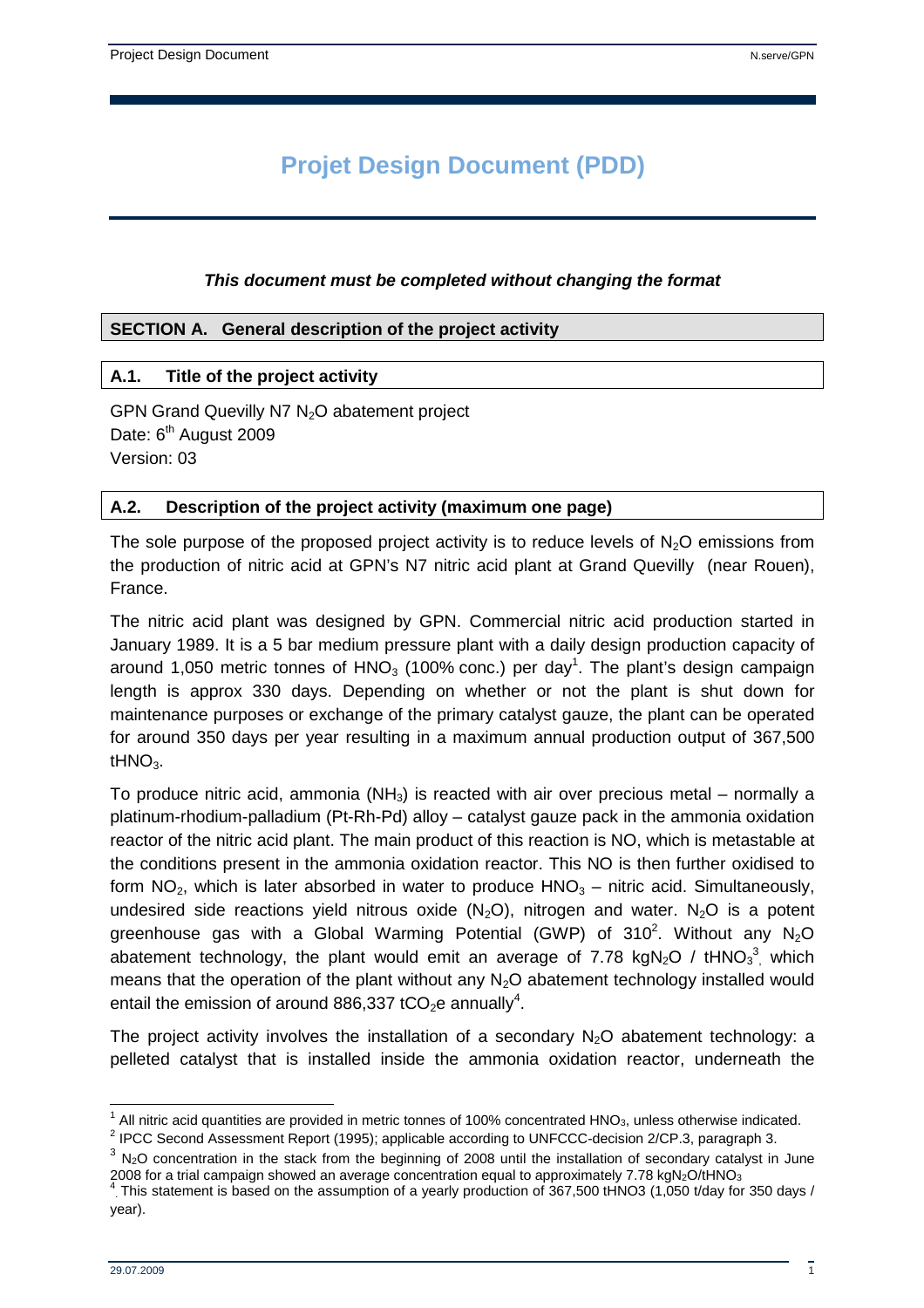**A.3. Project participants** 

precious metal gauzes. It is expected that this catalyst will reduce at least 80% of current  $N<sub>2</sub>O$  emissions on average over its lifetime.

The N<sub>2</sub>O abatement catalyst applied to the proposed project has been developed by YARA. Industrial trial runs have been undertaken at various YARA plants (mainly in France) over the last four years and one trial campaign has been conducted at GPN. By now, the technology is considered sufficiently mature for full application in nitric acid plants.

For monitoring the N<sub>2</sub>O emission levels, GPN GQ N7 will install and operate an Automated Monitoring System in accordance with EU standards<sup>5</sup>.

GPN GQ N7 adheres to ISO9001 and ISO14001 management standards $^6$  and will implement procedures for monitoring, regular calibrations and Quality Assurance and Quality Control (QA/QC) in line with the requirements of these standards.

| Name of Party involved (*)<br>indicates a host<br>$($ (host)<br>Party) | Private and/or public entity(ies)<br>project participants (*)<br>(as applicable) | Kindly indicate if<br>the Party involved<br>wishes to be<br>considered as<br>project participant<br>(Yes/No) |
|------------------------------------------------------------------------|----------------------------------------------------------------------------------|--------------------------------------------------------------------------------------------------------------|
| France (host)                                                          | <b>GPN S.A</b>                                                                   | <b>No</b>                                                                                                    |
| Germany                                                                | N.serve Environmental<br><b>Services</b><br>GmbH (Germany)                       | <b>No</b>                                                                                                    |

This JI Project (Projet Domestique) will be developed as a party-verified activity in accordance with UNFCCC decision 9/CMP.1, paragraph 23 by the host country France.

#### **A.4. Technical description of the project activity**

A.4.1. Location of project activity

>>

A.4.1.1. Host party (ies)

France

A.4.1.2. Region

<sup>&</sup>lt;sup>5</sup> See sections B.7.2 and Annex 3 for detailed information.

 $^6$  All quality management documents are stored on the internal database and will be made available to the AIEs upon request.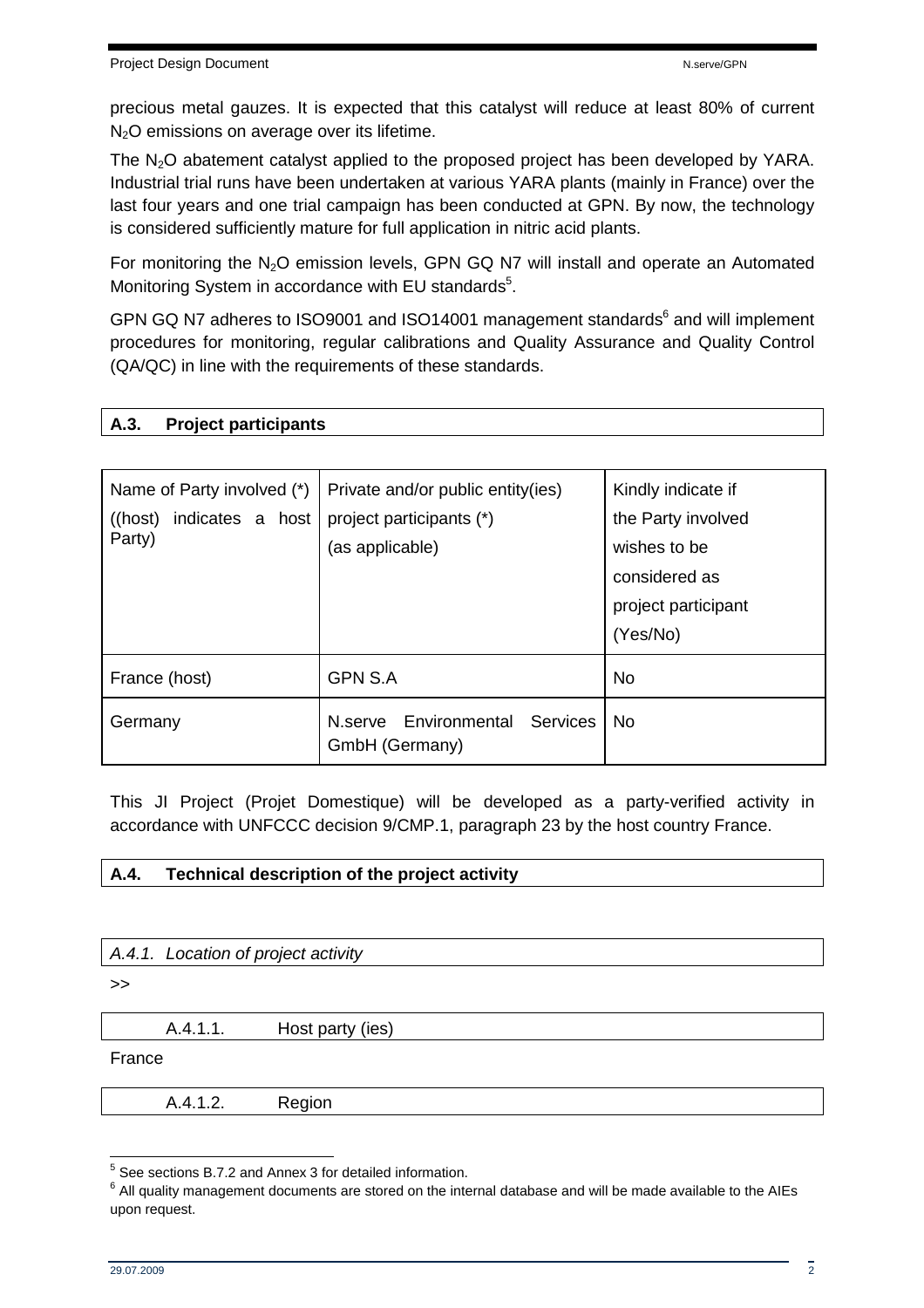Region: North West (Haute Normandie), Département: Seine-Maritime

A.4.1.3. Commune

>>

Le Grand Quevilly (near Rouen)

 A.4.1.4. Detail of physical location, including information allowing the unique identification of this project activity (one page maximum)

 $\rightarrow$ GPN N7 Nitric acid plant 30, rue de l'Industrie, BP 204. GRAND QUEVILLY 76121 France

The picture below illustrates the location of the plant. The yellow pin is set at the tail gas stack and the ammonia burner is indicated by the red pin.



Figure 1: Location of GPN GQ N7 plant

Coordinates:

| Plant absorption tower and tail gas stack: Lat: 4924'58.67"N |                   |
|--------------------------------------------------------------|-------------------|
|                                                              | Long: 1°1'28.92"E |
| Ammonia burner:                                              | Lat: 4924'59.60"N |
|                                                              | Long: 1°1'29.84"E |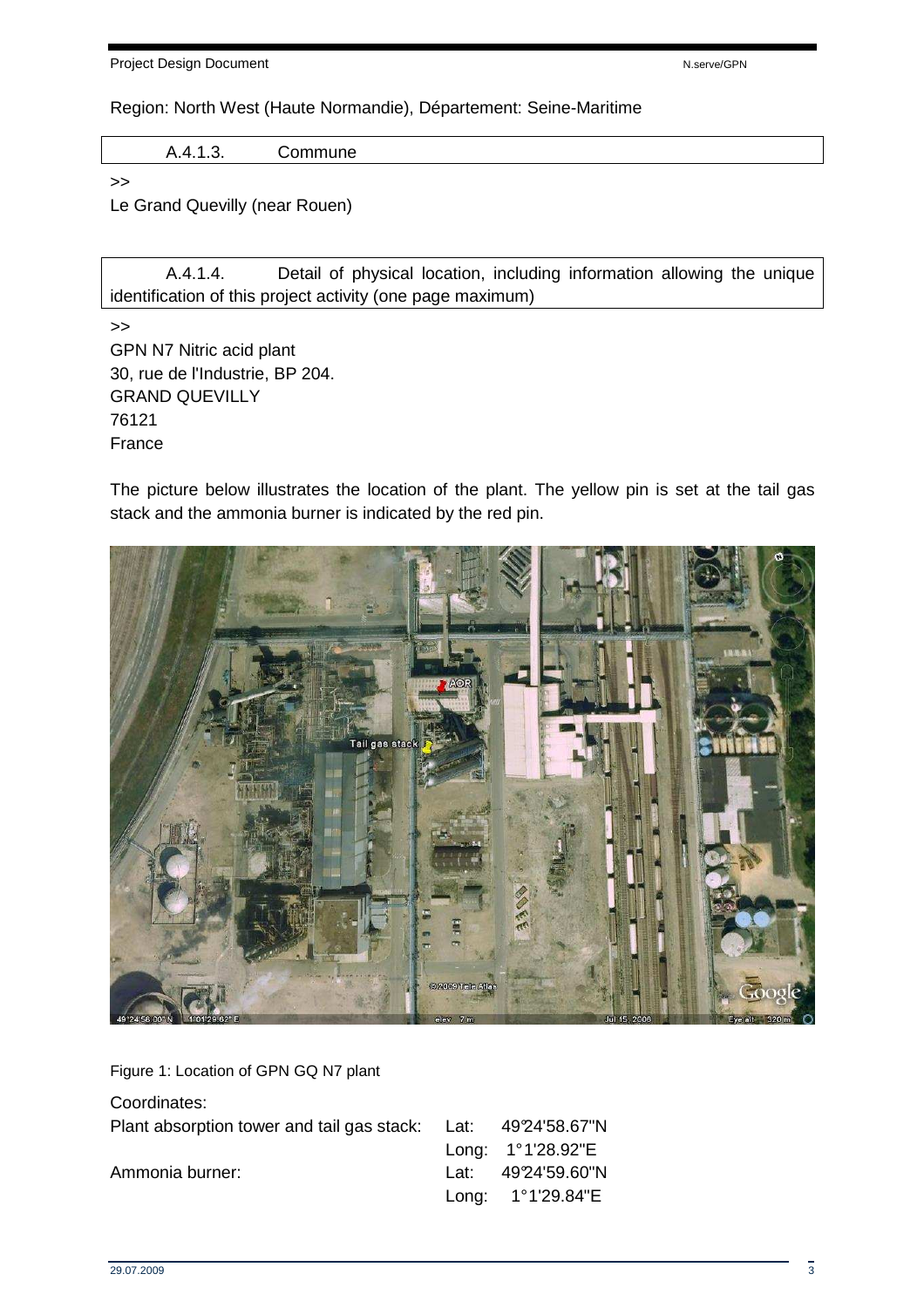A.4.2. Technology (ies) to be employed, measures, operations or actions to be undertaken within the framework of the project activity

>>

The main parts of the plant as currently set up are the ammonia burner inside which the ammonia oxidation reaction takes place, the absorption tower where the gas mix from the burner is led through water in order to form nitric acid and the stack through which the offgasses are vented into the atmosphere.

The precious metal gauze pack – i.e. the primary catalyst required for the formation of  $NO$ has been manufactured by Heraeus in Germany for a number of years. The project activity entails the installation of:

- $N<sub>2</sub>O$  abatement technology, which is installed in the basket underneath the primary catalyst in the ammonia oxidation reactor; and
- Specialised monitoring equipment to be installed at the tail gas stack (detailed information on the AMS is contained in section B.7.2 and Annex 3).

## **Catalyst Technology**

A number of  $N<sub>2</sub>O$  abatement technologies have become commercially available in the past 3 years after several years of research, development and industrial testing. Since end of 2005, several CDM project activities employing various kinds of  $N<sub>2</sub>O$  abatement catalysts have been registered with the CDM Executive Board. But these activities are obviously limited to plants located in developing nations.

The only national regulation limiting  $N<sub>2</sub>O$  emissions in France is a compulsory limit applying to nitric acid production on French territory of  $7kgN<sub>2</sub>O/tHNO<sub>3</sub>$  for all plants commissioned after February 1998<sup>7</sup>. However, due to lack of incentives for voluntary reductions before 2008<sup>8</sup> and the general absence of more ambitious legal limits on industrial N<sub>2</sub>O emissions in nearly all the European Union member states, the vast majority of EU-based plant operators have so far not invested in  $N_2O$  abatement devices.

In 2007, discussions in France were already at an advanced stage regarding the reduction of N<sub>2</sub>O emissions at nitric acid plants and the implementation of JI projects in France (Projets Domestiques). The rules and procedures for JI projects were already defined in March 2007 by the 'Arrêté du 2 mars 2007'<sup>9</sup> of the Ministère de l'Ecologie, de l'Energie, du Développement durable et de la Mer (MEEDDM).Since mid 2007 therefore, the potential opportunity to participate in a future Projet Domestique has provided a real incentive to consider installing some form of  $N_2O$  abatement catalyst.

 $\overline{a}$ 

<sup>&</sup>lt;sup>7</sup> See Article 27 of the « Arrêté Ministériel du 02/02/98 relatif aux prélèvements et à la consommation d'eau ainsi

qu'aux émissions de toute nature des installations classées pour la protection de l'environnement »<br><sup>8</sup> See decision 9/CMP.1, paragraph 5: "ERUs shall only be awarded for a Crediting Period after the beginning of 2008."

<sup>&</sup>lt;sup>9</sup> Published on the internet under

http://www.legifrance.gouv.fr/affichTexte.do?cidTexte=JORFTEXT000000430873&dateTexte=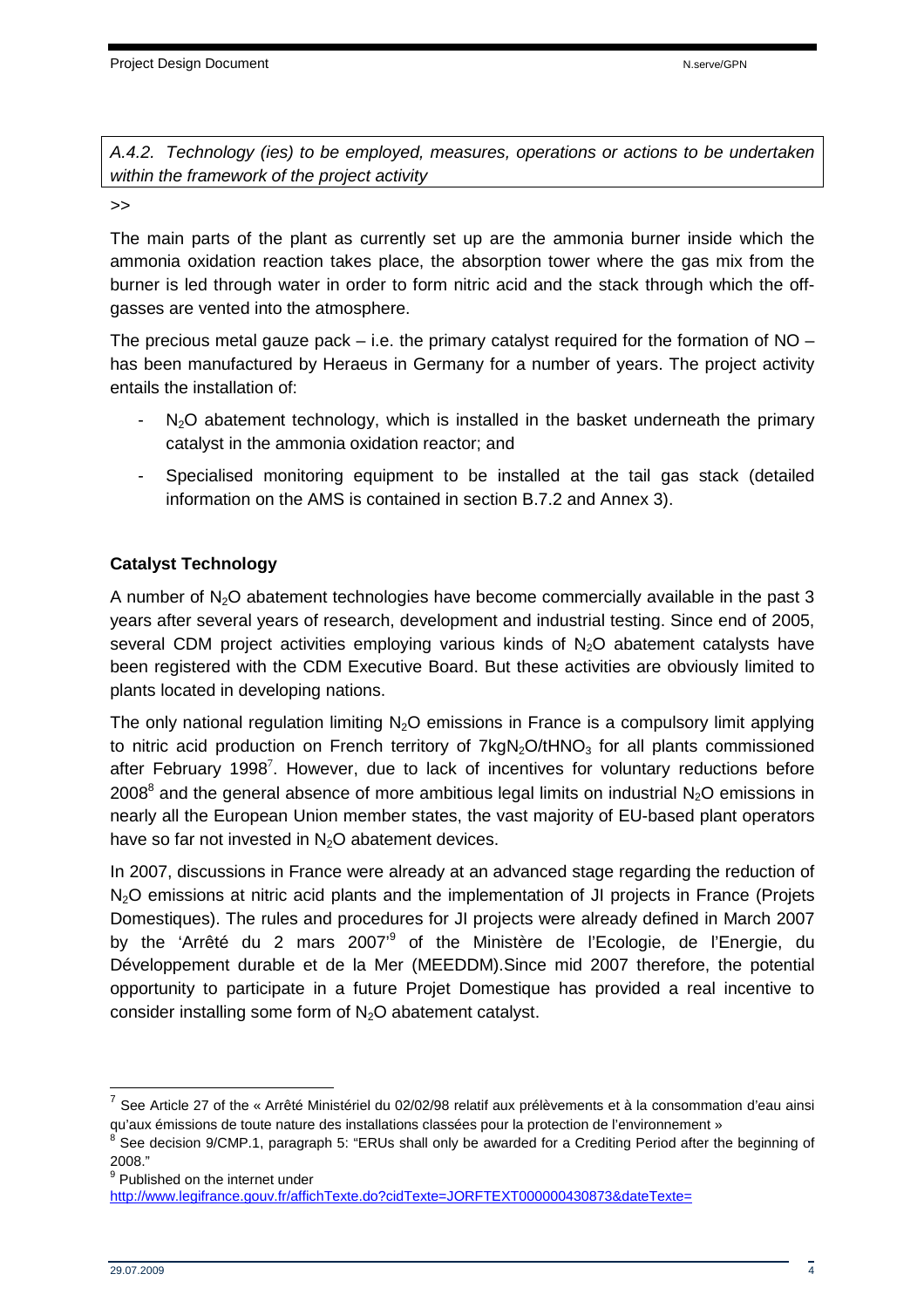However, GPN had serious reservations about installing  $N<sub>2</sub>O$  abatement catalyst at its plants without some form of preliminary trial. Each nitric acid plant is very different from the next and each plant experiences different problems on catalyst installation. For example, it is very likely that the plant will encounter problems associated with pressure drop once the catalyst load is installed. This may affect the gas flow through the burner, potentially lowering nitric acid production yields. Additionally, the heavier the load of catalyst, the stronger must be its supporting containment structure and the more technical modifications will be needed to accommodate the increased load.

However, participation in the Projet Domestique offers a real incentive to install an abatement catalyst and to achieve the maximum emissions reductions possible. GPN therefore decided to conduct one trial campaign with the secondary catalyst in order to reassure themselves that there would be no negative technological effects on plant operation or nitric acid production. This preliminary trial, which started in June 2008, has been successful and is due to be completed at the end of the current production campaign in September. GPN is therefore now happy to make a full commitment to undertake a Projet Domestique at several of their plants and will therefore continue the operation of the catalyst from the beginning of the next production campaign in September for the full Projet Domestique period.



Figure 2: Installation of secondary catalyst

GPN N7 has chosen to install the YARA 58 Y 1® catalyst system, consisting of an additional base metal catalyst that is positioned below the standard precious metal gauze pack in the ammonia burner.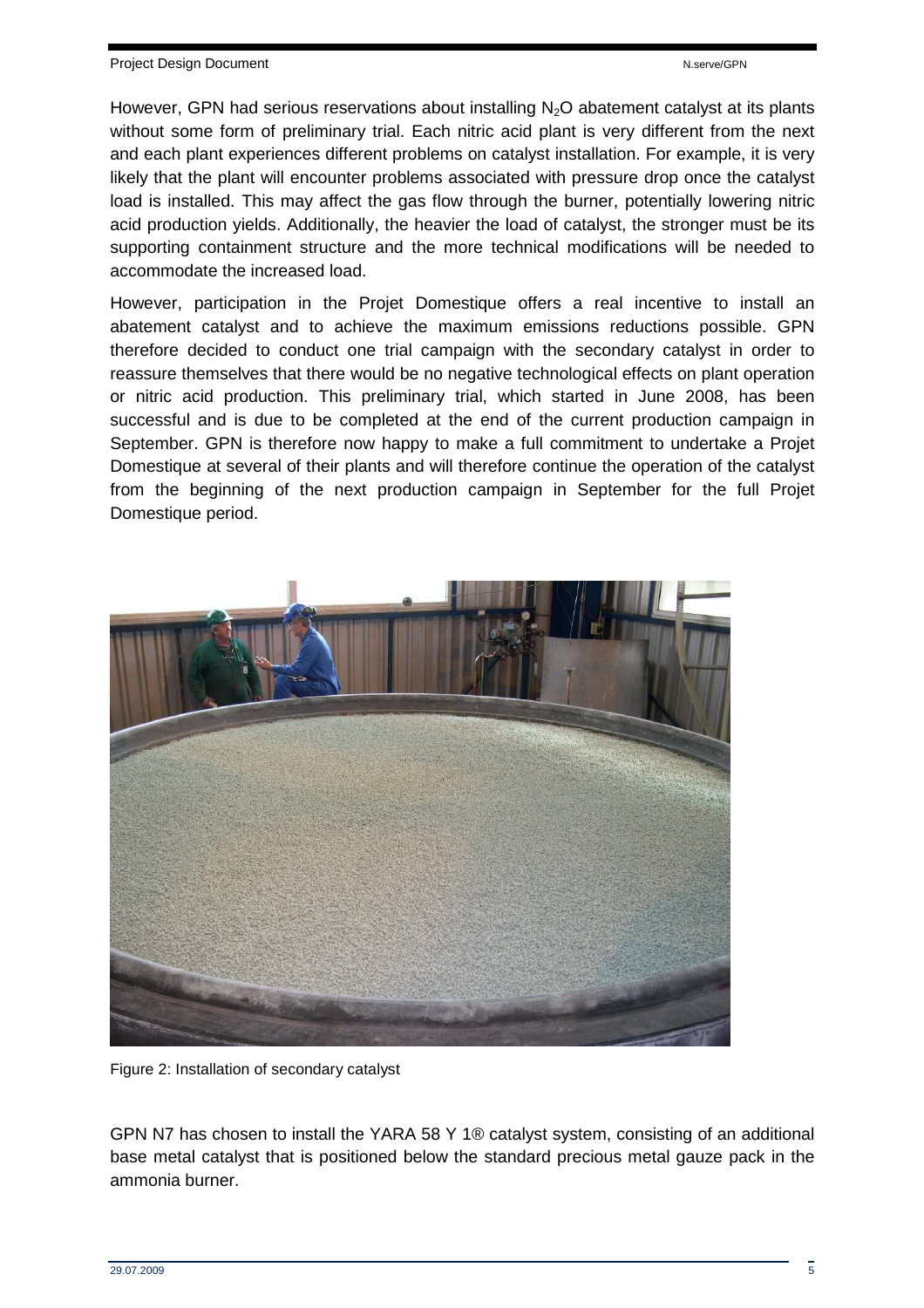A secondary catalyst reduces  $N_2O$  levels in the gas mix resulting from the primary ammonia oxidation reaction. A wide range of metals (e.g. Cu, Fe, Mn, Co and Ni) have shown to be of varied efficiency in  $N_2O$  abatement catalysts. The YARA 58 Y 1 $\odot$  abatement catalyst is made of cylindrical pellets containing cobalt as an active ingredient. The abatement efficiency has been shown to be more than 80% in the following reaction:

$$
2 N_2O \rightarrow 2N_2 + O_2
$$

If operated properly, the secondary catalyst system may significantly reduce  $N<sub>2</sub>O$  emissions for up to three years before the catalyst material needs to be replaced.

The YARA 58 Y 1® abatement catalyst has been proven not to affect plant production levels<sup>10</sup>. Also, it does not contaminate the nitric acid produced in any way, neither with cobalt nor with any of the other catalyst materials<sup>11</sup>. No additional heat or other energy input is required, because the temperature levels present inside the ammonia oxidation reactor suffice to ensure the catalyst's optimum abatement efficiency. There are no additional greenhouse gases or other emissions generated by the reactions at the  $N<sub>2</sub>O$  abatement catalyst.

#### **Basket modifications and Heat Shield design**

Most nitric acid plants have some sort of basket structure that gives structural support to the precious metal gauzes. The ammonia oxidation reactor in the GQ N7 nitric acid plant normally operates at temperatures around 890ºC, which causes the basket assembly to expand compared to when the plant is not operational (i.e. during installation of the catalyst).

This effect increases the basket diameter by 1 - 1.5%. The ammonia oxidation reactor of the N7 plant has a diameter of 4920 mm that therefore would expand by around 50- 75 mm when in operation. To counter this occurrence, a new basket has been installed to provide containment of the pelleted bed in a manner that prevents preferential gas flow at the circumference and to optimise the  $N_2O$  abatement efficiency of the catalyst.

#### **N2O abatement catalyst installation**

The secondary catalyst itself is installed during a routine plant shut-down and gauze change. The pellets are poured into the support basket and levelled. The gauze pack is then installed above the levelled catalyst pellets.

After the end of its useful life, the catalyst will be refined, recycled or disposed of according to EU regulations, hence fulfilling sustainability standards.

 $\overline{a}$ 

<sup>&</sup>lt;sup>10</sup> See the European IPPC Bureau publication "Integrated Pollution Prevention and Control; Reference Document on Best Available Techniques for the Manufacture of Large Volume Inorganic Chemicals – Ammonia, Acids and Fertilizers (August 2007), page 124 therein. This source states that NO yields for the ammonia oxidation reaction remain largely unchanged when operating secondary N<sub>2</sub>O abatement catalysts.

 $11$  This has been proven in industrial testing. The underlying information is commercially sensitive and will be made available to the AIE mandated with the determination procedure upon request. General information on this question is contained in the European IPPC Bureau publication "Integrated Pollution Prevention and Control; Reference Document on Best Available Techniques for the Manufacture of Large Volume Inorganic Chemicals – Ammonia, Acids and Fertilizers (August 2007), page 124 therein (available for downloading under http://eippcb.jrc.ec.europa.eu/pages/FActivities.htm)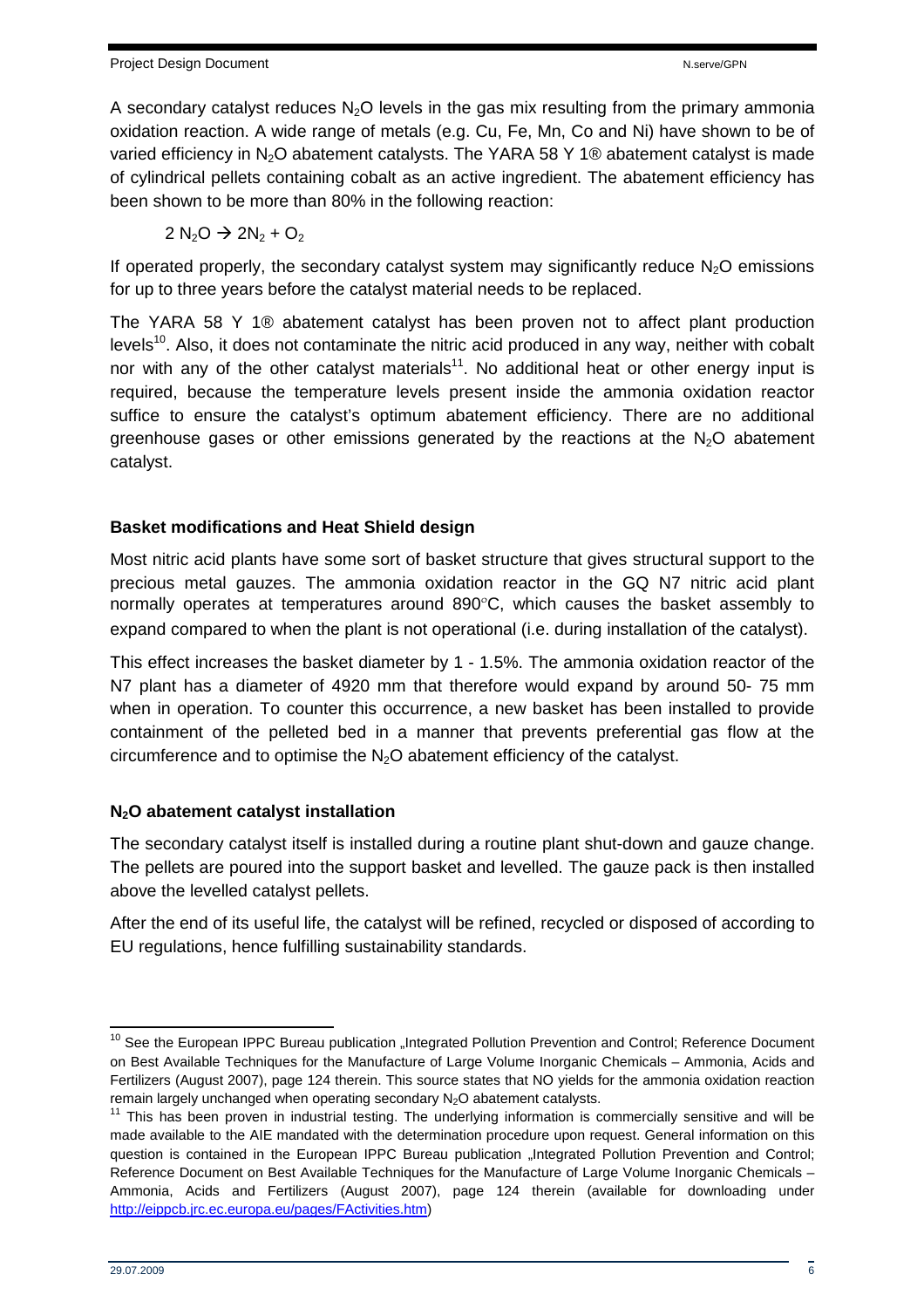GPN GQ N7 nitric acid plant operates at a pressure of 5 bars inside the ammonia oxidation reactor. Through the introduction of the full batch of secondary catalyst into the ammonia reactor, a slight additional pressure drop (∆P) is expected to occur. This ∆P may lead to a slight reduction in ammonia conversion efficiency and hence a very small reduction in nitric acid output. In practice however, this loss of production is unlikely to be significant.

#### **Technology operation and safety issues**

As mentioned before, the secondary abatement technology has been tested in several industrial trials and has proven to be a reliable and environmentally safe method of reducing  $N_2O$ .

Once installed, the catalyst and the Automated Monitoring System (AMS) will be operated, maintained and supervised by the employees of GPN N7 according to European industry standards<sup>12</sup>. Due to the preliminary trial campaign with the catalyst, there are qualified personnel with the relevant know-how readily available within GPN. Therefore, GPN is very confident that the effective operation of the catalyst technology, the operation of the monitoring system and the data collection, storage and processing can be managed in accordance with the Projet Domestique requirements. Adherence to the applicable standards will be ensured by thorough and regularly repeated training sessions for the GPN employees involved.

>>

Table 1. Estimation of the emissions reductions to be issued to the project activity (calculated in section B), relative to the Benchmark emissions factor. **Please note that all figures in the calculation tables have been rounded to the nearest tonne of CO2e. In view of the fact that the figures link directly to a detailed excel spreadsheet, the final total may therefore not accord completely with the preceding figures.** 

| Year                                                                                               | <b>Estimation of annual emissions</b><br>reductions in tonnes of $CO2e$ |
|----------------------------------------------------------------------------------------------------|-------------------------------------------------------------------------|
| 2009 (Dec only)                                                                                    | 8,779                                                                   |
| 2010                                                                                               | 105,350                                                                 |
| 2011                                                                                               | 104, 011                                                                |
| 2012                                                                                               | 47,318                                                                  |
| Estimation of<br>emissions<br>total<br>reductions over the crediting period<br>(tonnes of $CO2e$ ) | 265,459                                                                 |

<sup>\*</sup> Due to the likely inclusion of N<sub>2</sub>O emissions emanating from nitric acid production into the EU ETS from 1<sup>st</sup> January 2013 onwards, the project may not be eligible to earn ERUs after that time or continuing the project under the JI may not be economically viable.

A.4.3. Estimated quantity of emissions reductions during the crediting period

 <sup>12</sup> See section B.7.2 below.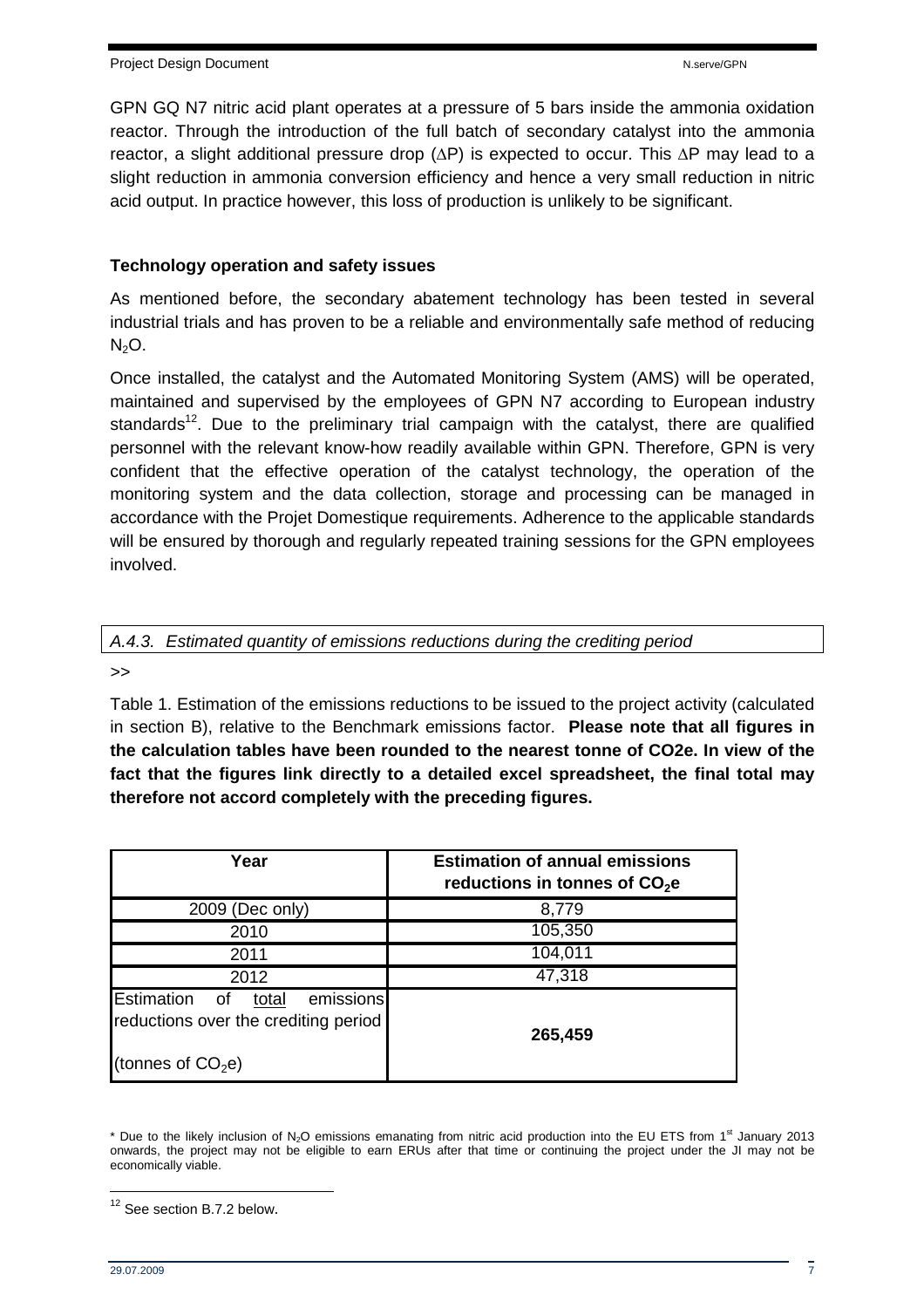The French Designated Focal Point (Le Ministère de l'Écologie, de l'Énergie, du Développement Durable et de l'Aménagement du Territoire (MEEDDAT)) has ruled that a universal 'Benchmark Emissions Factor' ( $EF<sub>BM</sub>$ ) should be applied for all nitric acid plants eligible to undertake Projets Domestiques, regardless of their size, their technical characteristics and their past and present emissions levels.

The reference case benchmark emissions factors were specified following an official meeting between representatives of the French nitric acid industry and the French government on the  $10<sup>th</sup>$  April 2009 and are to be applied as follows:

| 2009  | 2010  | 2011  | 2012   |
|-------|-------|-------|--------|
| 2.5kg | 2.5kg | 2.5kg | l 85ka |

Table 2: Applicable projet domestique benchmark emission factors (kg  $N_2O/tHNO_3$ )

If any of the above values are subsequently revised during the course of the project activity, the project proponents explicitly reserve the right to apply such new benchmark values for the respective project periods

However, the French methodology for Projets Domestiques "Catalytic reduction of  $N<sub>2</sub>O$  at nitric acid plants" also states that in the case where "the specific emissions factor fixed by a national or local regulation (arrêté préfectoral) is lower than the fixed benchmark value....the specific regulatory emissions factor shall serve as the basis for the calculation of ERUs".

On 16th July2009, the local DRIRE (Directions Régionales de l'Industrie de la Recherche et de l'Environnement) introduced a plant-specific 'arrêté préféctoral', which will limit  $N_2O$ emissions at the GPN N7 plant to 2.47kg  $N_2O/tHNO_3$  from July 2011 onwards.

Thus, since the regulatory  $N_2O$  emissions limit applied at N7 will be lower than the applicable benchmark value from July to end of December 2011, this regulatory limit shall serve as the basis for calculating the ERUs to be awarded for the project during those seven months. During that time the project proponents will therefore only receive ERUs for the difference between the applicable regulatory value of 2.47 kgN<sub>2</sub>O/tHNO<sub>3</sub> and the emission levels of the project. For the year 2012, the project shall receive ERUs for the difference between the applicable benchmark value of  $1.85 \text{ kgN}_2\text{O}/t\text{HNO}_3$  as per the table above, and the emission levels of the project activity.

#### **A.5. Approval of the project by the relevant parties**

#### >>

Following the Determination of the project by an Accredited Independent Entity, the project participants will submit a full project dossier (including the PDD and preliminary Determination report) in order to request a Letter of Approval from the MEEDDM. The procedure for assessment of the project documentation by the MEEDDM takes two months from the date of submission of the project dossier, at the end of which a final decision regarding approval of the Projet Domestique will be taken. In the case of a positive decision by the government, the project participants will receive an official Letter of Approval from the MEEDDAT.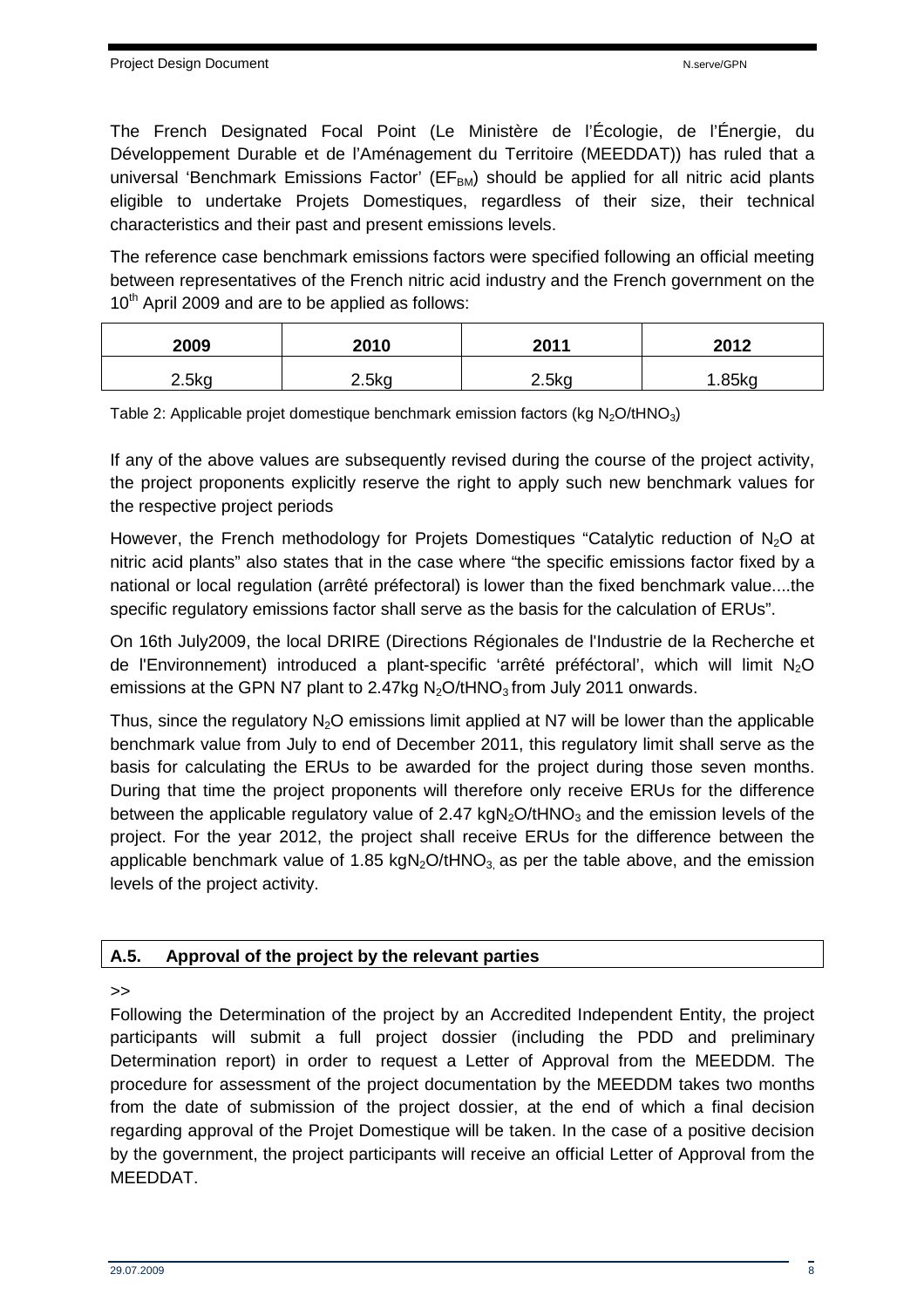#### **SECTION B. Reference case scenario and monitoring methodology**

## **B.1. Title of the reference case and monitoring methodology to be applied to the project activity**

« Methodology for Projet Domestiques: Catalytic reduction of N<sub>2</sub>O at nitric acid plants »

# **B.2. Justification of the choice of methodology and reasons for which it is applicable to the project activity**

>>

#### **Regulatory framework**

The regulatory framework for implementing JI projects in France is influenced by several acts of law. The fundamental framework is provided by the Kyoto Protocol to the United Nations' Framework Convention on Climate Change ("UNFCCC") and subsequent decisions by UNFCCC-entities, most importantly the decisions of the Conference of the UNFCCC Parties serving as the Meeting of Parties to the Kyoto Protocol ("CMP") and the Joint Implementation Supervisory Committee ("JI SC").

In addition, there is the European Union legislation adapting the Kyoto JI framework for application in its member states, such as the Emissions Trading Directive<sup>13</sup>, the Linking Directive<sup>14</sup> and various JI relevant decisions by EU bodies<sup>15</sup>. Besides acts of law of direct relevance, there also are Directives that have an indirect influence on JI implementation such as the IPPC Directive<sup>16</sup>.

EU Directives do not entail direct consequences on private entities located in the EU member states. In order to be enforceable on member state level, they generally have to be transformed into national legislation by the respective member state. These national transformation acts, as well as other national legislation, are the third layer of the regulatory framework relevant for JI project implementation. In France, the most relevant pieces of legislation are the 'Décret n° 2006-622 du 29 mai 2 006'<sup>17</sup> for the application of articles L. 229-20 to L. 229-24 of the 'code de l'environnement', and the 'Arrêté du 2 mars 2007<sup>18</sup> of the 'Ministère de l'écologie et du développement durable'.

http://ec.europa.eu/environment/climat/emission/implementation\_en.htm 2004/101/EC, published on the internet under

http://www.legifrance.gouv.fr/affichTexteArticle.do;jsessionid=85B1492FA603258E5FA3B94465CA21C1.tpdjo07v \_2?cidTexte=JORFTEXT000000268218&idArticle=LEGIARTI000006251745&dateTexte=20060530&categorieLie  $n = \text{cid}$ 

<sup>&</sup>lt;sup>13</sup> 2003/87/EC, published on the internet under

http://ec.europa.eu/environment/climat/emission/implementation\_en.htm  $15$  Such as the Double Counting decision 2006/780/EC, published on the internet under

http://ec.europa.eu/environment/climat/emission/pdf/l\_31620061116en00120017.pdf 2008/1/EC, published on the internet under

http://ec.europa.eu/environment/air/pollutants/stationary/ippc/index.htm<br><sup>17</sup> Published on the internet under

Published on the internet under

http://www.legifrance.gouv.fr/affichTexte.do?cidTexte=JORFTEXT000000430873&dateTexte=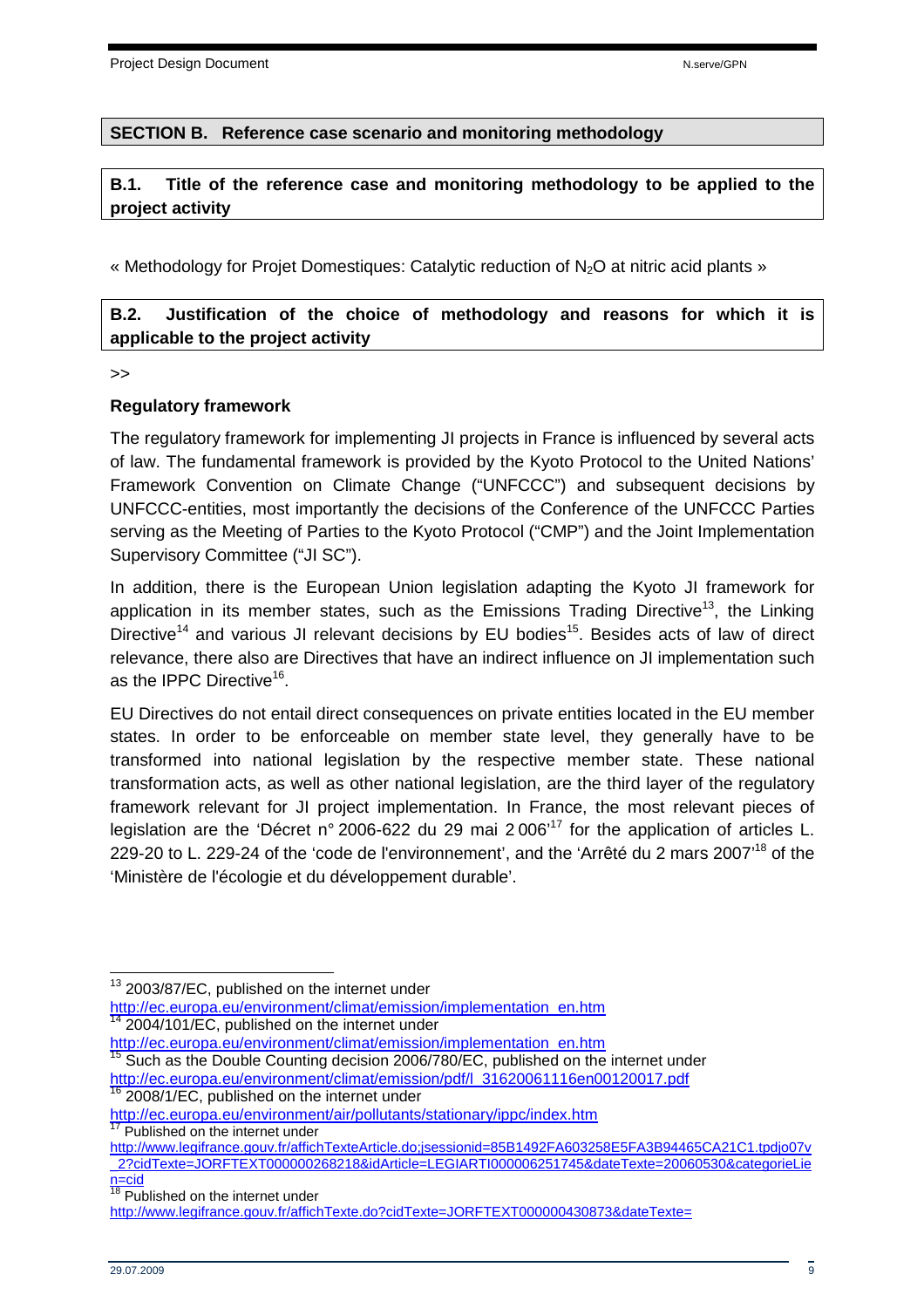

Illustration: Three layers of jurisdiction relevant for the implementation and subsequent operation of  $N_2O$  nitric acid JI projects in France

## **Applicability of Methodology «Catalytic reduction of N2O at nitric acid plants»**

The methodology for the reduction of  $N_2O$  emissions at nitric acid plants in France ("Catalytic reduction of  $N_2O$  at nitric acid plants") was approved by the MEEDDAT in July 2009 and is applicable to project activities aiming to install either secondary or tertiary  $N<sub>2</sub>O$  abatement technology. The GPN GQ N7 plant consists of one ammonia burner feeding into one absorption tower, the off-gasses of which are emitted through one stack. The secondary  $N<sub>2</sub>O$ catalyst system is inserted in the ammonia reactor directly underneath the primary catalyst gauzes. This corresponds to the defined scope of the methodology.

Also, the project activity does not lead to the shut-down of any  $N_2O$  abatement devices already installed. Before the start of the project, GPN had installed secondary abatement catalyst for one production campaign in order to assess the potential technical problems that might be encountered before fully committing to installation of the catalyst for the next few years in the context of a Projet Domestique. This catalyst would be taken out at the end of this current campaign in the absence of a Projet Domestique.

Moreover, the project activity will not increase  $NO<sub>x</sub>$  emissions. The secondary catalyst technology installed has no effect on  $NO<sub>x</sub>$  emission levels. This has been scrutinised in industrial testing over extended industrial process application<sup>19</sup>. In addition, the regular and compulsory  $NO<sub>x</sub>$  tests conducted by GPN under the supervision of the responsible local environmental authority would reveal any changes in  $NO<sub>x</sub>$  emission levels.

#### **B.3. Description of GHG sources included in the project boundary**

>>

The project boundary entails all parts of the nitric acid plant in so far as they are needed for the nitric acid production process itself. With regard to the process sequence, the project boundary begins at the inlets to the ammonia burner and ends at the tail gas stack. Any form of NO<sub>x</sub>-abatement device shall also be regarded as being within the project boundary.

 <sup>19</sup> See the European IPPC Bureau publication "Integrated Pollution Prevention and Control; Reference Document on Best Available Techniques for the Manufacture of Large Volume Inorganic Chemicals – Ammonia, Acids and Fertilizers (August 2007), page 124 f. therein. This source states that NO yields for the ammonia oxidation reaction remain unchanged when operating secondary N<sub>2</sub>O abatement catalysts.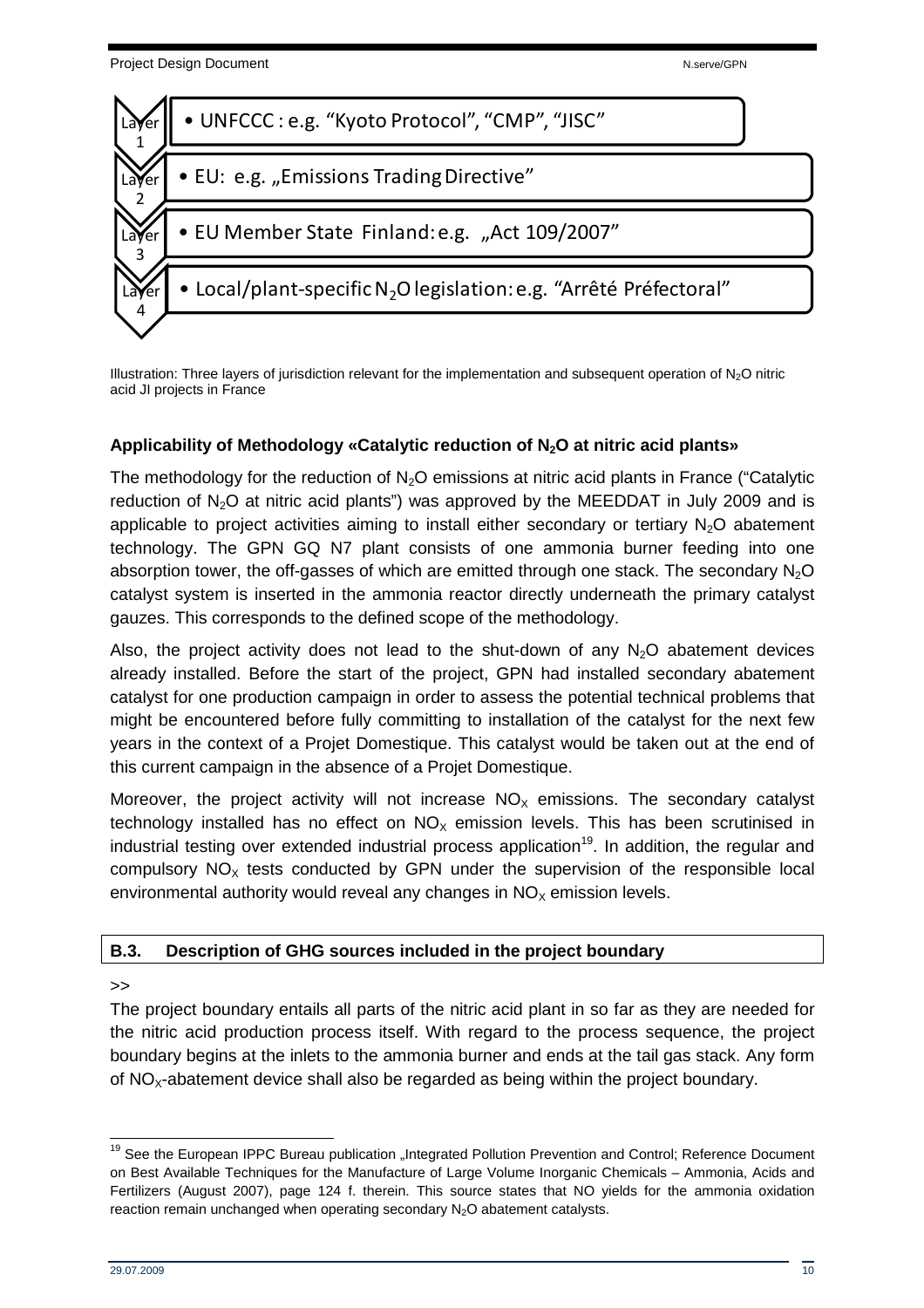The flow chart below provides an overview on the plant's process design:



Illustration: Flow chart for the GPN Grand Quevilly N7 nitric acid plant.

- 1 = Ammonia oxidation reactor2 = Absorption column
- 3 = SCR De-NOx reactor
- $4 =$ Tail gas turbine
- $5 =$ Tail gas stack

| <b>Source</b>        | Gas              | Included?<br>(yes/no) | Justification /<br>explication                                        |
|----------------------|------------------|-----------------------|-----------------------------------------------------------------------|
| Project<br>Emissions | $\mathsf{CO_2}$  | No                    | project<br>The<br>does<br>lead to<br>not<br>any<br>emissions of $CO2$ |
|                      | CH <sub>4</sub>  | No.                   | project<br>does<br>The<br>lead to<br>not<br>any<br>emissions of $CH4$ |
|                      | N <sub>2</sub> O | Yes                   |                                                                       |
|                      | others           | N/A                   |                                                                       |

Table 3. Sources and gases included in the project boundary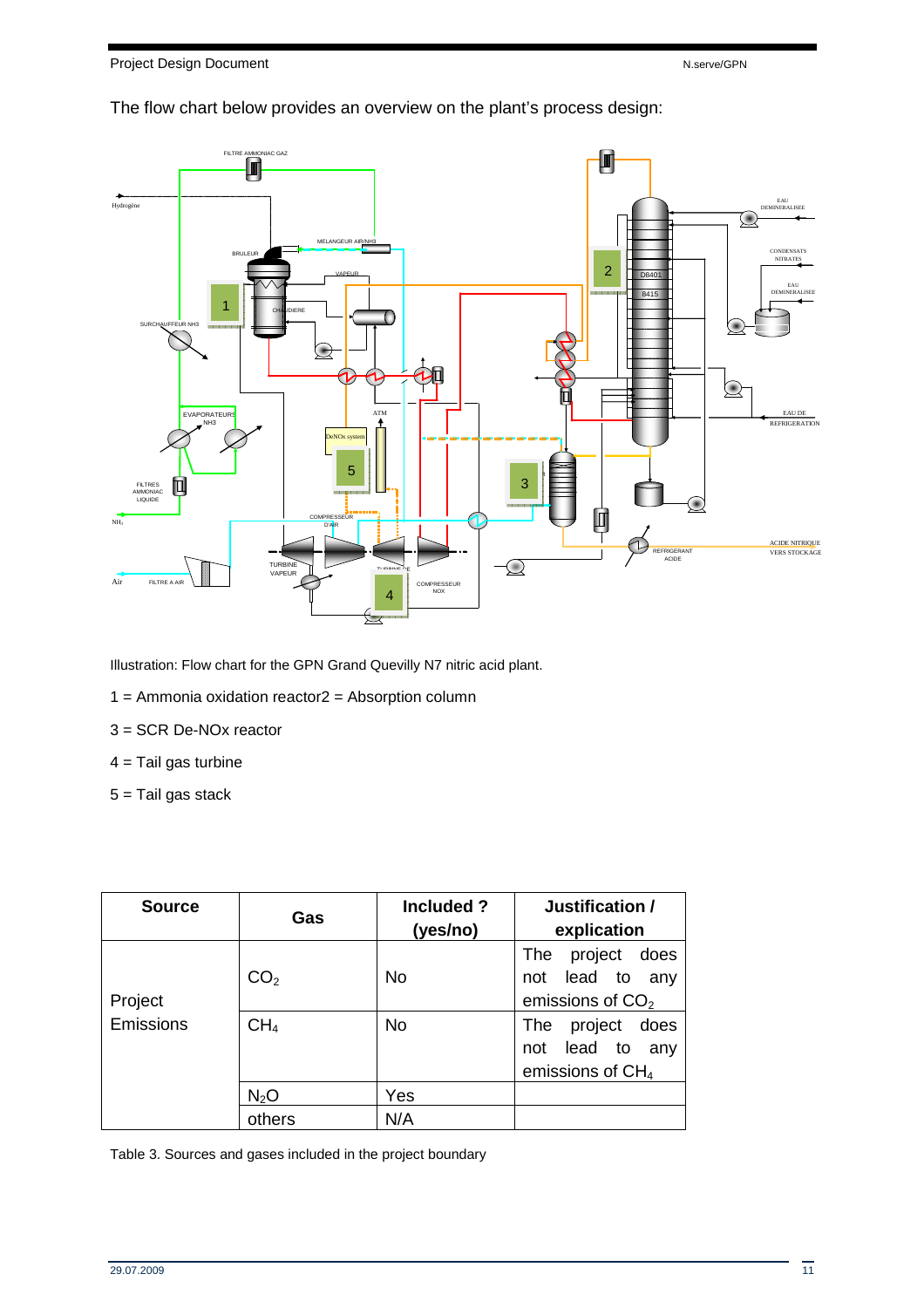## **B.4. Identification and description of the reference case scenario (Business as usual scenario)**

>>

The selection of the business as usual scenario involves the identification of all possible reference case scenarios and the elimination of those that are not viable.

This analysis is carried out in three steps:

## **Step 1. Identify the reference case scenarios that are technically feasible within the framework of the project activity:**

The reference scenario alternatives should include all possible options that are technically feasible to handle  $N_2O$  emissions. The principally debatable options are:

- a) Continuation of the Status Quo. The continuation of the current situation, where:
	- i) there is no  $N<sub>2</sub>O$  destruction technology installed
	- ii) an  $N_2O$  abatement catalyst has already been installed for a preliminary technical trial, but the catalyst would either be removed at the end of this trial campaign; or
	- iii) only sufficient catalyst is installed to ensure compliance with any applicable legal  $N_2O$  regulations.
- b) Alternative uses of  $N_2O$ , such as:
	- Recycling of  $N_2O$  for feedstock
	- External use of  $N_2O$
- c) Installation of a Non-Selective Catalytic Reduction unit (NSCR)
- d) Implementation of a primary, secondary or tertiary  $N_2O$  destruction technology in the absence of the registration of the project activity as a Projet Domestique.

#### **Assessment of the present situation, the "Status Quo"**

In 2007, discussions in France were already at an advanced stage regarding the reduction of  $N<sub>2</sub>O$  emissions at nitric acid plants for two potential reasons. The first was the possibility of the French nitric acid sector being 'opted-in' to the EU Emissions Trading Scheme in its second phase (2008 – 2012), and the second was the potential for French nitric acid plants to take part in JI projects under the Kyoto Protocol. Once the French government decided not to opt the nitric acid industry into the EU ETS, discussions focussed solely on the implementation of JI projects in France (Projets Domestiques). The rules and procedures for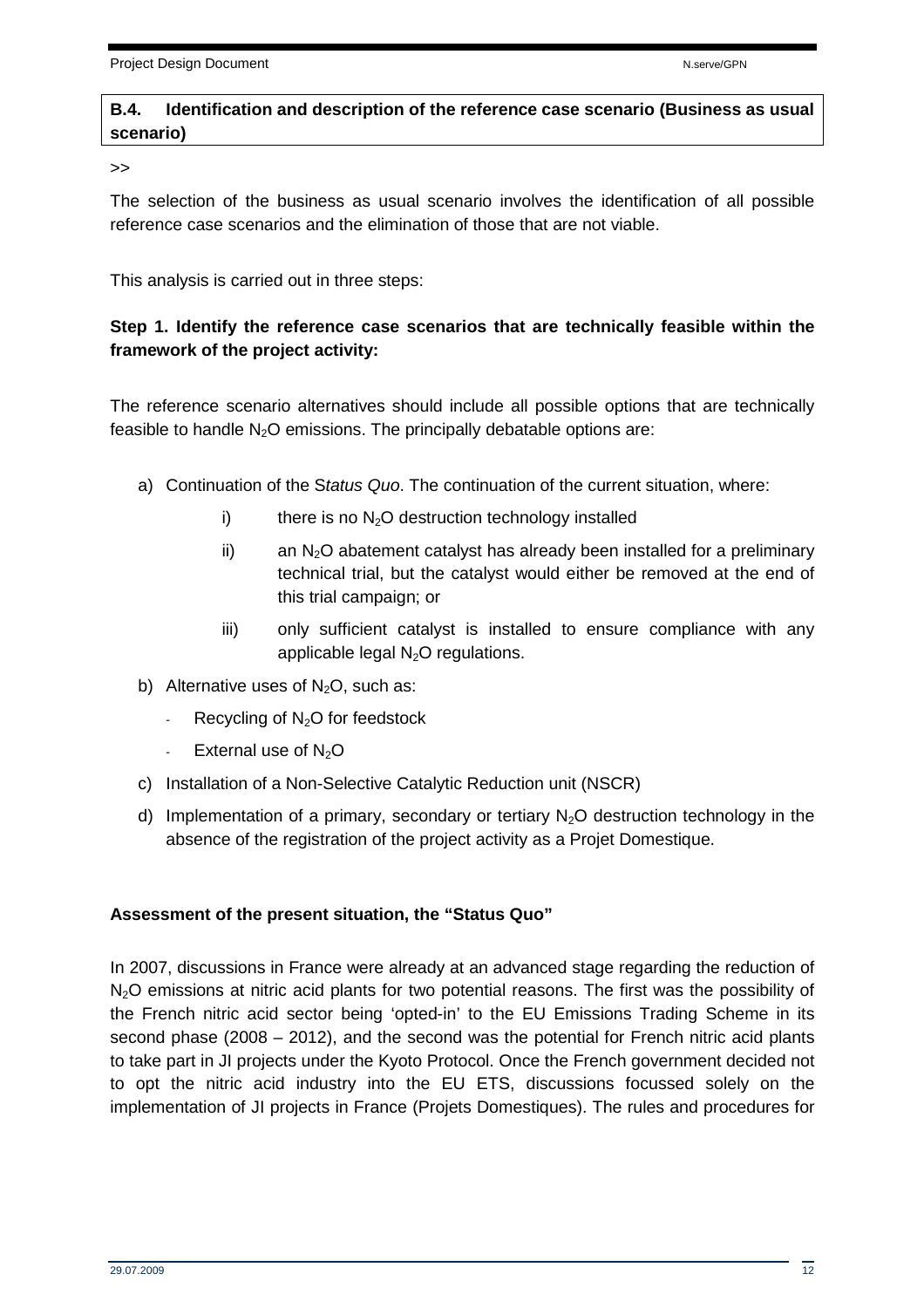such JI projects were already defined in March 2007 by the 'Arrêté du 2 mars 2007<sup>'20</sup> of the 'Ministère de l'Ecologie, de l'Energie, du Développement durable et de la Mer' (MEEDDM).

Since mid 2007 therefore, the potential to participate in a future Projet Domestique has provided a real incentive to consider installing some form of  $N_2O$  abatement catalyst.

However, as described in section A.4.2 above, GPN had serious reservations about installing  $N<sub>2</sub>O$  abatement catalyst at its plants without some form of preliminary trial. GPN therefore decided to conduct one trial campaign with the secondary catalyst installed in order to assess the impact of the catalyst on the plant's operation. This preliminary trial has been successful and is due to be completed at the end of the current production campaign in September 2009. GPN is therefore now happy to make a full commitment to undertake a Projet Domestique and will therefore continue the operation of the catalyst from the beginning of the next production campaign in September for the full Projet Domestique period. However, in the absence of either a Projet Domestique or any applicable regulations limiting  $N_2O$  emissions at the plant, the catalyst would simply be removed at the end of this trial campaign.

GPN GQ N7 was issued in July 2009 with a plant-specific Arrêté Préféctoral by the local DRIRE (Directions Régionales de l'Industrie de la Recherche et de l'Environnement), which will impose a future N<sub>2</sub>O limit of 2.47kg N<sub>2</sub>O/tHNO<sub>3</sub> at the plant. However, in accordance with this Arrêté, the plant has a timeframe of 24 months to comply with the requirements of this regulation and so this limit will effectively only come into force from July 2011 onwards. This means that until that time, the only applicable  $N_2O$  emissions limit at the plant is an Arrêté Préféctoral issued in January 1989, which limits emissions to a maximum of 16kg  $N_2$ O/tHNO<sub>3.</sub>

Given that the plant's emissions before the installation of the catalyst were on average around 7.78kg  $N_2O/HNO_3$ , the plant is easily able to comply with this regulation without the aid of the abatement catalyst and therefore has no incentive or legal requirement to install N<sub>2</sub>O abatement technology. For these reasons, and taking into account the expensive cost of secondary catalyst material and the potential technical problems that could arise at any time as a result of having a layer of secondary catalyst installed inside the burner (pressure drop, production loss, gas bypass etc), GPN would not continue to operate the catalyst after the end of the trial campaign. From July 2011 onwards, the plant would install just enough catalyst to comply with the regulatory requirement of 2.47kg  $N_2O/tHNO_3$ .

Reference case scenario a) i) can already be excluded from further assessment at this stage, since a batch of  $N<sub>2</sub>O$  abatement catalyst has already been installed for a preliminary trial, as explained above.

The reference case 'business as usual' scenario would therefore be to remove the batch of catalyst at the end of the current production campaign, in the absence of either a more stringent regulatory  $N_2O$  emissions limit or the implementation of a Projet Domestique.

## **Alternative uses of N2O**

 $\overline{\phantom{a}}$ <sup>20</sup> Published on the internet under

http://www.legifrance.gouv.fr/affichTexte.do?cidTexte=JORFTEXT000000430873&dateTexte=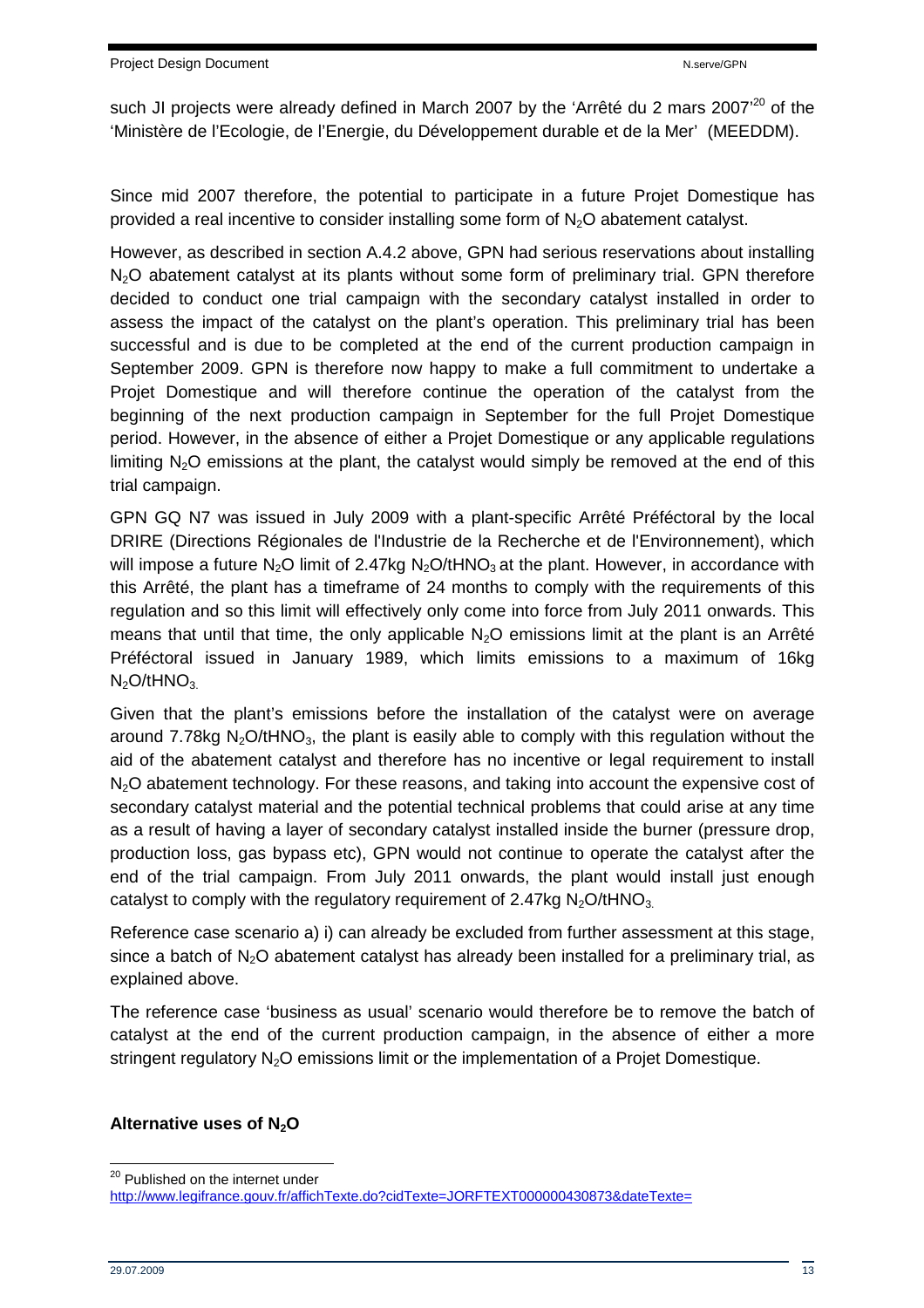The use of  $N_2O$  as a feedstock for the production of nitric acid is technically not feasible, because it is not possible to produce nitric acid from  $N_2O$  at the quantities found in the tail gas of nitric acid plants.

The use of  $N<sub>2</sub>O$  for external purposes is not practised anywhere in the world, as it is technically and economically unfeasible. The quantity of gas to be used as a source is enormous compared to the amount of nitrous oxide that could be recovered. The average  $N<sub>2</sub>O$  concentration in the tail gas of the N7 plant during standard operation without any abatement catalyst would be around  $1245$  ppmv $^{21}$ , which is considered far too low to economically recover and separate  $N<sub>2</sub>O$  from the tail gas.

Therefore, the baseline scenarios under b) are excluded from further assessment.

#### **Installation of NCSR**

The EFMA BAT reference document explains that an NSCR functions by injecting hydrogen, natural gas or hydrocarbons over a precious metal based catalyst, leading to high investment and operational costs. The use of hydrocarbons as a reducing agent also results in emissions of carbon monoxide,  $CO<sub>2</sub>$  and unburned hydrocarbons. For most reducing agents the tail gas also has to be pre-heated to a temperature of minimum  $500\degree$  in order for the catalyst to function effectively.

Since GPN N7 already has a very efficient SCR de-NO<sub>x</sub> catalyst device installed, there would be no point in also installing NSCR, even if this technology were to be considered an alternative option.

#### **Implementation of primary, seconday and tertiary technologies**

Since the primary catalyst composition is the most significant factor in determining nitric acid production efficiency and is carefully calculated to ensure a maximum production of  $HNO<sub>3</sub>$  at a minimum cost, producers are not willing to take any risks that may affect their nitric acid production by experimenting with different primary catalyst compositions to potentially influence  $N_2O$  levels. For the specific reduction of  $N_2O$  emissions, producers only consider installation of the already widely-tested and well-proven secondary and tertiary catalyst technologies.

## **Step 2. Eliminate the reference scenario alternatives that do not comply with national or local regulations:**

N7 was issued in July 2009 with a plant-specific Arrêté Préféctoral by the local DRIRE, which will impose a future N<sub>2</sub>O limit of 2.47kg N<sub>2</sub>O/tHNO<sub>3</sub> at the plant. However, in accordance with

 $\overline{a}$ 

<sup>&</sup>lt;sup>21</sup> This value is derived from the average N<sub>2</sub>O emissions readings taken at N7 from January to May 2008, prior to the trial catalyst installation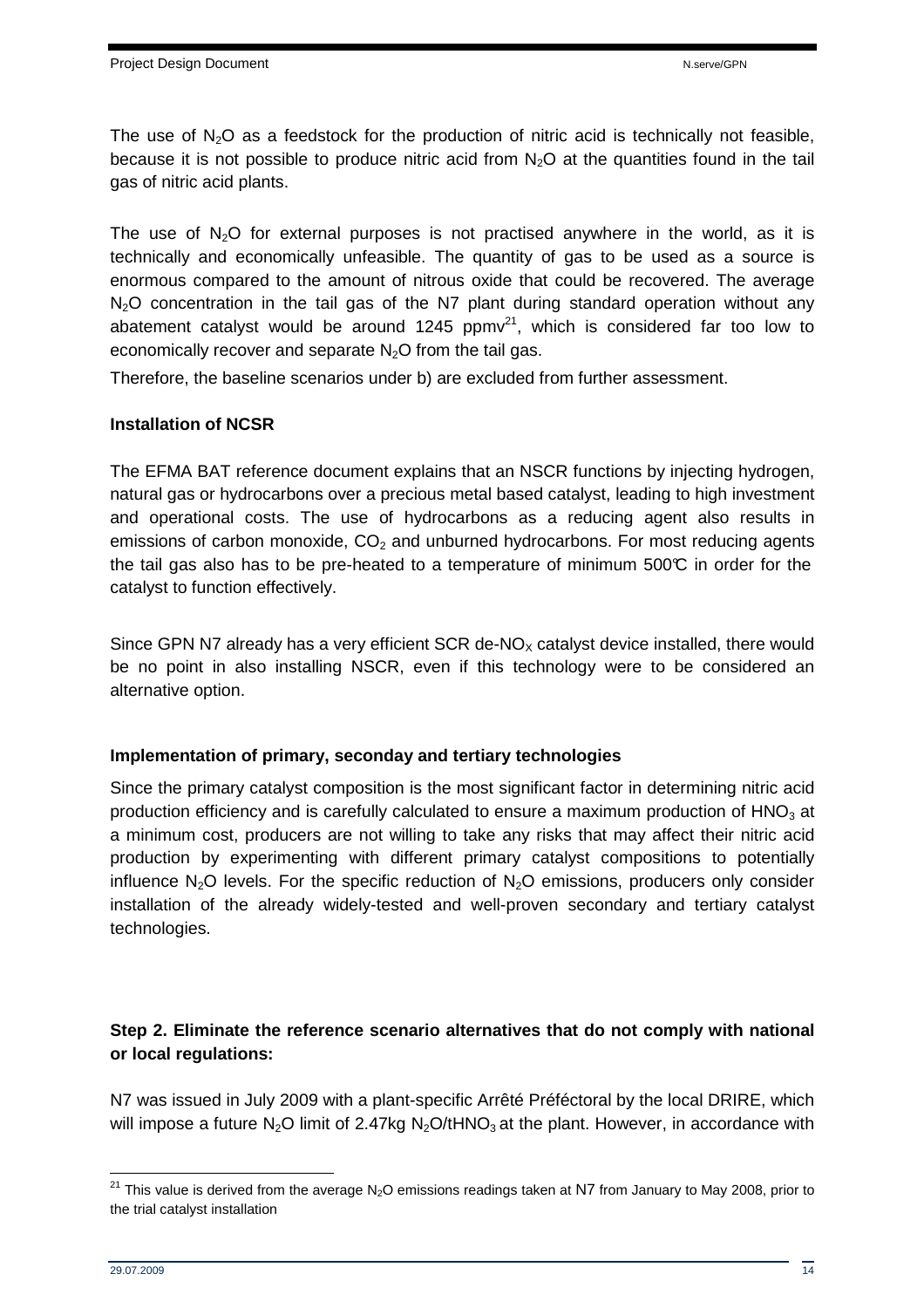this Arrêté, the plant has a timeframe of 24 months to comply with the requirements of this regulation and so this limit will effectively only come into force from July 2011 onwards.

For the sake of clarification, the national N<sub>2</sub>O regulation of 7 kgN<sub>2</sub>O/tHNO<sub>3</sub> is not relevant in the context of this project, since this only applies to plants that were commissioned after 1998 (while N7 has been in operation since 1989).

In January 1989, when the plant was commissioned, the local DRIRE introduced a plantspecific 'Arrêté préféctoral', which limits  $N<sub>2</sub>O$  emissions at the N7 plant to a maximum of 16kg  $N_2O/tHNO_3$ .

Considering the plant emissions in the absence of any abatement technology are proven to be around 7.78kg N<sub>2</sub>O/tHNO<sub>3</sub>, the operation of the plant without any N<sub>2</sub>O abatement catalyst from the end of this campaign onwards would not be in conflict with any existing national or local regulations regarding  $N<sub>2</sub>O$  emissions.

From July 2011, the business as usual scenario would be for GPN to install only as much secondary  $N_2O$  abatement catalyst as is necessary to ensure compliance with the applicable 'arrêté préféctoral'.

 $NO<sub>x</sub>$ -emissions are also regulated by an 'Arrêté Préféctoral' issued by the local DRIRE for the GPN N7 plant. Currently, the permitted maximum level is 2.0kg NOx/tHNO<sub>3</sub>. The 'Arrêté Préféctoral' issued to N7 in July 2009 will limit NOx emissions at the plant to 1.3kg/tHNO<sub>3</sub> from July 2011 onwards. The plant is comfortably in compliance with these requirements, since its average NOx emissions in 2008 were 0.82kg NOx/tHNO $_3^{22}$ 

GPN N7  $NO<sub>x</sub>$  emissions will remain constant and in compliance with the regulatory limit also after the commencement of the Projet Domestique. This is safeguarded by the fact that  $NO<sub>x</sub>$ emissions are regularly reported to the responsible local environmental authority $^{23}$ .

Accordingly, the NSCR scenario alternative could be triggered by  $NO<sub>x</sub>$  regulation. From this perspective, GPN N7 could be forced to reduce  $N_2O$  in a reference scenario if  $NO_\chi$  regulation forced the plant operators to install NSCR technology.

However, the installation of a NSCR de-NO<sub>x</sub> catalyst unit is uneconomic, because GPN N7 is already in compliance with the prevailing  $NO<sub>x</sub>$  regulations, thanks to its existing SCR unit. If even lower  $NO_x$  levels were to be introduced, the most economical option would be to upgrade the existing SCR  $NO<sub>x</sub>$  abatement unit already installed at the plant. However, N7 is currently achieving  $NO<sub>x</sub>$ -emission levels significantly below the applicable limit so that such a scenario would be extremely unlikely.

In consequence, no further scenarios can be excluded at this stage, since all the remaining options would be in compliance with all applicable laws and regulatory requirements.

## **Step 3. Eliminate the reference scenario alternatives that would face prohibitive barriers (barrier analysis):**

On the basis of the remaining technically feasible alternatives that comply with local and national regulations, the project proponent must establish a complete list of the barriers

 $\overline{\phantom{a}}$ 

 $^{22}$  Average NOx emissions in 2008, based on monthly averages.

<sup>&</sup>lt;sup>23</sup> DRIRE: Directions Régionales de l'Industrie de la Recherche et de l'Environnement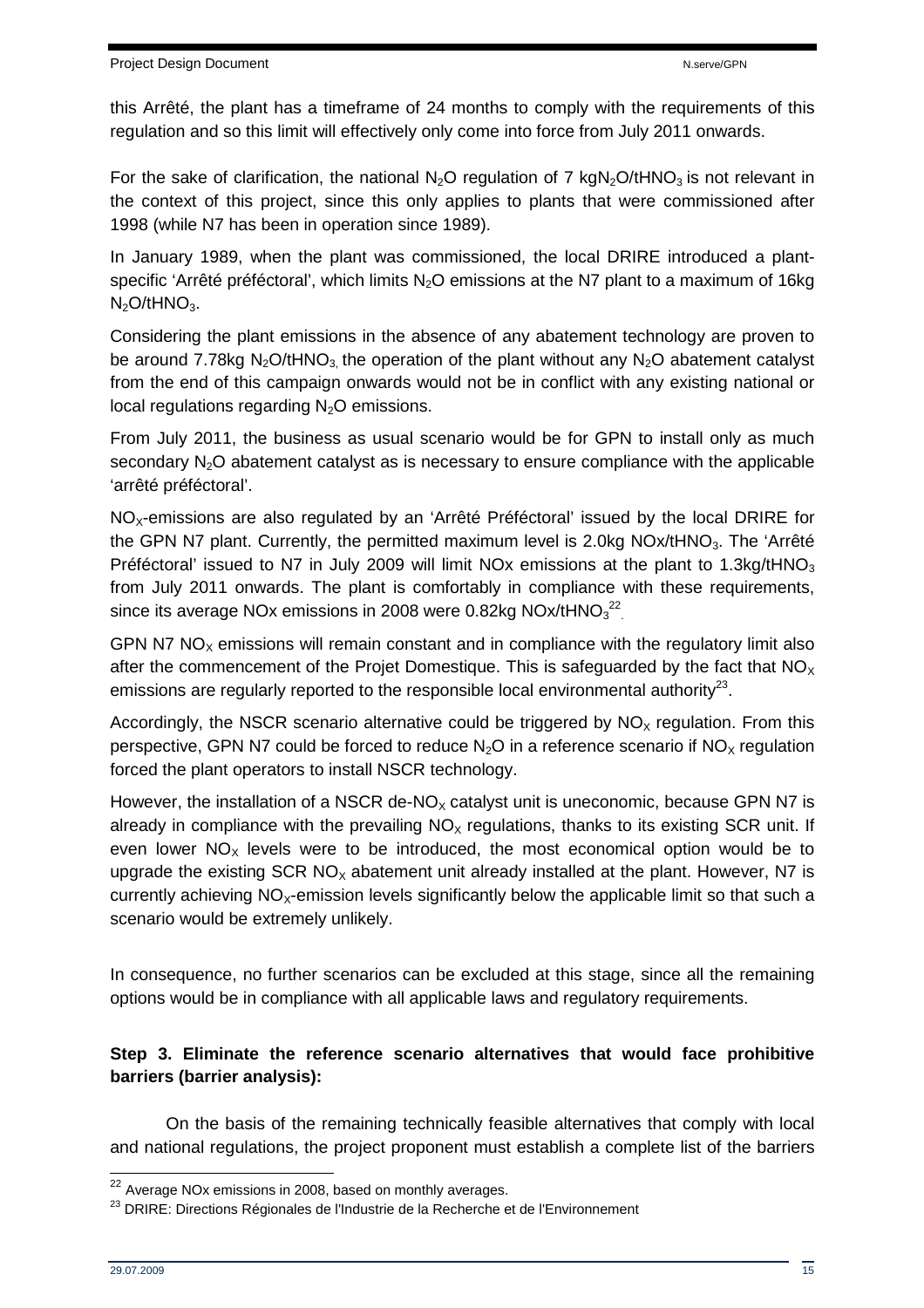that would prevent the implementation of the various alternatives in the absence of the Projet Domestique.

The identified barriers are:

- a) Investment barriers;
- b) Technological barriers, including :
	- Technical and operational risks of the alternative scenarios;
	- Technical efficiency of the alternatives (i.e. destruction of  $N_2O$ , abatement efficiency);
	- Lack of qualified personnel;
	- Lack of infrastructure for implementing the technology;
- c) Common practice barriers, including :
	- Technology with which project developers are not familiar;
	- There is no other similar project in operation in the relevant geographical area;

#### **Investment barriers**

The investment barrier analysis asks which of the remaining scenario alternatives is likely to be prevented by the costs associated with it becoming reality. The assumption is that these scenarios would be unlikely to be the Business as Usual scenario.

None of the  $N<sub>2</sub>O$  destruction technology options (including NSCR) are expected to generate any significant financial or economic benefits other than JI related income. The  $N_2O$ destruction technology options do not create any marketable products or by-products. However, any operator willing to install and thereafter operate such technology generally faces significant investment and additional operating costs.

Therefore, plant operators would face significant investment requirements if they decided to install  $N_2O$  abatement (including NSCR) technology. See section B.4 step 2 for additional information on investment barriers facing NSCR technology. Since catalyst material is expensive and potential operational problems may occur with increased catalyst loads, installing and operating abatement catalyst is only made economically viable by means of Projet Domestique revenues.

The "Status Quo" scenario, the removal of the catalyst at the end of the current trial campaign, is considered not to face any significant investment barriers.

#### **Technological barriers**

All of the available  $N<sub>2</sub>O$  abatement technologies have to be integrated in the nitric acid plant. Primary and secondary abatement technologies are installed inside the ammonia oxidation reactor where they may, if not correctly designed and installed, interfere with the nitric acid production process by causing a deterioration of product quality or a loss of production output. Tertiary measures require the installation of a complete reactor between the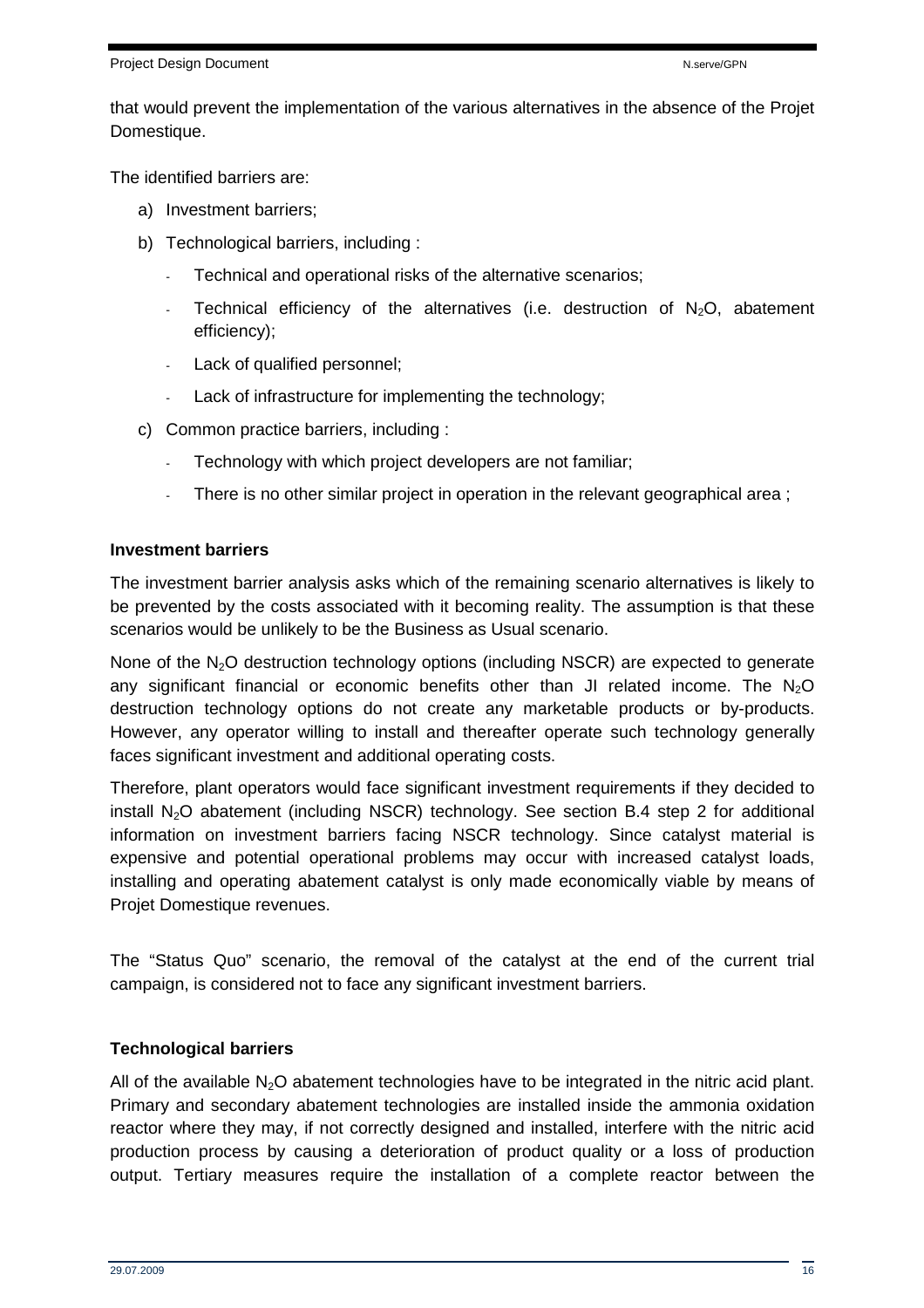absorption column and the stack, as well as a re-heating system, which may cause significant downtime of the plant during construction and commissioning $^{24}$ .

It is therefore unlikely that any plant operator would install such technologies on a voluntary basis without the incentive of any regulatory requirements (emissions caps) or financial benefits (such as revenues from the sale of ERUs).

Consequently, the scenario alternative "Status quo", the removal of the catalyst at the end of the current trial campaign, should be regarded as not facing any technological barriers.

## **Common practice barriers**

This test reconfirms the previous assessments: If the steps taken so far have led to the conclusion that one or more reference scenario alternatives meet investment related or technological barriers, these scenarios should be excluded. Of course, similar plants that gain ERU revenues by participating in the JI, and can thus overcome the identified barriers by the additional financial means available, are not to be taken into account.

So far, secondary catalyst technology has only been operated in some European countries on an industrial trial basis. Researching this technology made sense due to the prospective revenues obtainable under the Kyoto Protocol's Clean Development Mechanism (CDM) by employing it in nitric acid plants located in developing nations on a voluntary basis. Also, it is expected that  $N<sub>2</sub>O$  emissions from nitric acid production may be included in the European Union Emissions Trading Scheme ("EU ETS")<sup>25</sup> or regulated otherwise. Both aspects theoretically could provide some incentive for developing  $N_2O$  abatement technology.

However, now that research and development has been completed and secondary catalyst technology is being employed successfully in many CDM and JI projects worldwide, plant operators would no longer be willing to incur the costs associated with the continued operation of such technology. For European nitric acid producers, the only incentive remaining to operate such technology to achieve maximum emissions reductions before the likely inclusion of  $N<sub>2</sub>O$  emissions into the EU ETS from 2013 onwards is to take advantage of the incentives available under the Kyoto Protocol's Joint Implementation ("JI") mechanism. While this option has in principle been available since the beginning of 2008, EU member states took some time to develop a coherent policy approach on whether or not to allow JI participation in their respective territories, and if so, under which conditions.

The second argument raised above regarding the inclusion of nitric acid  $N_2O$  emissions in the EU ETS is not likely to become relevant for France until January 2013. On 23<sup>rd</sup> January 2008 the EU Commission issued a proposal<sup>26</sup> upon reviewing the EU ETS that suggests that nitric acid  $N_2O$  should be covered in the scheme's third trading period, commencing in 2013.

j  $^{24}$  Also see footnotes 22 and 24 for further information and reference on NSCR technology.

 $25$  On  $23<sup>rd</sup>$  Januarv 2008, the EU Commission published a communication on its post-2013 climate change strategy (see http://eur-lex.europa.eu/LexUriServ/LexUriServ.do?uri=COM:2005:0035:FIN:EN:PDF), which announces the determination to expand the EU ETS beyond its present scope, especially mentioning the inclusion of non-CO2 gasses into the system. This development is no news to the industry, because responding to Article 30 of the EU ETS Directive 2003/87/EC, the Commission had submitted a report to the European Parliament and the Council considering the inclusion of non-CO<sub>2</sub> GHGs into the EU ETS already in November 2006.

See the EU homepage under http://ec.europa.eu/environment/climat/emission/pdf/com2006\_676final\_en.pdf for this report which expressly considers extending the EU ETS into  $N<sub>2</sub>O$  emissions (see page 6 therein).

<sup>&</sup>lt;sup>26</sup> See footnote 27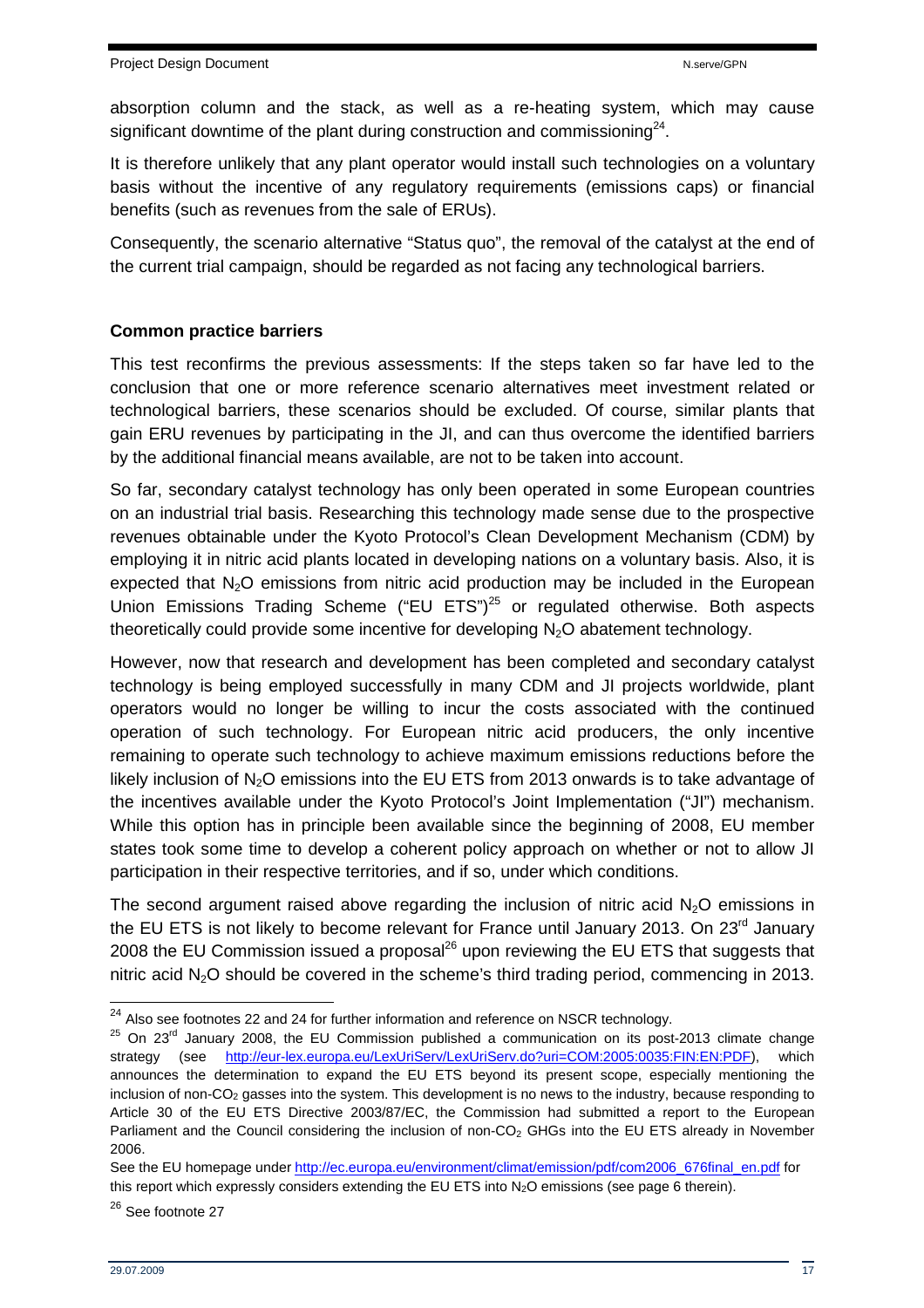While some EU member states have chosen to 'opt-in' their nitric acid sector into the EU  $ETS<sub>1</sub><sup>27</sup>$  as already mentioned above, such a decision is extremely unlikely for France after the government has decided to allow JI participation (Projet Domestique). In reaction to this decision, nitric acid producers in France are now looking at employing  $N_2O$  abatement technology in order to participate in the JI.

Such JI projects are currently being developed across the EU in Poland, Lithuania, Hungary, Bulgaria, France, Finland and Germany.

### **Conclusion**

The only reference scenario alternative that has not been eliminated by this stage, is not prevented by any one of the barriers and is in full compliance with the prevailing laws and regulations in France is reference scenario a) ii: the continuation of the current situation "Status Quo", where an  $N_2O$  abatement catalyst has already been installed for a preliminary technical trial, but where the catalyst would be removed at the end of this trial campaign in the absence of implementation of a Projet Domestique. From July 2011, just enough  $N<sub>2</sub>O$ reduction catalyst would be installed in order to ensure compliance with the plant-specific  $N_2O$  regulatory limit of 2.47kg  $N_2O/tHNO_3$ .

Therefore, this is identified as the applicable reference scenario for the proposed project activity.

All other alternatives are eliminated.

In case of a change in environmental legislation (i.e. the introduction of more stringent  $NO<sub>x</sub>$ or  $N<sub>2</sub>O$ -regulations) that could lead to a change in the results of this assessment, the above procedures shall be repeated.

**B.5. Description of how the emissions reductions achieved as a result of the project activity are greater than those that would be achieved in the absence of the Projet Domestique (evaluation and demonstration of additionality)** 

>>

In order to demonstrate that the project is additional to business as usual, (i.e that the results of the project in terms of  $N<sub>2</sub>O$  emissions are different to those of the baseline scenario), the project proponent must show a step-by-step assessment, in accordance with Annex 3 of the "Arrêté du 2 Mars 2007" and described in the methodology "Catalytic reduction of  $N_2O$  at nitric acid plants"

#### **Identification of realistic alternative scenarios**

The first step consists of identifying the realistic alternatives to the proposed project. The project proponent must summarise the different options that remain available to him after completion of the baseline scenario selection analysis in Section B.4 above:

• Implementation of the project activity

 $27$  Norway, the Netherlands, Austria and Italy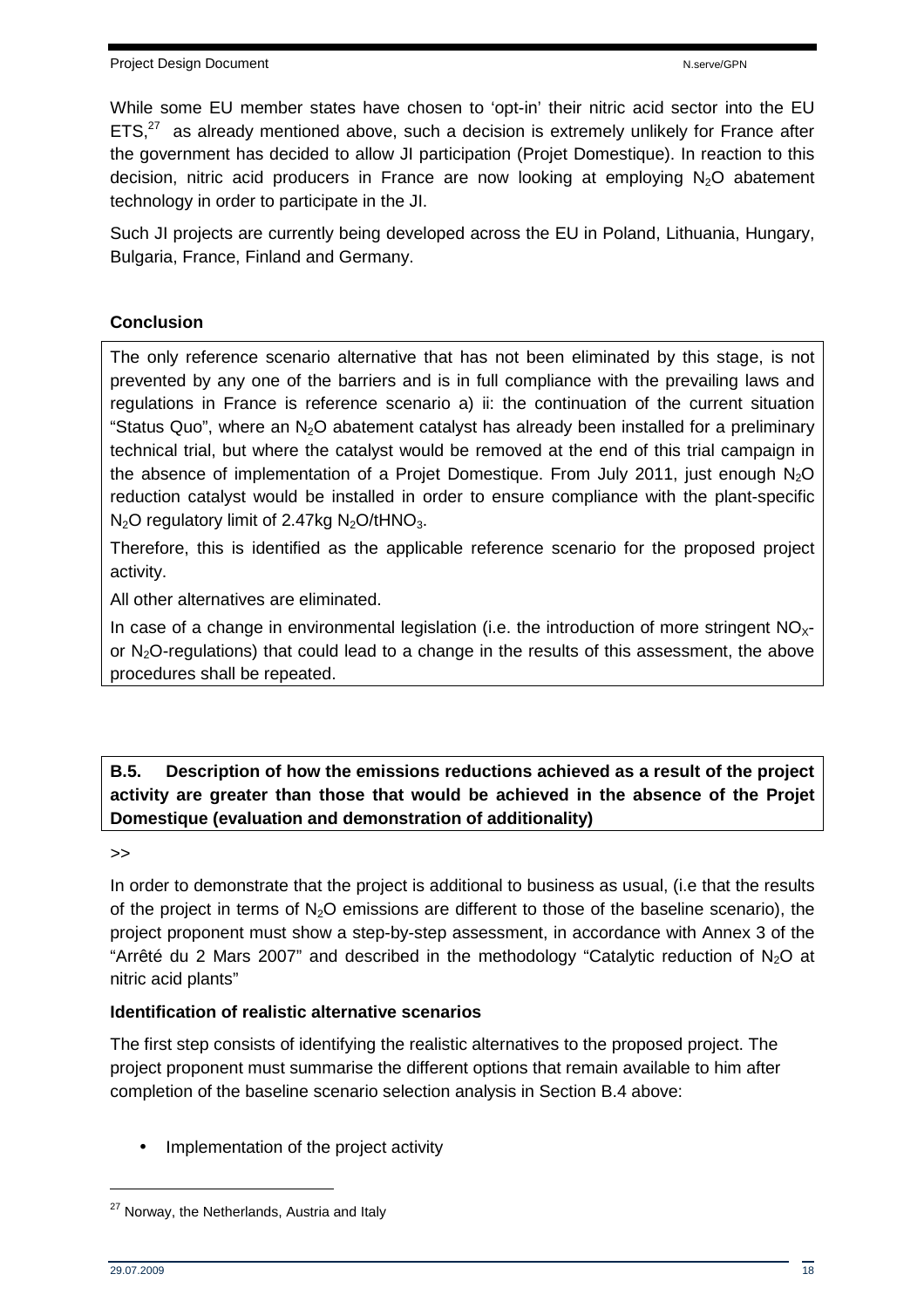The installation of secondary  $N_2O$  abatement catalyst.

• The implementation of alternative investments that result in a comparable production of goods or a comparable provision of services (if still applicable following completion of the baseline scenario selection analysis in Section B.4 above)

This section is not applicable, since all other alternative investments have been eliminated in section B.4 above.

• Continuation of the situation prior to the implementation of the proposed project activity

N<sub>2</sub>O abatement catalyst has already been installed for a preliminary technical trial during one production campaign. However, this catalyst would be removed at the end of this trial campaign in September in the absence of the proposed project activity.

The proponent must then establish that the project activity could not be undertaken:

- Either because the economic incentives at the time of submission of the project dossier are insufficient to guarantee a return on investment as high as that resulting from the alternative investments (Step 2 of section 3.2 of the methodology "Catalytic reduction of  $N_2O$  at nitric acid plants");
- Or because only the receipt of Emission Reduction Units (ERUs) would allow the proponent to overcome the barriers that prevent the necessary investments being undertaken (step 3 of 3.2 of the methodology "Catalytic reduction of  $N_2O$  at nitric acid plants").

#### **The project proponent may chose to complete either Step 2 or Step 3**.

The project participants have chosen to complete step 3 of section 3.2 of the methodology "Catalytic reduction of  $N_2O$  at nitric acid plants" in order to demonstrate the project's additionality, since only the revenues from the sale of ERUs would encourage the implementation of the project activity. Step 2 of section 3.2 of the methodology "Catalytic reduction of  $N_2O$  at nitric acid plants" is therefore not applicable.

## **Barrier analysis: Step 3 of Section 3.2 of the methodology "Catalytic reduction of N2O at nitric acid plants")**

The barrier analysis in this section of the addtionality discussions is limited to a comparison of the identified Business as Usual scenario with the intended project activity. In the case where the proponents choose not to undertake Step 2 of section 3.2 of the methodology "Catalytic reduction of  $N_2O$  at nitric acid plants", they must complete a full and documented analysis of all types of barriers, demonstrating that they limit or prevent to a large extent the implementation of the project activity, notably ;

#### - Investment barriers :

The proposed project activity aims to install and operate secondary catalyst technology at the plant throughout the crediting period. In order to assess the project emissions, an Automated Monitoring System (AMS) has to be installed and operated. In addition to the increased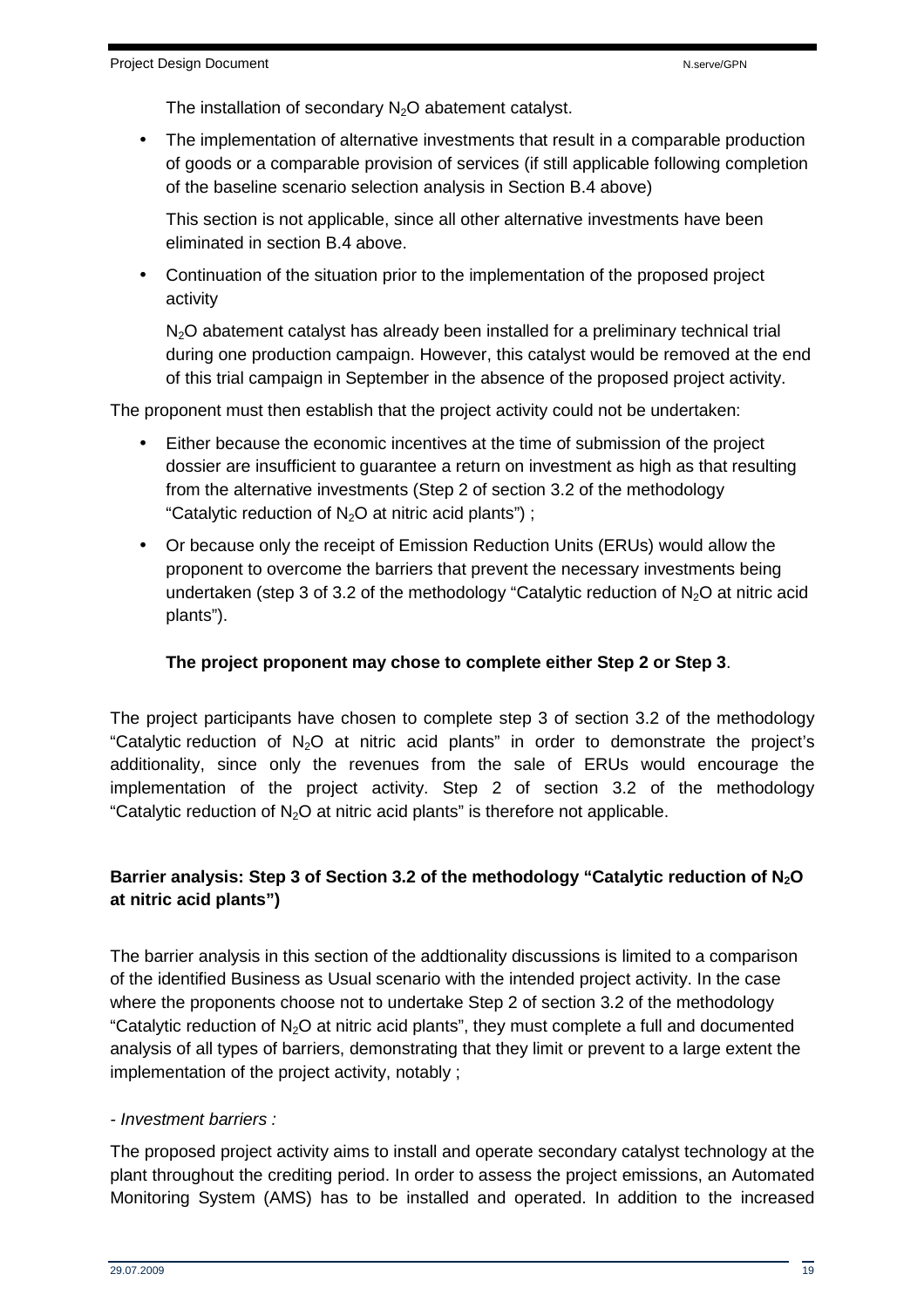investment for catalyst replacement during the project's lifetime (due to the gradual decrease of the catalyst efficiency) , GPN N7 employees and management will have a significant additional work load to cope with in order to initiate the project activity and maintain it for the project's lifetime. Required training for AMS operation has to be undertaken by the responsible staff, and AMS calibration and other Projet Domestique-related audits have to be arranged, facilitated and paid for.

A JI project of this type entails significant investment requirements. See table 1 in Annex 4 for full details of these investment requirements.

As previously assessed, GPN currently has no need to make any further investment to decrease its N<sub>2</sub>O emissions beyond the 16kg N<sub>2</sub>O/tHNO<sub>3</sub> limit specified by the plant-specific 'arrêté préféctoral' currently in force. Emissions reductions from continued operation and replacement of the catalyst would be avoided in order to avoid extra costs.

None of the  $N_2O$  destruction technology options (including NSCR) are expected to generate any significant financial or economic benefits other than JI related income. Stage 2 in section 4 of the methodology "Catalytic reduction of  $N<sub>2</sub>O$  in nitric acid plants" states "in the particular case of nitric acid plants, the  $N<sub>2</sub>O$  tax<sup>28</sup> does not provide any incentive for the project participants to install N<sub>2</sub>O reduction technology and does therefore not need to be considered in the financial assessment".

Only the revenues from ERU sales would therefore be sufficient to pay back the investment costs of the project activity. The registration of the project activity as a Projet Domestique is therefore the decisive factor for the realisation of the proposed project activity.

- Technological barriers:

With an additional bed of catalyst installed inside the ammonia burner, it is more likely that the plant will encounter problems associated with pressure drop. This may affect the gas flow through the burner, potentially lowering nitric acid production yields. Revenues from the sale of ERUs provide the only incentive for the plant managers to confront this possible technical risk and operate the  $N<sub>2</sub>O$  abatement catalyst.

#### - Common practice barriers :

Market studies (e.g. by EFMA, EU IPPC, US EPA, IPCC) show that  $N_2O$  abatement technologies are not yet widely applied in the nitric acid industry even in Annex 1 countries, apart from in occasional industrial testing programmes. The main reason for this is a lack of regulation / incentive to reduce  $N_2O$  emissions.

The research and development work done so far has been driven by a general expectation that industrialised countries – especially the EU, USA, Japan and Canada – may eventually introduce  $N_2O$  emission caps. EU legislation initiating such a limit is under way already and will probably be introduced in the near future $^{29}$ .

The proposed project activity is not common practice. Before now, with the exception of the 3 plants that have taken part in industrial trials, the common practice in the country is to operate such facilities without any  $N_2O$  abatement technology. This situation is now

  $^{28}$  Payable in accordance with article 45 of the 'Loi de Finances 1999' and article 266 nonies of the 'Code des Douanes'

<sup>&</sup>lt;sup>29</sup> See footnote 26 for detailed information.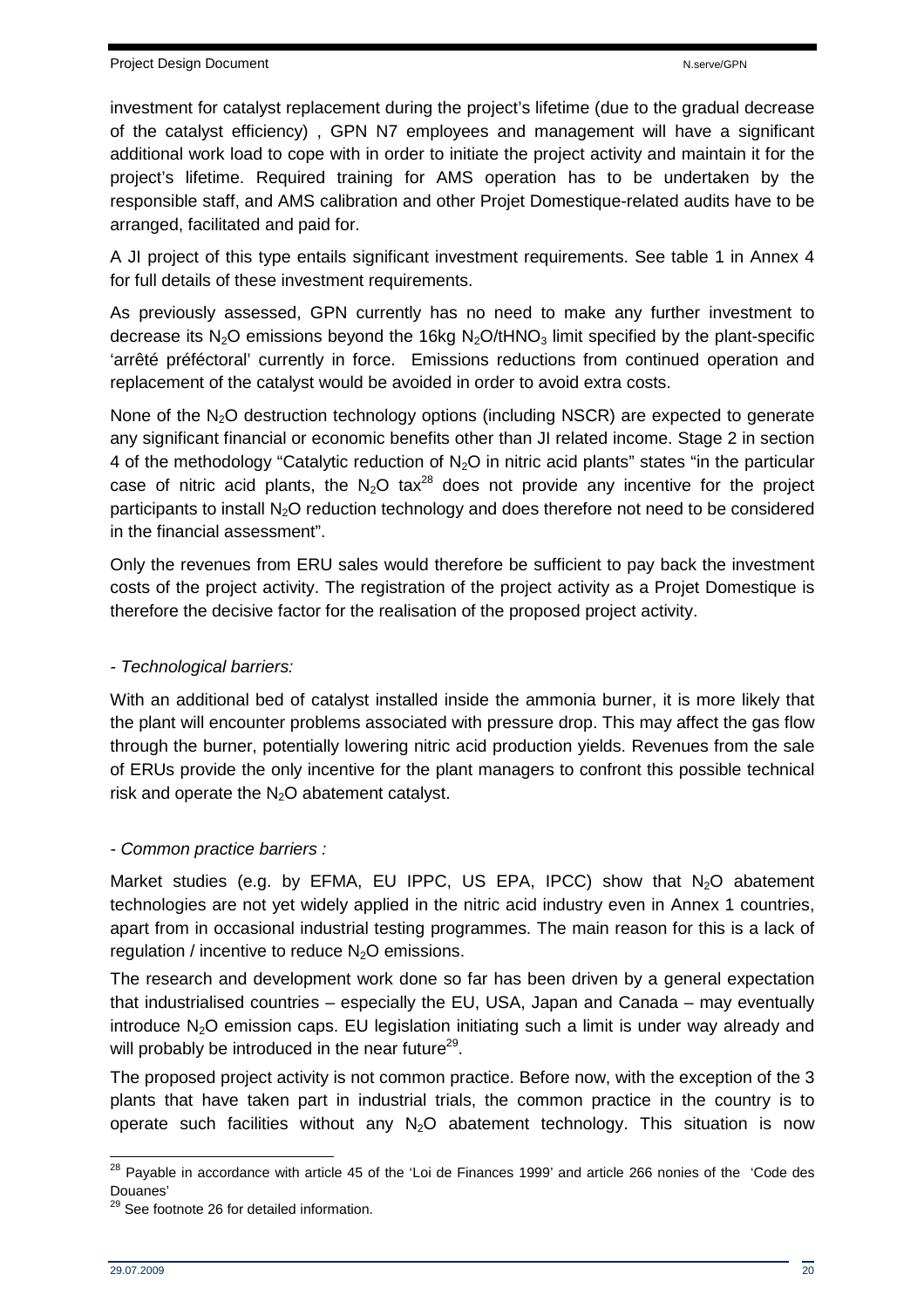changing, since other nitric acid plant operators in the region are also beginning to implement N2O abatement technologies as project activities under the Projet Domestique.

Therefore, the analysis of the common industrial practice indicates that the proposed project activity is additional to the reference scenario.

### **Conclusion:**

GPN currently has no need to make any further investment to decrease its  $N<sub>2</sub>O$  emissions beyond the 16kg N<sub>2</sub>O/tHNO<sub>3</sub> limit specified by the currently applicable plant-specific 'arrêté préféctoral'. Without the sale of the ERUs generated by the project activity there would be no incentive to justify the additional cost and technical risks associated with the implementation of the project activity. The project activity would not take place without the revenues from the sale of ERUs and therefore Projet Domestique registration is the decisive factor for the realisation of the proposed project activity.

The proposed Projet Domestique activity is additional, since it passes all the steps of the Additionality assessment.

## **B.6. Emission Reductions**

#### B.6.1. Explanation of methodological choices

#### >>

#### **Estimation of Verification Period specific project emissions**

The project emission factor is assessed based on measurements of  $N<sub>2</sub>O$  concentration in the stack gas (NCSG<sub>n</sub>) and gas volume flow in the stack (VSG<sub>n</sub>) conducted throughout any period of time for which the project proponents decide to undertake a Verification (the "Verification Period"). Project proponents are free to decide what period of time they would like to define as a Verification Period as long as the following pre-requisites are met:

- The first Verification Period commences with the crediting period starting date.
- Any Verification Period after the first will start at the termination date of the previous Verification Period.
- No Verification Period may exceed the crediting period ending date.

Over the duration of the project activity,  $N_2O$  concentration and gas volume flow in the stack of the nitric acid plant, as well as the quantity of nitric acid produced by the plant, will be measured continuously and a **Project Emission Factor (EF<sub>n</sub>)** – given as  $kgN<sub>2</sub>O/tHNO<sub>3</sub>$  – can be established at any given time for any period of time.

Higher  $N_2O$  emissions during the project's lifetime will lead to a reduced amount of ERUs issued. For this reason the methodology "Catalytic reduction of N2O at nitric acid plants", contrary to the CDM methodology AM0034, has not provided measures against any abusive practices. Project operators will be sufficiently incentivised to run their plants at emission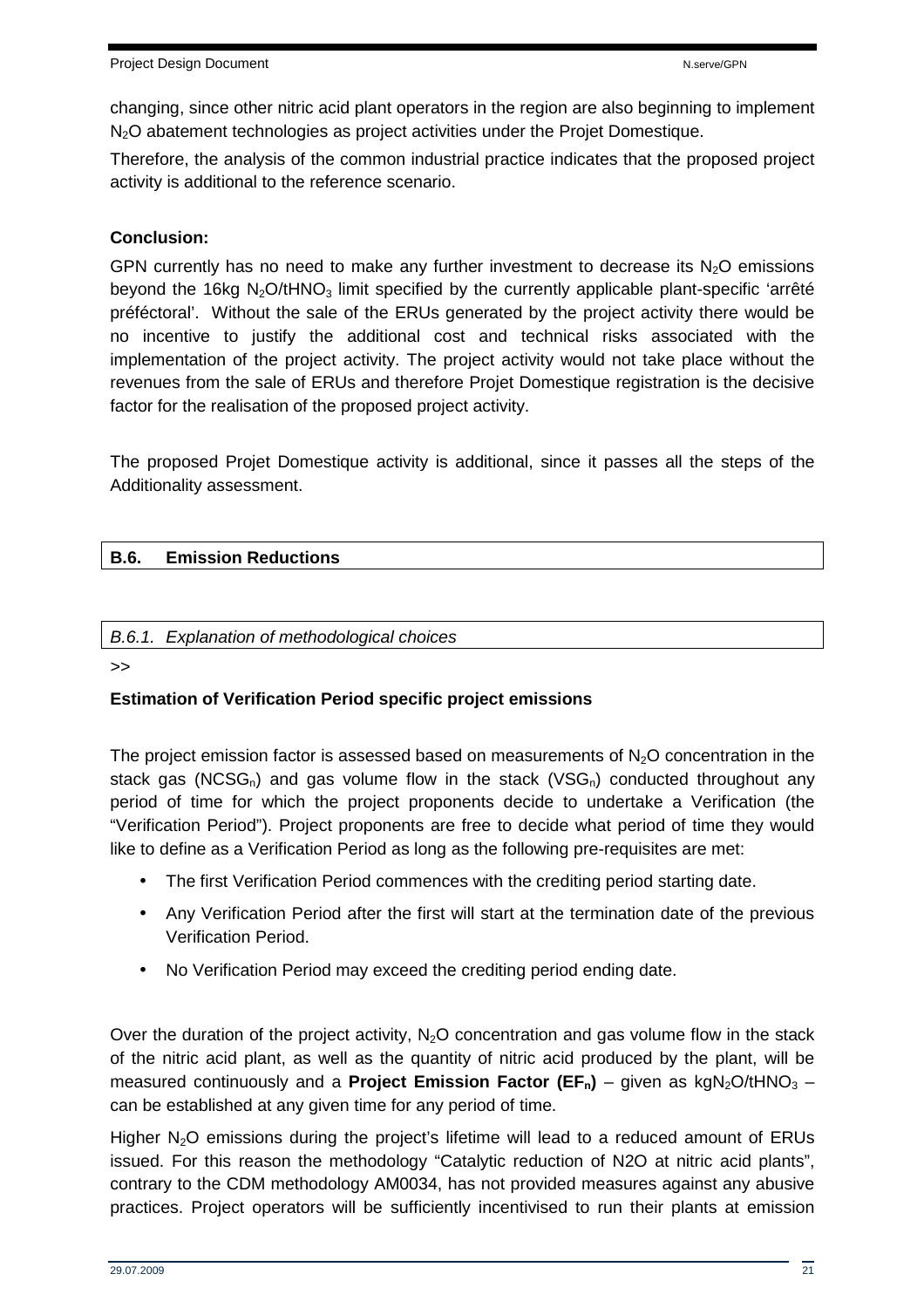levels as low as possible in order not to lose ERU-revenues. In case a plant is emitting more  $N<sub>2</sub>O$  than the Benchmark Emissions Factor, no additional environmental consequences are to be feared, as the only effect from this would be that the project activity will not generate any ERUs during such times<sup>30</sup> that will become available to carbon markets.

For these reasons, it is not relevant for which period ERUs are claimed.

#### Measuring of  $N<sub>2</sub>O$  data sets for the calculation of project emissions

Throughout the project's crediting period,  $N_2O$  concentration (NCSG<sub>n</sub>) and volume flow in the stack gas ( $VSG<sub>n</sub>$ ) are to be monitored. The monitoring system provides separate hourly average values for NCSG<sub>n</sub> and VSG<sub>n</sub> based on continuous readings. These N<sub>2</sub>O data sets (consisting of  $NCSG_n$  and  $VSG_n$  average values for each operating hour) can be identified by means of a unique time / date key indicating when exactly the values were observed.

During the crediting period, the following additional data has to be monitored:

• The operating hours  $(OH_n)$  as recorded by the plant's process control system and the nitric acid production output  $(NAP_n)$  are required for calculating the project emissions.

Because the reference Benchmark Value (unlike the Emissions Factor Baseline  $EF_{B}$  in AM0034) is not determined based on certain plant operating parameters, there is no need to monitor those plant operating parameters and establish the comparability of the two data sets by adjusting the  $EF_{BM}$  for each Verification Period.

#### Missing data

During downtime of the AMS or other interruption of measurement during part of one hour, the hourly average will be calculated based on the remaining values for the rest of the hour in question. If these remaining values account for less than 50% of the hourly data for one or more parameters, then this hour must be eliminated from the calculation. Each time it is impossible to calculate an hour of valid data, substitute values will be defined in accordance with the following rules:

#### i. Concentrations

In the case where it is impossible to obtain an hour of valid data for a parameter whose concentration is directly measured (GHG,  $O<sub>2</sub>$  etc), a substitute value (C\*subst) must be calculated for the hour in question, as follows:

 $C^*$ subst =  $C + \sigma C$ 

where:

C: arithmetic mean of the concentration of the relevant parameter

  $30$  For the avoidance of doubt, ERU reductions for production periods with emission levels above the applicable Benchmark Emissions Factor DO NOT apply!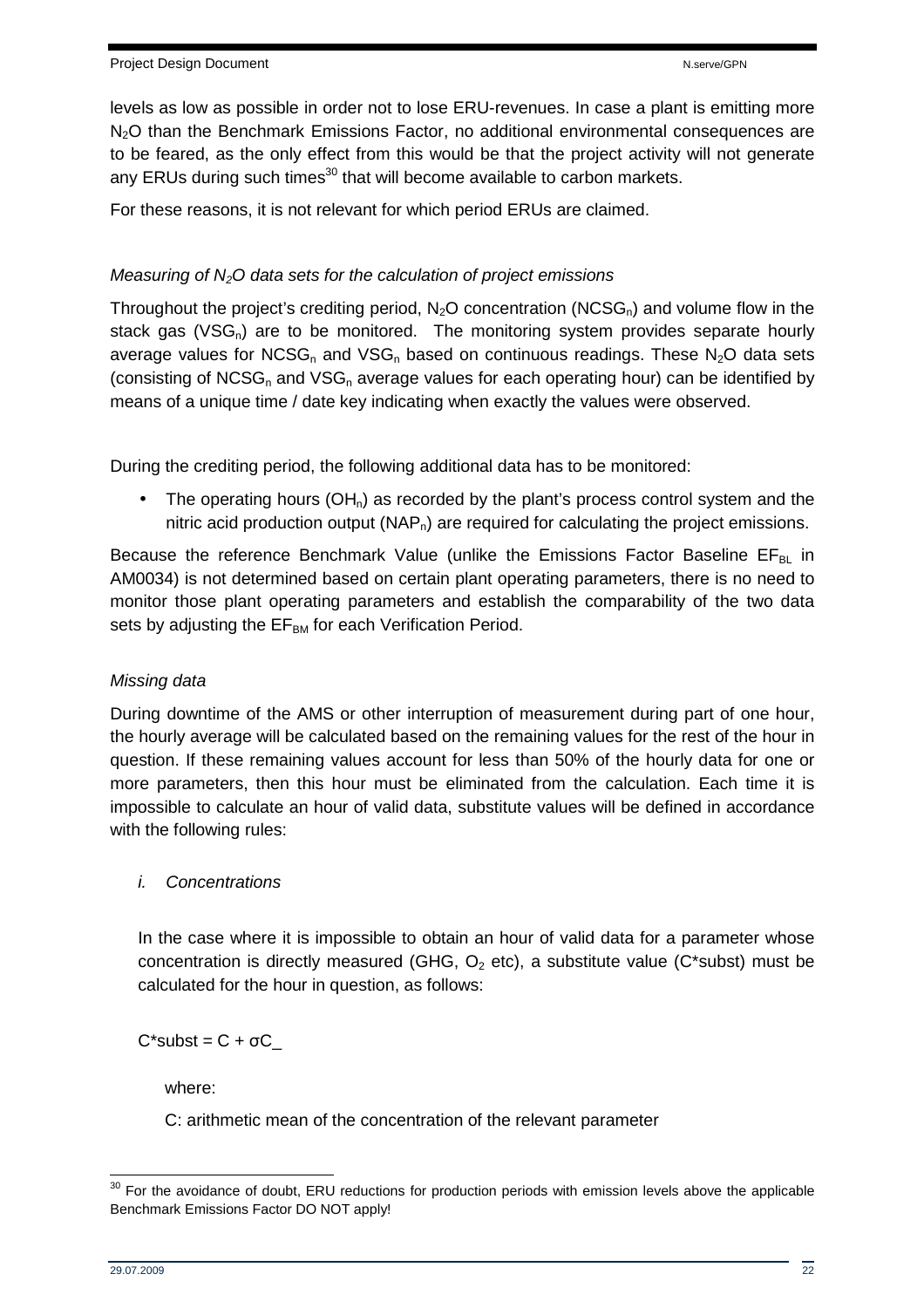σC\_: Best estimate of the standard deviation of the concentration of the relevant parameter

The arithmetic mean and the standard deviation are calculated at the end of the relevant verification period on the basis of all emissions data measured during that period.

The calculation of the arithmetic mean and the standard deviation must be presented to the verifier.

ii. Other parameters

In the case where it is impossible to obtain an hour of valid data for a parameter whose concentration is not directly measured, substitute values must be calculated using a mass balance or energy balance calculation. Other measured parameters that are used in the calculation of the emissions will be used to validate the results. The mass balance or energy balance calculation, and the theories on which they are based, must be clearly explained and presented to the verifier at the same time as the calculated results.

## Data processing in case of malfunction of the abatement system

Section 4.5.2 of the methodology states: "in order to take into account problems that may occur with the catalyst, all gas volume flow and N2O concentration values recorded during periods where the  $N_2O$  concentration exceeds a value (expressed in mg/Nm3) equivalent to 2,5 kgN<sub>2</sub>O/tHNO<sub>3</sub> (to be determined by the project proponent and identified during the verification) will be excluded from the calculation of the project emissions factor and no ERUs shall be claimed for the corresponding quantities of nitric acid produced during those operating hours".

However, in the case where a regulatory limit comes into force (as will be the case at GPN N7 from 16<sup>th</sup> July 2011 onwards), it must be proven during the verification to the satisfaction of the responsible AIE that no ERUs will be claimed for emission levels that exceed the new regulatory limit, which in this case will be  $2.47kqN<sub>2</sub>O/tHNO<sub>3</sub>$  It must therefore be proven at each verification that the plant's average emission levels for the past year did not exceed this regulatory limit.

Furthermore, if any missing data corresponds to a period of failure of the abatement technology, one should adopt the principle that the emissions have not been treated by the abatement technology during the whole of the hour in question and that substitute values have been calculated as a result.

#### Measurement during standard plant operation

Only those data sets collected during normal operation of the plant shall be used as a basis for determining the Verification Period specific project emissions. Most plants have one or more trip point values, normally defined by the manufacturer and specified in the plant's operating manuals. At GPN, the plant's operational status can be determined by whether or not the measurements of oxidation temperature and ammonia to air flow ratio are within the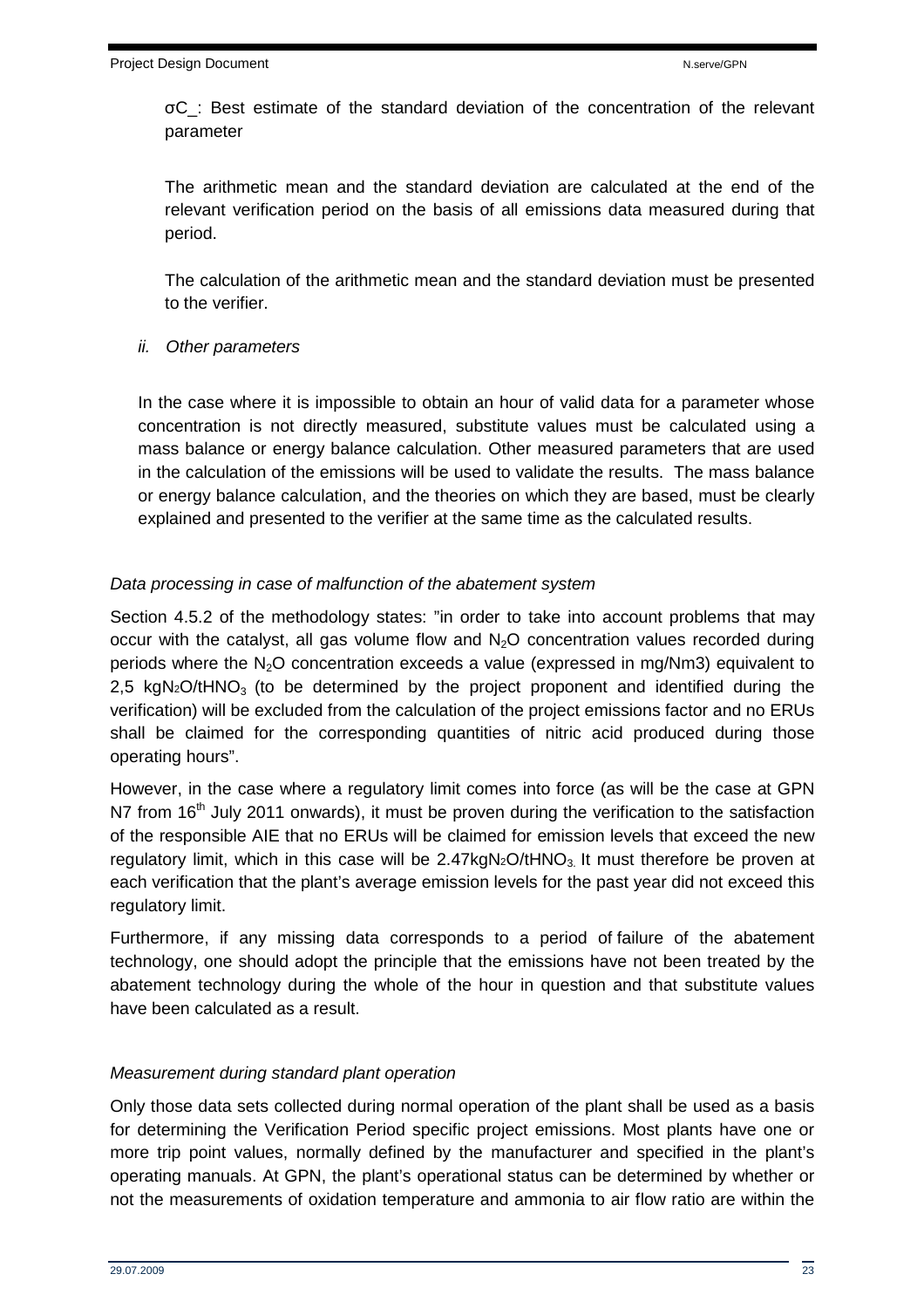defined range of trip point values. If one of these parameters is outside the range specified by the trip point values, the plant should automatically shut down.

Consequently, all NCSG and VSG data sets recorded at times when the plant was considered to be out of operation must automatically be excluded from the calculation of project  $N_2O$  emissions. The number of operating hours (OH<sub>n</sub>) will be reduced accordingly. However, the number of tonnes of nitric acid produced  $(NAP<sub>n</sub>)$  will not be adjusted.

For the avoidance of doubt, data sets containing values beyond the range of the specified trip point values are not to be regarded as AMS downtime readings (as defined above).

## Application of instrument correction factors / elimination of implausible values

The correction factors derived from the calibration curve of the QAL2 audit for all components of the AMS, as determined during the QAL2-test in accordance with EN14181, must be applied onto both VSG and NCSG, unless these were already automatically applied to the raw data recorded by the data storage system at the plant.

For all  $N_2O$  data sets a plausibility check is conducted in accordance with current best practice monitoring standards. All data sets containing values that are implausible are eliminated.

Any implausible data (for example during plant shut-down or AMS downtime) and any extreme values are to be automatically eliminated using the following statistical procedure:

- (a) Calculate the sample mean (x);
- (b) Calculate the sample standard deviation(s);
- (c)Calculate the 95% confidence interval (equal to 1.96 times the standard deviation);
- (d) Eliminate all data that lie outside the 95% confidence interval;
- (e) Calculate the new sample mean from the remaining values

#### Permitted overall uncertainty

For each emission source, the permitted overall uncertainty of the average hourly annual emissions must be less than 7.5%. The next level, and the maximum allowed, is 10%, which can only be applied if it can be proven to the satisfaction of the competent authority that the application of the 7.5% level is technically impossible to achieve or that it would entail excessive costs.

If the total established uncertainty is higher than the permitted overall uncertainty, the project-specific emissions are to be increased by the difference between the established uncertainty value and the permitted overall uncertainty value.

#### **Calculation of the EFn-value**

The total mass of  $N_2O$  emissions in a Verification Period (PE<sub>n</sub>) is the product of the remaining valid NCSG<sub>n</sub> and VSG<sub>n</sub>-values multiplied by  $OH<sub>n</sub>$ .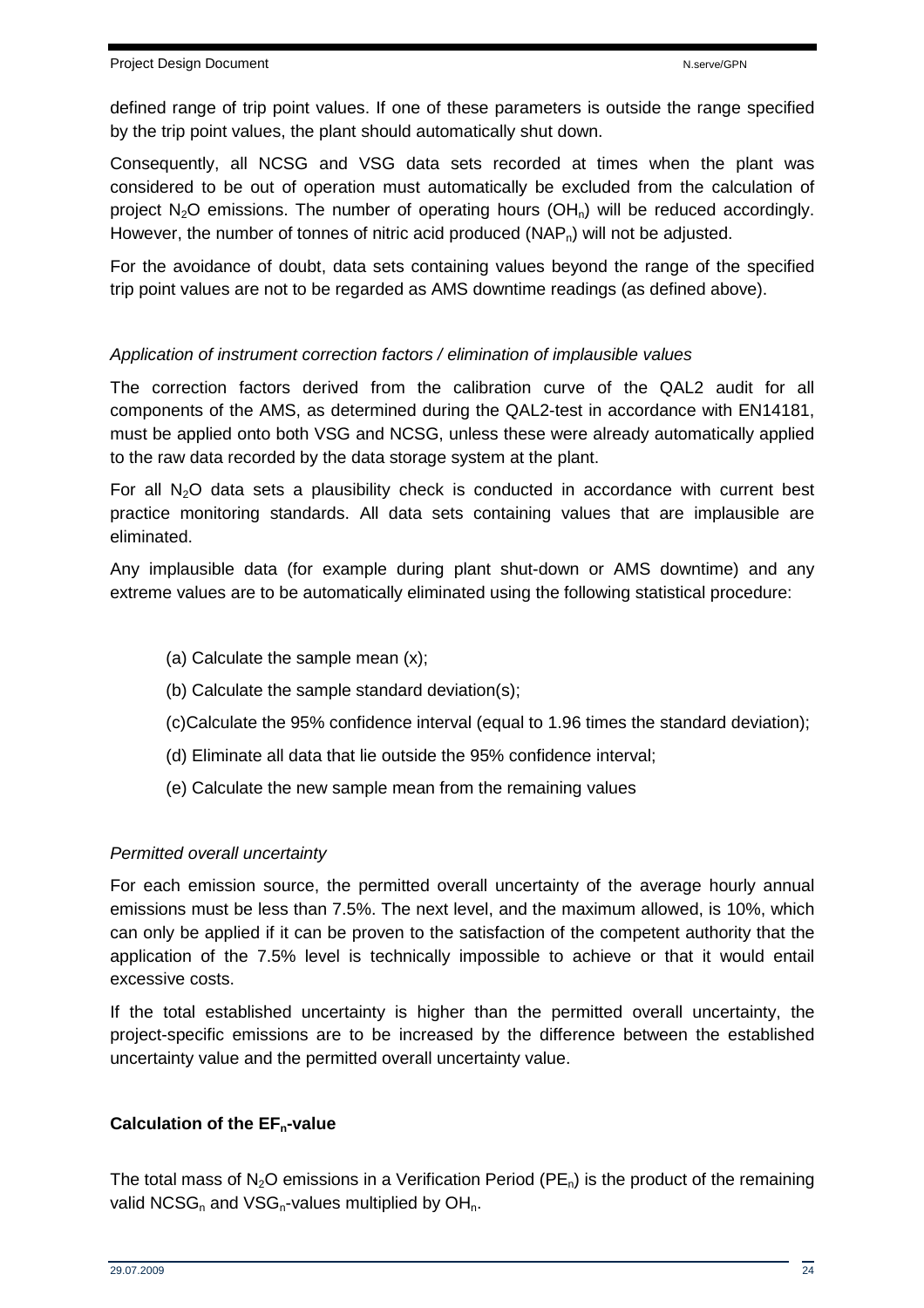The following equation is used:

 $PE_n = VSG_n$  \*NCSG<sub>n</sub> \* OH<sub>n</sub> \* 10<sup>-6</sup> (kgN<sub>2</sub>O)

The plant-specific project emissions factor representing the average  $N_2O$  emissions per tonne of nitric acid over the respective Verification Period is derived by dividing the total mass of  $N<sub>2</sub>O$  emissions by the total output of 100% concentrated nitric acid for that period.

The average  $N_2O$  emissions per metric ton of 100% concentrated nitric acid for the Verification Period ( $PE_n$ ) shall then be calculated as follows:

$$
EF_n = (PE_n / NAP_n)
$$
 (kgN<sub>2</sub>O/tHNO<sub>3</sub>)

where:

| Variable        | <b>Definition</b>                                                                                                          |
|-----------------|----------------------------------------------------------------------------------------------------------------------------|
| PE <sub>n</sub> | total specific $N_2O$ emissions during the Verification Period ( $kgN_2O$ )                                                |
| $EF_n$          | Emissions factor used to calculate the emissions from the defined Verification<br>Period n $(kgN_2O/tHNO_3)$               |
| $NCSG_n$        | Mean concentration of $N_2O$ in the tail gas stream during the Verification Period<br>(mgN <sub>2</sub> O/m <sup>3</sup> ) |
| OH <sub>n</sub> | Operating hours of the plant during the Verification Period (h)                                                            |
| $VSG_n$         | Mean tail gas volume flow rate during the Verification Period $(m^3/h)$                                                    |
| $NAP_n$         | Nitric acid production during the Verification Period (tHNO <sub>3</sub> )                                                 |

#### Allocation of ERUs

The **emission reductions based on which ERUs will be issued** for the project activity are determined by deducting the project-specific emission factor from the Benchmark Value (or regulatory value, as applicable in accordance with secton A.4.3 above) and multiplying the result by the production output of 100% concentrated nitric acid over the period for which ERUs are to be claimed and the GWP of  $N_2O$ , as shown in the calculation below. In addition, the Arrêté of 2 March 2007 states: "the total amount of issued Emission Reduction Units equates to 90% of the GHG emissions effectively avoided due to the implementation of the project activity".

$$
ERU = ((EFBM31 - EFn)/1000 \times NAPn \times GWPN2O) * 0.9
$$
 (tCO<sub>2</sub>e)

Where:

| Variable  | <b>Definition</b>                                                                                |
|-----------|--------------------------------------------------------------------------------------------------|
| $ERU =$   | Emission reductions awardable to the project for the Verification Period<br>(tCO <sub>2</sub> e) |
| $NAP_n =$ | Nitric acid production for the Verification Period n ( $tHNO3$ ).                                |

 $31$  Or EF<sub>reg</sub>, as applicable in accordance with section A.4.3 above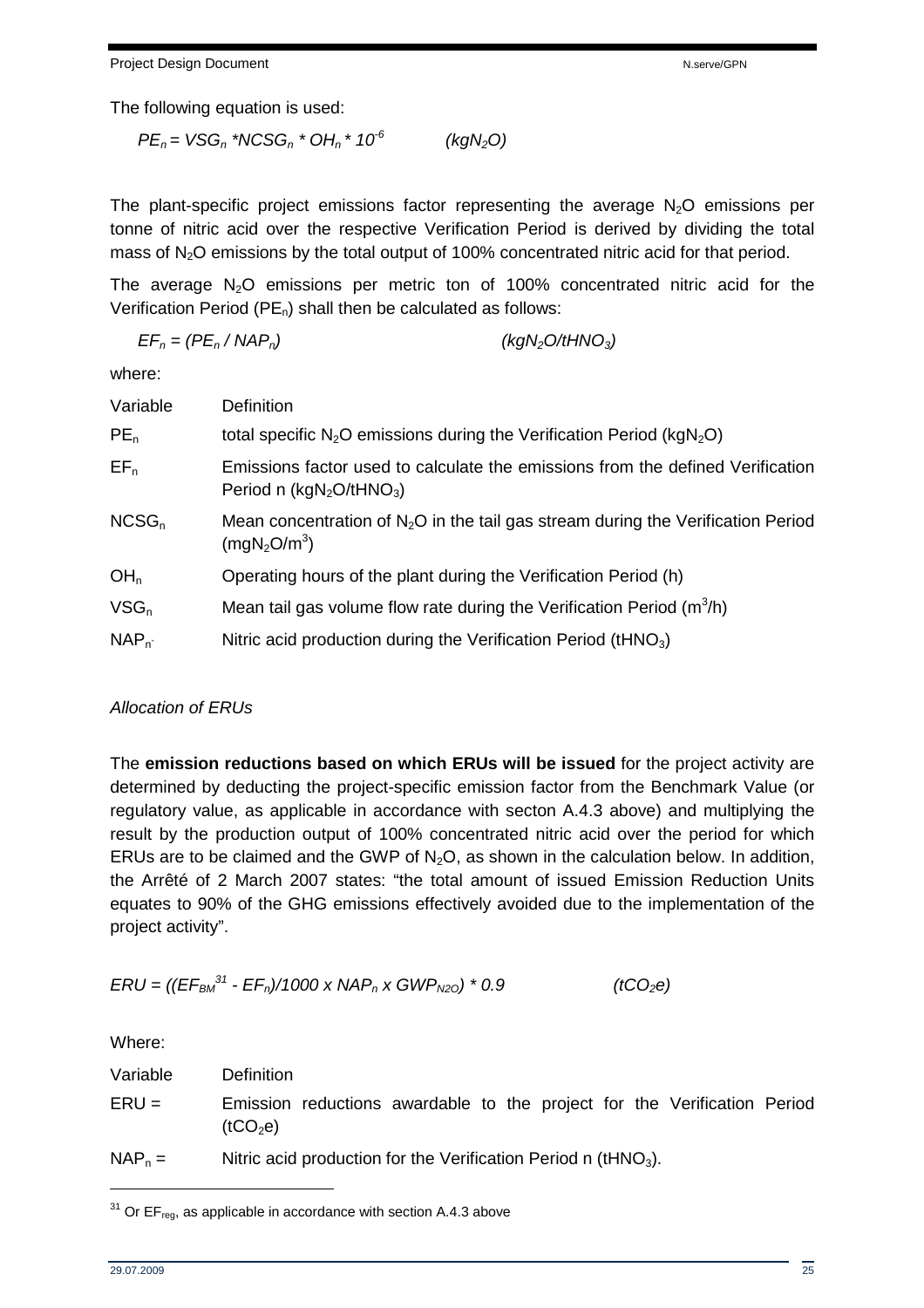- $EF<sub>BM</sub> =$  Emissions Factor Benchmark according to host country approval  $(kgN<sub>2</sub>O/tHNO<sub>3</sub>)$ ; see section A.4.3 (last paragraph) of the PDD for further information.
- $EF_n =$  Emissions factor used to calculate the emissions from the defined Verification Period n ( $kgN<sub>2</sub>O/tHNO<sub>3</sub>$ ).
- $GWP<sub>N2O</sub> =$  Global Warming Potential : 310 tCO<sub>2</sub>e/tN<sub>2</sub>O

In accordance with the methodology, at any point during the project crediting period for which an applicable regulatory limit on  $N_2O$  emissions is lower than that of the benchmark emissions factor, the regulatory level will replace the benchmark emissions factor in the calculation of the ERUs to be awarded to the project.

For the avoidance of doubt, ERU reductions for production periods with emission levels above the applicable Benchmark Emissions Factor DO NOT apply!

In accordance with the methodology, no leakage calculation is required, because the technology used is a secondary catalyst, not a tertiary. As such, neither ammonia nor hydrocarbons are used as reducing agents or for co-firing in the operation of the catalyst technology installed.

|  | B.6.2. Data and parameters determined prior to validation |  |  |
|--|-----------------------------------------------------------|--|--|
|  |                                                           |  |  |

>>

| Table 4. Default factors |
|--------------------------|
|--------------------------|

| Data / Parameter        | Global Warming Potential of N2O                                                     |
|-------------------------|-------------------------------------------------------------------------------------|
| Symbol                  | GWP <sub>N20</sub>                                                                  |
| Unit                    | tCO <sub>2</sub> e/tN <sub>2</sub> O                                                |
| Source                  | Climate Change 1995, The Science of Climate Change:                                 |
|                         | Summary for Policymakers and Technical Summary of the Working                       |
|                         | Group I Report, page 22.                                                            |
| Applicable value        | 310                                                                                 |
| Justification of choice | To comply with the requirements of the Kyoto Protocol                               |
| of value                |                                                                                     |
| Comments                | 310 until 31 <sup>st</sup> December 2012 and 298 from 1 <sup>st</sup> January 2013. |
|                         | Subject to revisions in accordance with Art. 5 Kyoto Protocol.                      |

| Data / Parameter        | Specific reference value (benchmark emissions factor) that will be applied to    |
|-------------------------|----------------------------------------------------------------------------------|
|                         | calculate the emissions reductions from a specific Verification Period           |
| Symbol                  | $E F_{BM}$                                                                       |
| <b>Unit</b>             | kgN <sub>2</sub> O/tHNO <sub>3</sub>                                             |
| Source                  | Determined according to French government decision (MEEDDAT)                     |
| Applicable value        | 2.5kg $N_2O/tHNO_3$ until end 2011 and 1.85kg thereafter until end 2012          |
| Justification of choice | Decision taken by the MEEDDAT in April 2009                                      |
| of value                |                                                                                  |
| Comments                | To be determined for each verification period in accordance with the host        |
|                         | country decision. See section A.4.3 of the PDD for additional information.       |
|                         | Project proponents reserve the right to change the applicable values in the case |
|                         | where they may be subsequently revised by the MEEDAT.                            |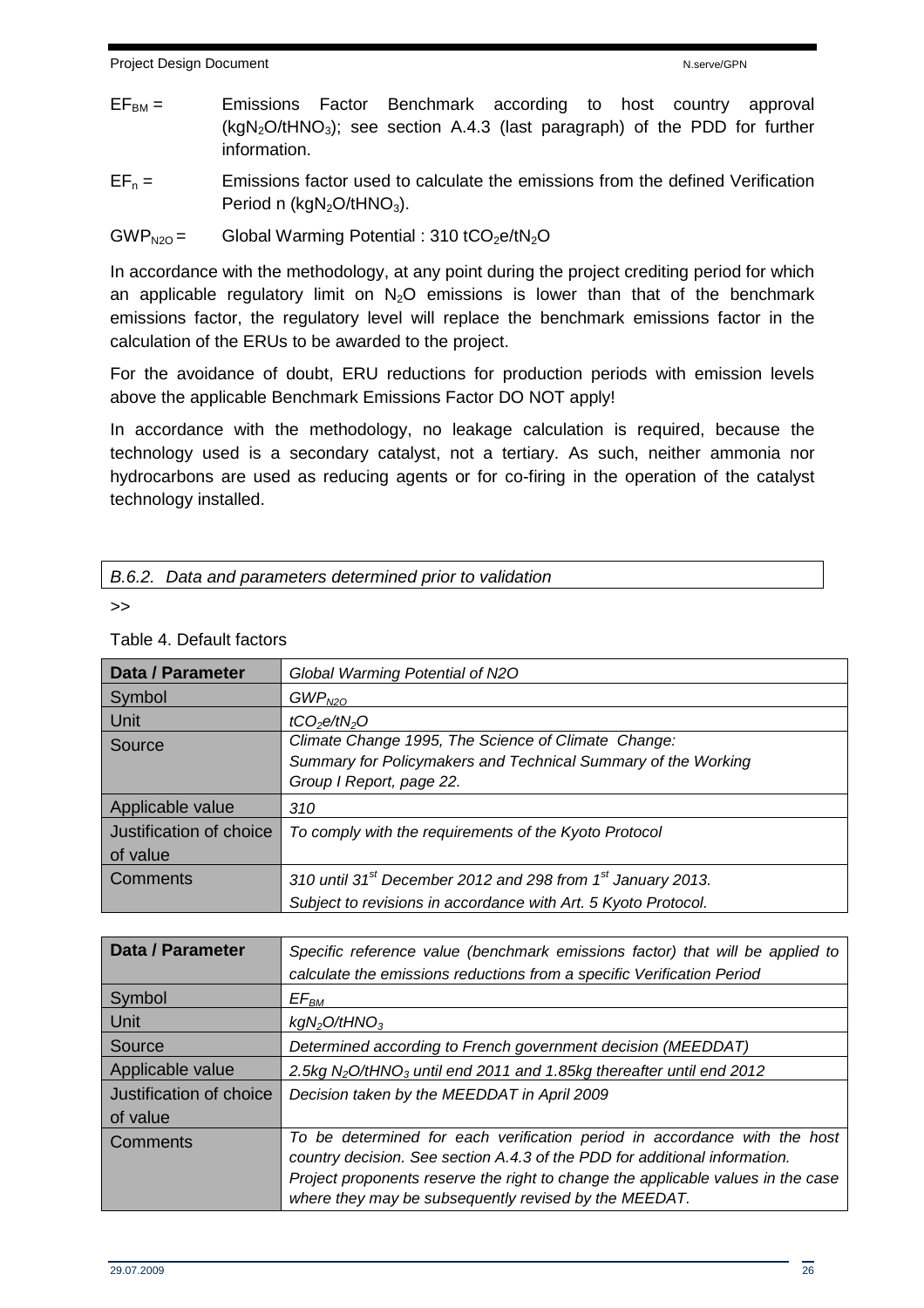| Data / Parameter        | Emissions cap for $N_2O$ from nitric acid production set by government/local    |
|-------------------------|---------------------------------------------------------------------------------|
|                         | regulation                                                                      |
| Symbol                  | $EF_{req}$                                                                      |
| Unit                    | $kgN2O/tHNO3$ (converted, if necessary)                                         |
| Source                  | GPN N7 plant-specific 'arrêté préféctorals' issued by the DRIRE in Jan 1989 and |
|                         | <b>July 2009</b>                                                                |
| Applicable value        | 16 (applicable until July 2011) and 2.47 (applicable from July 2011 onwards)    |
|                         | respectively                                                                    |
| Justification of choice | Mandatory applicable limit                                                      |
| of value                |                                                                                 |
| <b>Comments</b>         | Continuous surveillance throughout crediting period.                            |

Table 5. Data and parameters determined prior to validation

| <b>Data / Parameter</b> | Ammonia Oxidation Temperature Trip Point Range |
|-------------------------|------------------------------------------------|
| Symbol                  | $OT_{range}$                                   |
|                         |                                                |
| Unit                    | °C                                             |
| Source                  | <b>Plant operating manuals</b>                 |
| <b>Applied value</b>    | 780 - 925                                      |
| Description of          | Value taken from plant operating manuals       |
| methods used to         |                                                |
| obtain this value       |                                                |
| (measurements,          |                                                |
| calculations,           |                                                |
| procedures etc)         |                                                |
| Comments                |                                                |

| Data / Parameter  | Maximum Ammonia to Air Ratio - trip point value |
|-------------------|-------------------------------------------------|
| Symbol            | $AIFR_{max}$                                    |
|                   |                                                 |
| Unit              | %                                               |
| Source            | <b>Plant operating manuals</b>                  |
| Applied value     | 13.4%                                           |
| Description of    | Value taken from plant operating manuals        |
| methods used to   |                                                 |
| obtain this value |                                                 |
| (measurements,    |                                                 |
| calculations,     |                                                 |
| procedures etc)   |                                                 |
| Comments          |                                                 |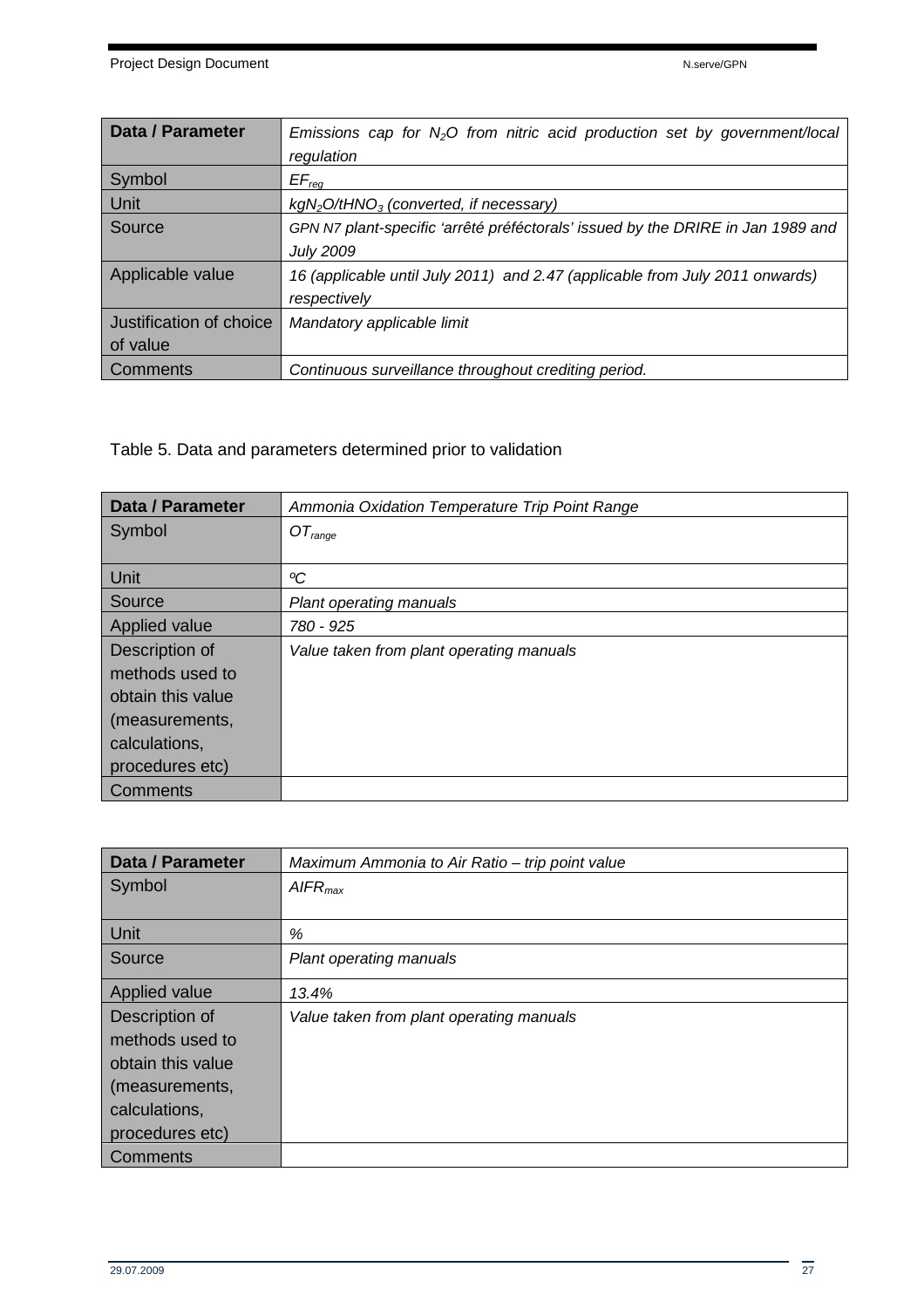#### B.6.3. Ex ante calculation of emission reductions

#### >>

Emission reductions achievable by the proposed project activity will be dependent on the amounts of nitric acid produced. In accordance with the methodology "Catalytic reduction of N<sub>2</sub>O at nitric acid plants", emission reductions are determined pro unit of product measured in metric tonnes of 100% concentrated nitric acid produced.

GPN GQ N7 has predicted the following production amounts $^{32}$ :

| Year                   | <b>Expected production (tHNO<sub>3</sub>)</b> |
|------------------------|-----------------------------------------------|
| 2009 (Dec only)        | 26,667                                        |
| 2010                   | 320,000                                       |
| 2011                   | 320,000                                       |
| 2012                   | 320,000                                       |
| <b>Following years</b> | 320,000                                       |

Table 6: Budgeted nitric acid production

Based on these production figures, one can make assumptions on how much  $N<sub>2</sub>O$  would be emitted into the atmosphere during the project activity. As described in section A.4.3 above, a benchmark value will be applied for calculating the ERUs to be awarded for the project. The project proponents will only receive ERUs for the difference between the applicable benchmark value and the emission levels of the project activity. The regulatory emissions factor of  $2.47kqN<sub>2</sub>O/tHNO<sub>3</sub>$  will come into force in July 2011 and will be applicable for calculating project emissions reductions from 1st July 2011 until 31<sup>st</sup> December 2011. This regulatory value is no longer relevant from  $1<sup>st</sup>$  January 2012 in the context of calculating emissions reductions from the project, since the benchmark value imposed by the government in 2012 will be 1.85kgN<sub>2</sub>O/tHNO<sub>3</sub> which is lower than the above regulatory value.

Estimated project emissions (compared to operation without  $N_2O$  catalyst)

Accordingly, the **following assumptions** apply to the establishment of the emissions reductions:

- The project activity will become eligible to receive ERUs on receipt of the official government LoA (expected end November 2009) or at the latest two months after submission of the Project Dossier applying for an LoA.
- GPN N7 produces the amounts of nitric acid according to the production budget provided above, each year's production being equally distributed throughout the period;
- To be able to calculate the estimated project emissions factor, a factor for the average emissions prior to catalyst installation has been established. Factual

<sup>32</sup> Due to the uncertainty for nitric acid demand in the current climate, the estimated production has been calculated as an average for the annual production during the years 2005, 2006 and 2007. 2008 has been excluded from the calculation, due to an abnormally long shutdown for emergency repairs.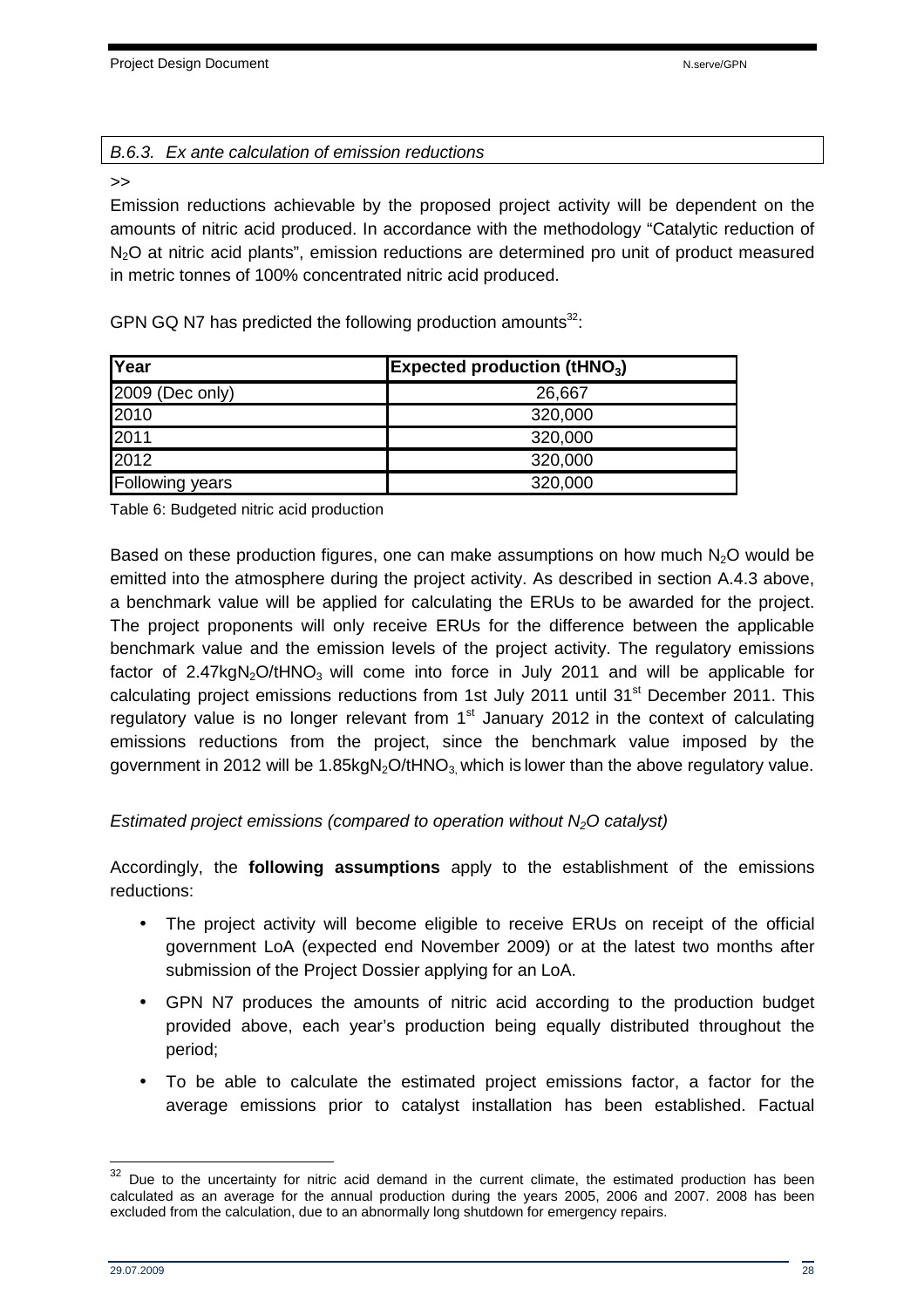emissions from the plant without any abatement catalyst would be 7.78 kgN<sub>2</sub>O/tHNO $_3^{33}$ ;

• The secondary catalyst employed performs with an average abatement efficiency of 83% throughout the project's lifetime (resulting in project emissions of 1.32kg  $N_2O/tHNO_3)^{34}$ ;

Using the above assumptions, the following emissions are estimated for the Project Activity:

| <b>Crediting Period Year</b> | <b>Project Emissions (tCO<sub>2</sub>e)</b> |
|------------------------------|---------------------------------------------|
| 2009 (Dec only)              | 10,912                                      |
| 2010                         | 130,944                                     |
| 2011                         | 130,944                                     |
| 2012                         | 130,944                                     |
| <b>TOTAL (until 2012)</b>    | 403,744                                     |

Table 7 (part A): Project emissions until 2012

| <b>Crediting Period Year</b>                    | <b>Project Emissions (tCO<sub>2</sub>e)</b> |
|-------------------------------------------------|---------------------------------------------|
| 2013                                            | 125,875                                     |
| 2014                                            | 125,875                                     |
| 2015                                            | 125,875                                     |
| 2016                                            | 125,875                                     |
| 2017                                            | 125,875                                     |
| 2018                                            | 125,875                                     |
| <b>TOTAL (over 10 year crediting</b><br>period) | 1,158,995                                   |
| Average (over 10 year crediting<br>period)      | 115,900                                     |

Table 7 (part B): Project emissions from 2013 onwards.

\* Due to the likely inclusion of N<sub>2</sub>O emissions from nitric acid production into the EU ETS from 1<sup>st</sup> January 2013 onwards, the project may not be eligible to earn ERUs after that time, or continuing the project under the JI may not be economically viable. Also, from 2013 onwards a GWP of 298 for N2O as defined by the IPCC Third Assessment Report will be applied. This is why this PDD differentiates between prospective emission reductions achieved until 31<sup>st</sup> December 2012 and emissions reductions generated from 1<sup>st</sup> January 2013 onwards.

#### Reference Scenario (benchmark/Business as Usual) emissions

Since a Benchmark Value must be applied to the project<sup>35</sup>, calculated reference emissions are represented through the value 2.5 kgN<sub>2</sub>O/tHNO<sub>3</sub> until the end of -June 2011. Since the

  $33$  See footnote 3 for more detailed information

<sup>&</sup>lt;sup>34</sup> Since the SCR de-NOx catalyst unit at the end of the production process at GPN tends to generate some additional N2O, this must be taken into account when assessing the expected project emissions that will be measured in the tail gas stack. Although the guaranteed abatement efficiency of the catalyst is 85%, measurements taken between June 2008 and March 2009, during the trial catalyst run, show that the additional N2O generated by the de-NOx unit results in a net reduction of approximately 83%, rather than 85%, of N2O emissions.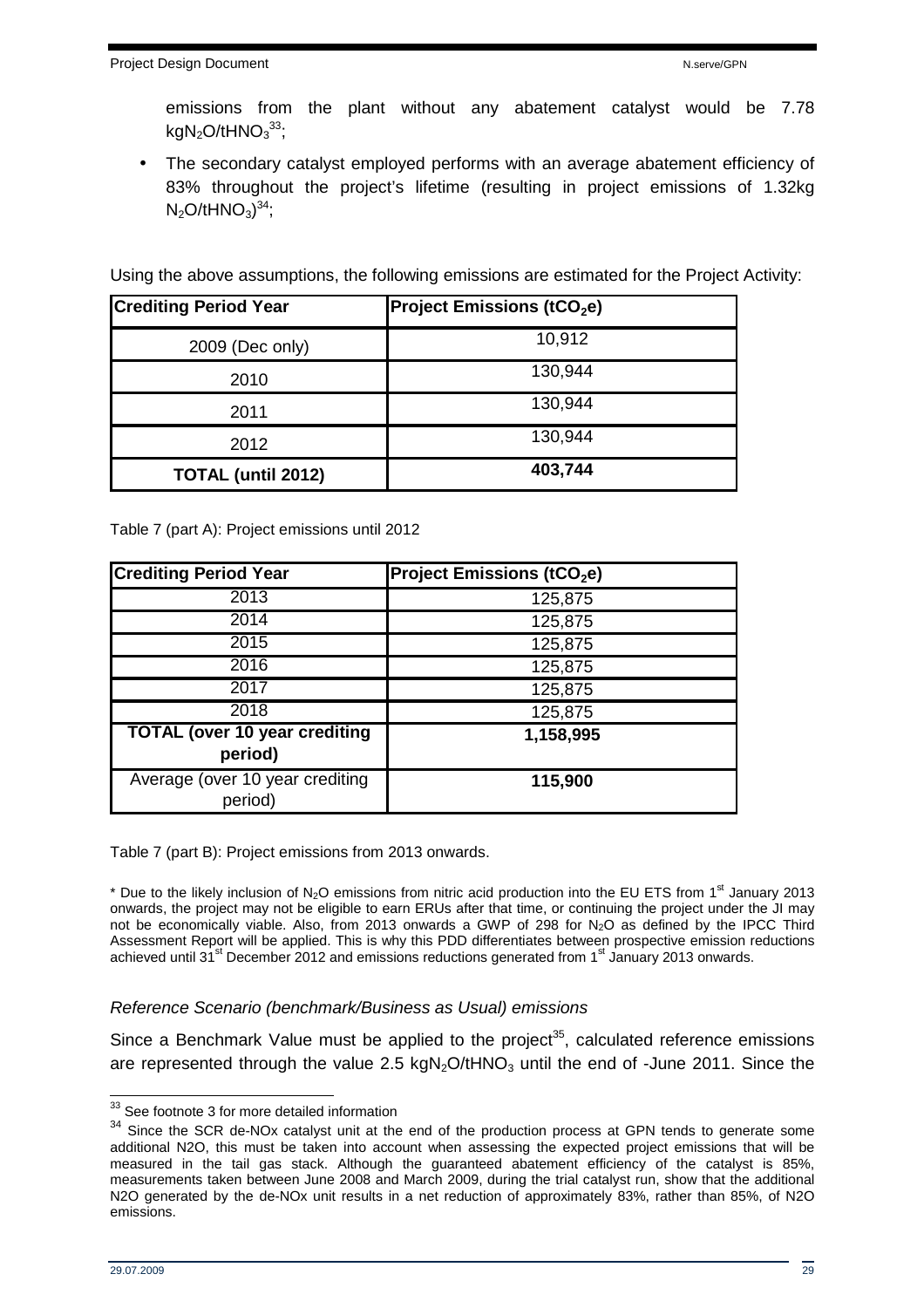regulatory value due to come into force at that time is lower than the applicable benchmark emissions factor, the regulatory value of 2.47 kgN<sub>2</sub>O/tHNO<sub>3</sub> will represent the reference emissions between 1st July and 31<sup>st</sup> December 2011, while the benchmark value of 1.85kg kgN<sub>2</sub>O/tHNO<sub>3</sub> will be applicable from the 1<sup>st</sup> January - 31<sup>st</sup> December 2012.

The benchmark value that would be applicable from  $1<sup>st</sup>$  January 2013, in the case where a project would still be feasible, is unknown. In order to ensure a conservative estimate of the number of emissions reductions achievable during the crediting period, we will assume a tentative benchmark level of 1.5kg. This future level is purely speculative. It is more appropriate than any other figure, simply for the reason that 1.5kg was mentioned by the MEEDDAT during discussions in April 2009 as an example of a possible limit for  $N<sub>2</sub>O$ emissions from 2013 onwards.

| <b>Crediting Period Year</b> | Benchmark Scenario Emissions (tCO <sub>2</sub> e) |
|------------------------------|---------------------------------------------------|
| 2009 (Dec only)              | 20,667                                            |
| 2010                         | 248,000                                           |
| 2011                         | 246,512                                           |
| 2012                         | 183,520                                           |
| TOTAL (until 2012)           | 698,699                                           |

Table 8 (part A): Reference scenario (benchmark) emissions until 2012

| <b>Crediting Period Year</b>                    | <b>Benchmark Scenario Emissions (tCO<sub>2</sub>e)</b> |
|-------------------------------------------------|--------------------------------------------------------|
| 2013                                            | 143,040                                                |
| 2014                                            | 143,040                                                |
| 2015                                            | 143,040                                                |
| 2016                                            | 143,040                                                |
| 2017                                            | 143,040                                                |
| 2018                                            | 143,040                                                |
| <b>TOTAL (over 10 year crediting</b><br>period) | 1,556,939                                              |
| Average (over 10 year crediting<br>period)      | 155,694                                                |

Table 8 (part B): Hypothetic reference scenario (benchmark) emissions from 2013 onwards.

\* Due to the likely inclusion of N<sub>2</sub>O emissions from nitric acid production into the EU ETS from 1<sup>st</sup> January 2013 onwards, the project may not be eligible to earn ERUs after that time, or continuing the project under the JI may not be economically viable. Also, from 2013 onwards a GWP of 298 for N<sub>2</sub>O as defined by the IPCC Third Assessment Report will be applied. This is why this PDD differentiates between prospective emission reductions achieved until 31<sup>st</sup> December 2012 and emissions reductions generated from 1<sup>st</sup> January 2013 onwards.

B.6.4. Summary of ex ante estimate of emission reductions

>>

 $35$  See section A.4.3 (last paragraph) of the PDD for additional information.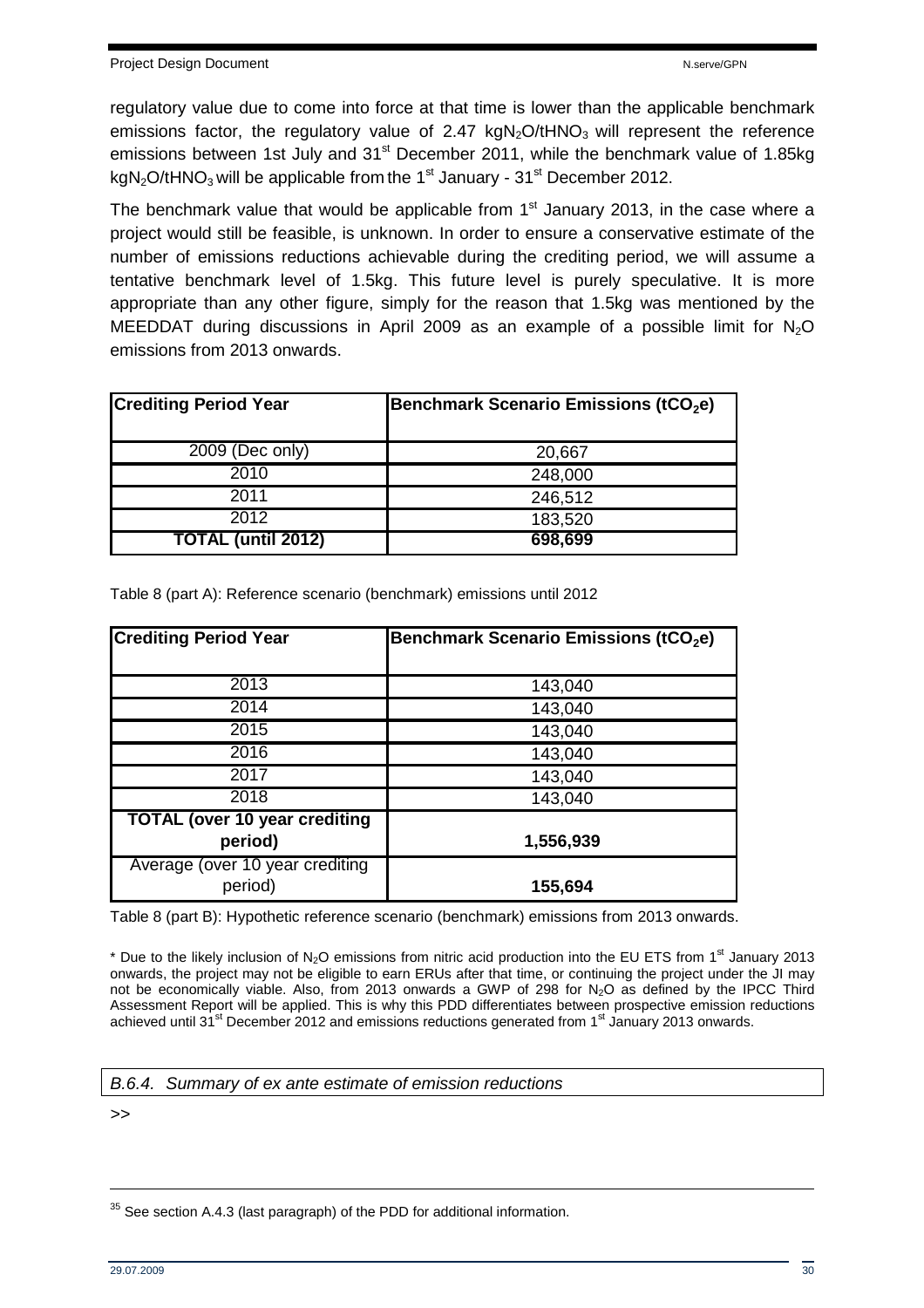| Year                                | <b>Estimate of</b><br>project activity<br>emissions | <b>Estimate of Benchmark</b><br>scenario emissions | Leakage<br>estimate             | 10%<br>deduction                | <b>Estimate of final</b><br>emission<br><b>reductions</b> |
|-------------------------------------|-----------------------------------------------------|----------------------------------------------------|---------------------------------|---------------------------------|-----------------------------------------------------------|
|                                     | (tonnes of CO <sub>2</sub> e)                       | (tonnes of $CO2e$ )                                | (tonnes de<br>CO <sub>2</sub> e | (tonnes de<br>CO <sub>2</sub> e | (tonnes of $CO2e$ )                                       |
| 2009 (dec only)                     | 10,912                                              | 20,667                                             | N/A                             | 975                             | 8,779                                                     |
| 2010                                | 130,944                                             | 248,000                                            | N/A                             | 11,706                          | 105,350                                                   |
| 2011                                | 130,944                                             | 246,512                                            | N/A                             | 11,557                          | 104,011                                                   |
| 2012                                | 130,944                                             | 183,520                                            | N/A                             | 5,258                           | 47,318                                                    |
| <b>Total</b><br>(tonnes of $CO2e$ ) | 403,744                                             | 698,699                                            |                                 | 29.495                          | 265,459                                                   |

Table 9. Summary of estimation of emission reductions

# **B.7. Application of the monitoring methodology and description of monitoring plan**

#### B.7.1. Measured data and parameters

>>

## Table 10. Data and parameters measured during the project activity

| Data / Parameter<br><b>P.1</b>                                               | Average $N2O$ concentration in the tail gas during project Verification Period<br>n.                                       |
|------------------------------------------------------------------------------|----------------------------------------------------------------------------------------------------------------------------|
| Symbol                                                                       | $NCSG_n$                                                                                                                   |
| Unit                                                                         | mqN <sub>2</sub> O/Nm <sup>3</sup>                                                                                         |
| Source                                                                       | Continuous Emissions $N_2O$ Analyser (part of AMS)                                                                         |
| Measurement<br>Frequency                                                     | Hourly average value based on continuous monitoring                                                                        |
| Value applied for<br>emissions reductions<br>calculations in<br>section B.6. | Not applicable. All ex ante emission reduction calculations in this PDD are<br>based on estimated figures.                 |
| Applied<br>measurement<br>procedures                                         | Automatic continuous measurement with hot extractive analyser                                                              |
| Applied quality<br>assurance and<br>control procedures                       | AMS is subject to regular checking and calibrations that will take place<br>according to vendor specifications and EN14181 |
| Comments                                                                     |                                                                                                                            |

| Data / Parameter<br>P.2 | Average Volume flow rate of the tail gas during project Verification Period n. |
|-------------------------|--------------------------------------------------------------------------------|
| Symbol                  | $VSG_n$                                                                        |
| Unit                    | Nm <sup>3</sup> /h                                                             |
| Source                  | gas volume flow meter (part of AMS)                                            |
| Measurement             | Hourly average value based on continuous monitoring                            |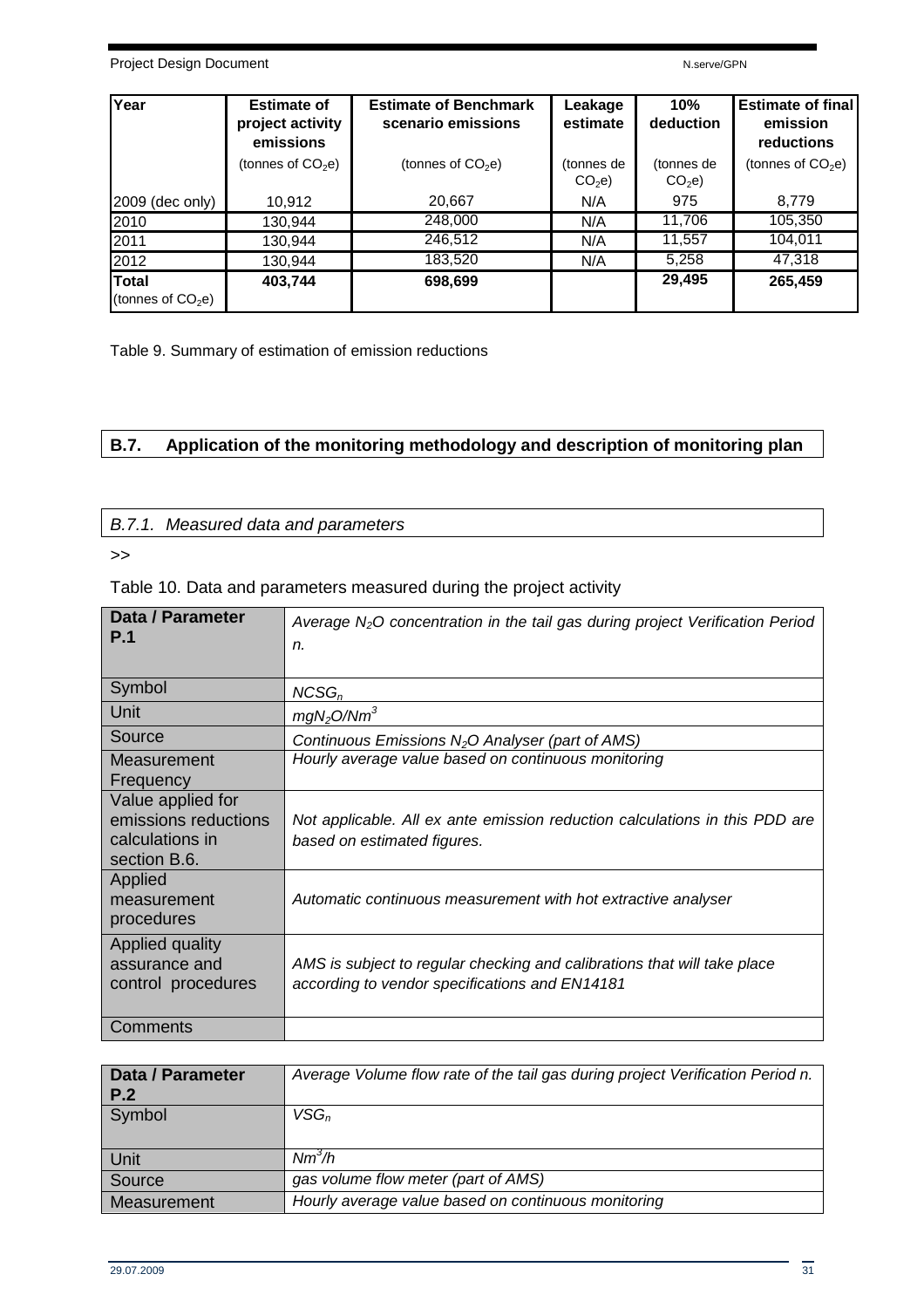| Frequency              |                                                                             |
|------------------------|-----------------------------------------------------------------------------|
| Value applied for      | Not applicable. All ex ante emission reduction calculations in this PDD are |
| emissions reductions   | based on estimated figures.                                                 |
| calculations in        |                                                                             |
| section B.6.           |                                                                             |
| Applied                |                                                                             |
| measurement            | Monitored continuously with flow meter                                      |
| procedures             |                                                                             |
| <b>Applied quality</b> |                                                                             |
| assurance and          | AMS is subject to regular checking and calibrations that will take place    |
| control procedures     | according to vendor specifications and EN14181                              |
|                        |                                                                             |
| <b>Comments</b>        | The data output from the tail gas flow meter will be processed using the    |
|                        | plant's OSI Plant Information data collection and storage system.           |
|                        | Corrected for standard conditions (273,15 K, 1013, 25 hPa) using TSG        |
|                        | $(P.10)$ and PSG $(P.11)$ data.                                             |

| Data / Parameter<br><b>P.3</b> | N <sub>2</sub> O emissions during project Verification Period n.            |
|--------------------------------|-----------------------------------------------------------------------------|
| Symbol                         | $PE_n$                                                                      |
| Unit                           | kgN <sub>2</sub> O                                                          |
| Source                         | Calculation from measured data                                              |
| Measurement                    | Calculated after Verification Period has been defined by the project        |
| Frequency                      | proponents                                                                  |
| Value applied for              |                                                                             |
| emissions reductions           | Not applicable. All ex ante emission reduction calculations in this PDD are |
| calculations in                | based on estimated figures.                                                 |
| section B.6.                   |                                                                             |
| Applied                        |                                                                             |
| measurement                    | Not applicable, calculated value as per the following formula:              |
| procedures                     | $PEn = VSG * NCSG * OH* 106$                                                |
| Applied quality                |                                                                             |
| assurance and                  | Not applicable                                                              |
| control procedures             |                                                                             |
| Comments                       |                                                                             |

| Data / Parameter<br>P.4 | Total operating hours of Verification Period                                   |
|-------------------------|--------------------------------------------------------------------------------|
| Symbol                  | $OH_n$                                                                         |
| Unit                    | Hours                                                                          |
| Source                  | Production Log – taking into account the relevant trip point parameters        |
| Measurement             | Continuous                                                                     |
| Frequency               |                                                                                |
| Value applied for       | Not applicable. All ex ante emission reduction calculations in this PDD are    |
| emissions reductions    | based on estimated figures.                                                    |
| calculations in         |                                                                                |
| section B.6.            |                                                                                |
| Applied                 |                                                                                |
| measurement             | Plant manager records the hours of full operation of the plant on a continuous |
| procedures              | Basis.                                                                         |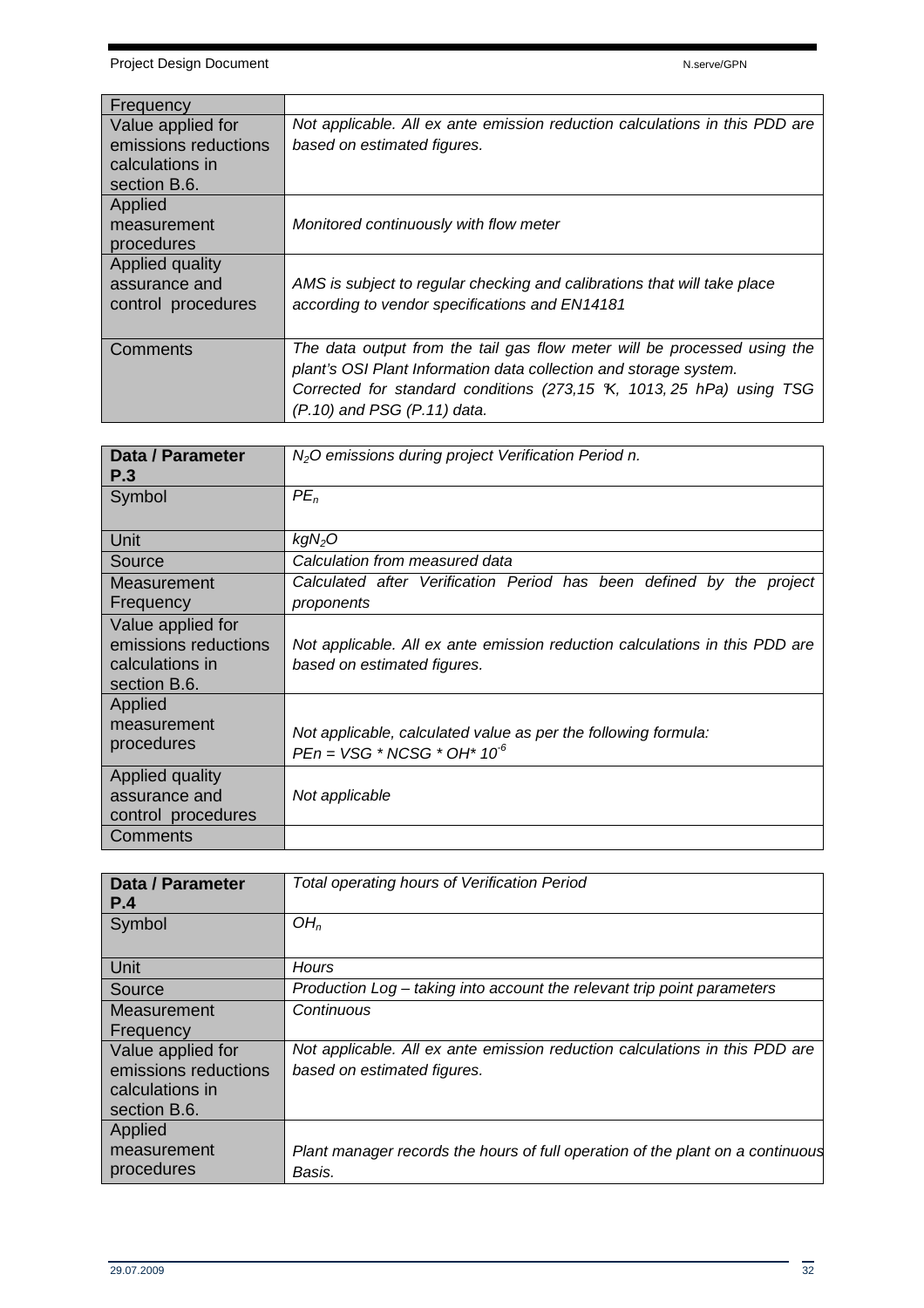| Applied quality    |                                                                          |
|--------------------|--------------------------------------------------------------------------|
| assurance and      | Not applicable                                                           |
| control procedures |                                                                          |
| Comments           | May be amended according to trip point values (see section B.6.1 above). |

| Data / Parameter     | Metric tonnes of 100% concentrated nitric acid during any Verification      |  |
|----------------------|-----------------------------------------------------------------------------|--|
| P.5                  | Period                                                                      |  |
| Symbol               | NAP <sub>n</sub>                                                            |  |
| Unit                 | tHNO <sub>3</sub>                                                           |  |
| Source               | Nitric acid flow meter                                                      |  |
| Measurement          | Continuously throughout the Verification Period                             |  |
| Frequency            |                                                                             |  |
| Value applied for    |                                                                             |  |
| emissions reductions | Not applicable. All ex ante emission reduction calculations in this PDD are |  |
| calculations in      | based on estimated figures.                                                 |  |
| section B.6.         |                                                                             |  |
| Applied              |                                                                             |  |
| measurement          | Monitored with an electromagnetic flow meter                                |  |
| procedures           |                                                                             |  |
| Applied quality      |                                                                             |  |
| assurance and        | Checked during regular plant maintenance in accordance with the relevant    |  |
| control procedures   | quality assurance requirements.                                             |  |
| Comments             |                                                                             |  |

| Data / Parameter<br><b>P.6</b>                                               | Oxidation temperature in the ammonia oxidation reactor (AOR).                                              |
|------------------------------------------------------------------------------|------------------------------------------------------------------------------------------------------------|
| Symbol                                                                       | ΟT                                                                                                         |
| Unit                                                                         | C                                                                                                          |
| Source                                                                       | Thermocouples inside the AOR                                                                               |
| Measurement<br>Frequency                                                     | Hourly average value based on continuous monitoring                                                        |
| Value applied for<br>emissions reductions<br>calculations in<br>section B.6. | Not applicable. All ex ante emission reduction calculations in this PDD are<br>based on estimated figures. |
| Applied<br>measurement<br>procedures                                         | Measured                                                                                                   |
| <b>Applied quality</b><br>assurance and<br>control procedures                | Checked during regular plant maintenance.                                                                  |
| Comments                                                                     |                                                                                                            |

| Data / Parameter<br><b>P.7</b> | Ammonia Flow rate to the ammonia oxidation reactor (AOR) |
|--------------------------------|----------------------------------------------------------|
| Symbol                         | AFR                                                      |
| Unit                           | kqNH <sub>3</sub> /h                                     |
| Source                         | Ammonia flow meter                                       |
| Measurement                    | Hourly average value based on continuous monitoring      |
| Frequency                      |                                                          |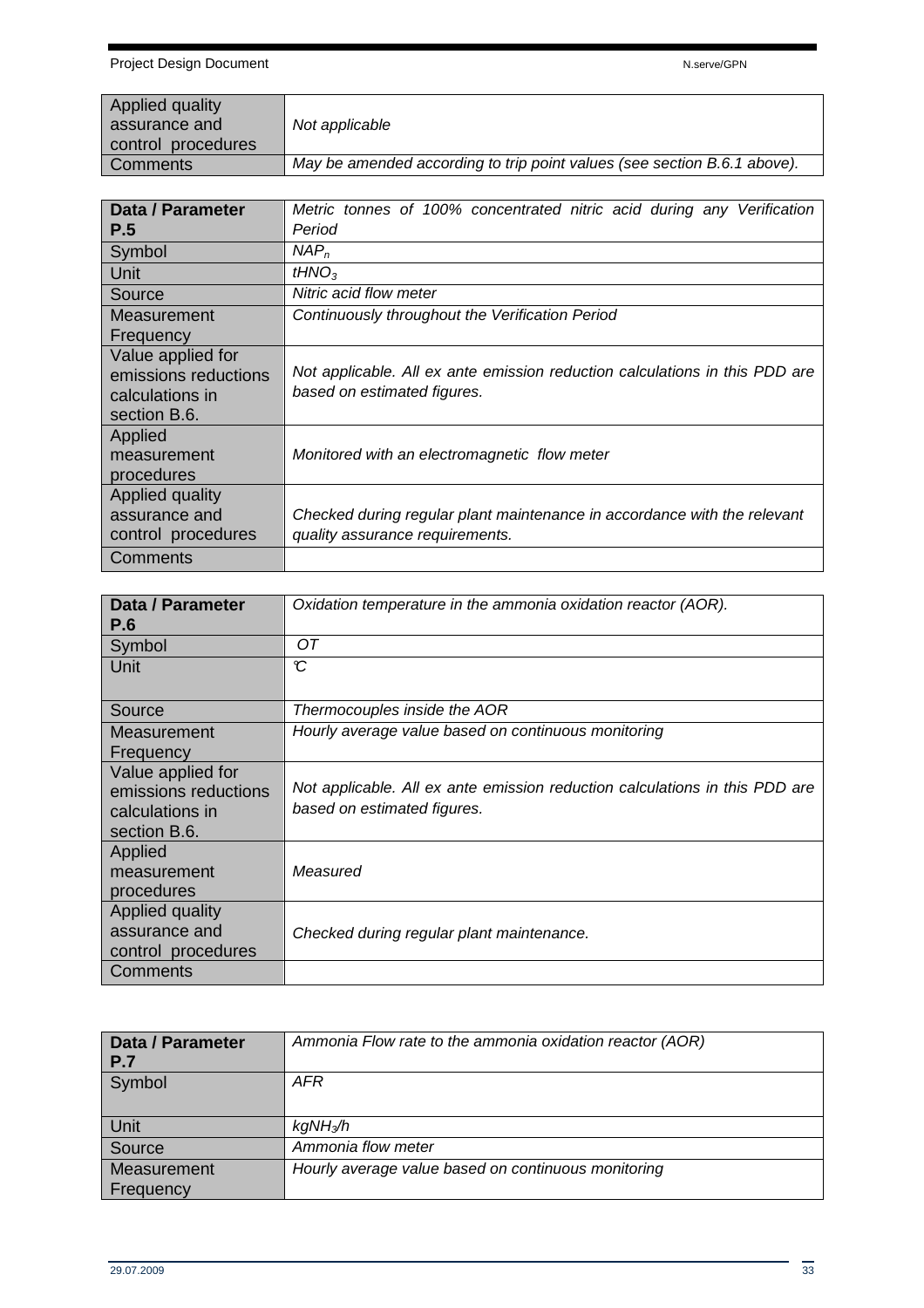| Value applied for<br>emissions reductions<br>calculations in<br>section B.6. | Not applicable. All ex ante emission reduction calculations in this PDD are<br>based on estimated figures. |
|------------------------------------------------------------------------------|------------------------------------------------------------------------------------------------------------|
| Applied                                                                      |                                                                                                            |
| measurement                                                                  | Measured.                                                                                                  |
| procedures                                                                   |                                                                                                            |
| Applied quality                                                              |                                                                                                            |
| assurance and                                                                | Checked during regular plant maintenance.                                                                  |
| control procedures                                                           |                                                                                                            |
| Comments                                                                     |                                                                                                            |

| Data / Parameter<br>P.8                                                      | Ammonia to air ratio going into the ammonia oxidation reactor (AOR)                                        |
|------------------------------------------------------------------------------|------------------------------------------------------------------------------------------------------------|
| Symbol                                                                       | AIFR                                                                                                       |
| Unit                                                                         | ℅                                                                                                          |
| Source                                                                       | Ammonia & Air flow meters                                                                                  |
| Measurement<br>Frequency                                                     | Hourly average value based on continuous monitoring                                                        |
| Value applied for<br>emissions reductions<br>calculations in<br>section B.6. | Not applicable. All ex ante emission reduction calculations in this PDD are<br>based on estimated figures. |
| Applied<br>measurement<br>procedures                                         | Monitored & calculated                                                                                     |
| Applied quality<br>assurance and<br>control procedures                       | Checked during regular plant maintenance.                                                                  |
| Comments                                                                     |                                                                                                            |

| Data / Parameter<br>P.9                                                      | Temperature of tail gas                                                                                                                                                                         |  |
|------------------------------------------------------------------------------|-------------------------------------------------------------------------------------------------------------------------------------------------------------------------------------------------|--|
| Symbol                                                                       | TSG                                                                                                                                                                                             |  |
| Unit                                                                         | C                                                                                                                                                                                               |  |
| Source                                                                       | Probe (part of the gas volume flow meter).                                                                                                                                                      |  |
| Measurement                                                                  | Hourly average value based on continuous monitoring                                                                                                                                             |  |
| Frequency                                                                    |                                                                                                                                                                                                 |  |
| Value applied for<br>emissions reductions<br>calculations in<br>section B.6. | Not applicable. All ex ante emission reduction calculations in this PDD are<br>based on estimated figures.                                                                                      |  |
| Applied<br>measurement<br>procedures                                         | Monitored.                                                                                                                                                                                      |  |
| Applied quality<br>assurance and<br>control procedures<br>Comments           | AMS is subject to regular checking and calibrations that will take place<br>according to vendor specifications and EN14181<br>May not be recorded, if AMS / data storage system adjusts<br>flow |  |
|                                                                              | measurements to standard conditions automatically                                                                                                                                               |  |

| Data / Parameter | Pressure of tail gas |
|------------------|----------------------|
| <b>P.10</b>      |                      |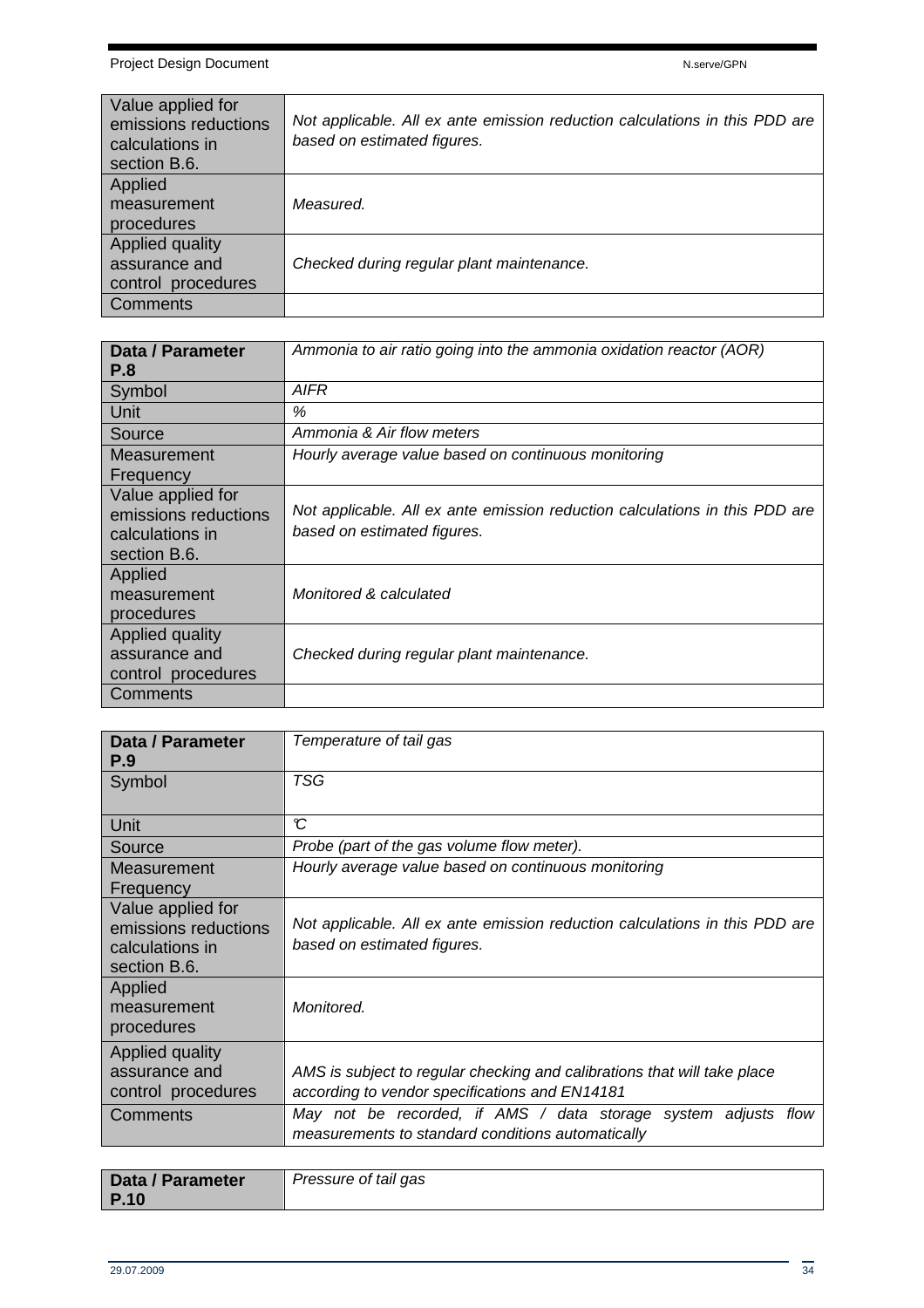| Symbol                                                                       | <b>PSG</b>                                                                                                                                                                                                                        |
|------------------------------------------------------------------------------|-----------------------------------------------------------------------------------------------------------------------------------------------------------------------------------------------------------------------------------|
| Unit                                                                         | Pa                                                                                                                                                                                                                                |
| Source                                                                       | Probe (part of the gas volume flow meter).                                                                                                                                                                                        |
| Measurement                                                                  | Hourly average value based on continuous monitoring                                                                                                                                                                               |
| Frequency                                                                    |                                                                                                                                                                                                                                   |
| Value applied for<br>emissions reductions<br>calculations in<br>section B.6. | Not applicable. All ex ante emission reduction calculations in this PDD are<br>based on estimated figures.                                                                                                                        |
| Applied                                                                      |                                                                                                                                                                                                                                   |
| measurement<br>procedures                                                    | Monitored. Alternatively, a default value will be applied in case of stack<br>pressure conditions with little variation. The default value will be determined<br>by the auditor during the QAL2 audit in accordance with EN14181. |
| Applied quality                                                              |                                                                                                                                                                                                                                   |
| assurance and                                                                | AMS is subject to regular checking and calibrations that will take place                                                                                                                                                          |
| control procedures                                                           | according to vendor specifications and EN14181                                                                                                                                                                                    |
| Comments                                                                     | May not be recorded, if AMS / data storage system adjusts<br>flow<br>measurements to standard conditions automatically                                                                                                            |

| Data / Parameter<br>P.11                                                     | Emissions factor calculated for project Verification Period n                                                                                                                                                                                                                                                                                                                                                                                        |
|------------------------------------------------------------------------------|------------------------------------------------------------------------------------------------------------------------------------------------------------------------------------------------------------------------------------------------------------------------------------------------------------------------------------------------------------------------------------------------------------------------------------------------------|
| Symbol                                                                       | $EF_n$                                                                                                                                                                                                                                                                                                                                                                                                                                               |
| Unit                                                                         | $kgN_2O$ / tHNO <sub>3</sub>                                                                                                                                                                                                                                                                                                                                                                                                                         |
| Source                                                                       | Calculated from measured data following procedures detailed in B.6.1                                                                                                                                                                                                                                                                                                                                                                                 |
| Measurement<br>Frequency                                                     | After each Verification Period                                                                                                                                                                                                                                                                                                                                                                                                                       |
| Value applied for<br>emissions reductions<br>calculations in<br>section B.6. | Estimated Project Emission factor is: 1.32 kgN <sub>2</sub> O/tHNO <sub>3</sub> (based<br>on 83% abatement efficiency from a level of 7.78kg prior to the installation<br>of any catalyst)                                                                                                                                                                                                                                                           |
| Applied<br>measurement<br>procedures                                         | The Verification Period specific emissions factor for each Verification<br>Period during the project's crediting period is calculated by dividing the total<br>mass of N2O emissions during that Verification Period by the total<br>production of 100% concentrated nitric acid during that same Verification<br>Period. For Verification Period n the emission factor would be:<br>$EFn = (PEn / NAPn)$<br>(kgN <sub>2</sub> O/tHNO <sub>3</sub> ) |
| Applied quality<br>assurance and<br>control procedures                       |                                                                                                                                                                                                                                                                                                                                                                                                                                                      |
| Comments                                                                     |                                                                                                                                                                                                                                                                                                                                                                                                                                                      |
| Data / Parameter<br>P.12                                                     | Emissions cap for $N_2O$ from nitric acid production set by government/local<br>regulation                                                                                                                                                                                                                                                                                                                                                           |
| Symbol                                                                       | $EF_{req}$                                                                                                                                                                                                                                                                                                                                                                                                                                           |
| Unit                                                                         | $kgN2O / tHNO3$ (converted if necessary)                                                                                                                                                                                                                                                                                                                                                                                                             |
| Source                                                                       | National or local N <sub>2</sub> O emissions legislation                                                                                                                                                                                                                                                                                                                                                                                             |
| Measurement<br>Frequency                                                     | After each Verification Period                                                                                                                                                                                                                                                                                                                                                                                                                       |
| Value applied for<br>emissions reductions<br>calculations in<br>section B.6. | 2.5kg to July 2011 and 2.47kg thereafter.                                                                                                                                                                                                                                                                                                                                                                                                            |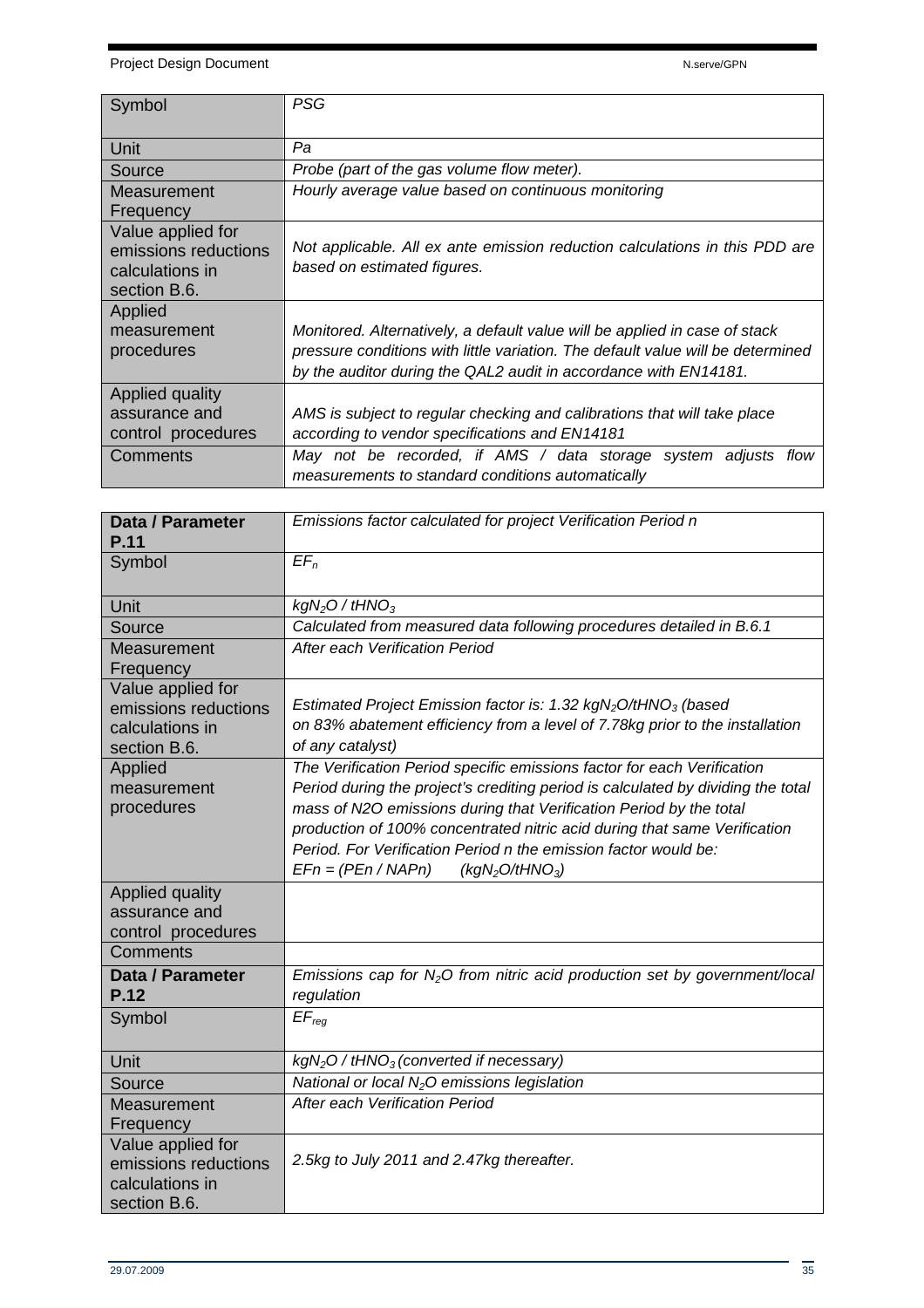Project Design Document National According to the New York of New York New York New York New York New York New York New York New York New York New York New York New York New York New York New York New York New York New Yor Applied measurement procedures If this regulatory limit is LOWER than the applicable benchmark emissions factor, then  $EF_{reg}$  shall replace  $EF_{bm}$  in the calculation of ERUs:  $ERU = (EF<sub>rea</sub> - EF<sub>n</sub>)/1000 x NAP<sub>n</sub> x GWP<sub>N20</sub>$  (tCO<sub>2</sub>e) Applied quality assurance and control procedures **Comments** 

#### B.7.2. Description of the monitoring plan

The emissions reductions achieved by the project activity will be monitored in accordance with sections 4, 5 and 6 of the projet domestique methodology "Catalytic reduction of  $N_2O$  at nitric acid plants" as prepared by N.serve Environmental Services GmbH, Germany, and Rhodia Energy Services, France.

The above methodology requires the project participants to install and maintain automated monitoring technology in accordance with the latest European or national standards and norms (for example, either the European Norm EN14181, the French AFNOR standard XP X43-305, as applicable, or any other monitoring standard considered acceptable in accordance with the requirements for assessing plant emissions in order to calculate payable  $N_2$ O tax<sup>36</sup>, always in their most up-to-date versions, including any applicable successor standards as valid at the time of project application). N.serve and GPN have chosen to use European Norm EN14181 (2004) "Stationary source emissions - Quality assurance of automated measuring systems<sup>37</sup> as a guidance for installing and operating the Automated Monitoring System (AMS) at GPN N7 for the monitoring of  $N<sub>2</sub>O$  emissions.

An Automated Measuring System (AMS) consisting of the following shall be used for monitoring:

- An automated gas analyzer system that will continuously measure the concentration of  $N<sub>2</sub>O$  in the tail gas of the plant; and
- A gas volume flow meter that uses either differential-pressure or ultrasonic technology to continuously monitor the gas volume flow, temperature and pressure, in the tail gas of the plant.

Sampling shall be carried out continuously using a sampling tube that is optimised to the specific width and height of the tail gas duct, and the expected gas velocities in the tail gas. Temperature and pressure in the tail gas will also be measured continuously and used to calculate the gas volume flow at standard conditions.

#### **Description of the AMS to be installed at GPN N7 nitric acid plant.**

 $36$  Payable in accordance with Article 45 of the Loi de Finances 1999 and Article 266 nonies of the Code des Douanes

<sup>&</sup>lt;sup>37</sup> This standard describes the quality assurance procedures needed to assure that an Automated Measuring System (AMS) installed to measure emissions to air are capable of meeting the uncertainty requirements on measured values given by legislation, e.g. EU Directives, or national legislation, and more generally by competent authorities.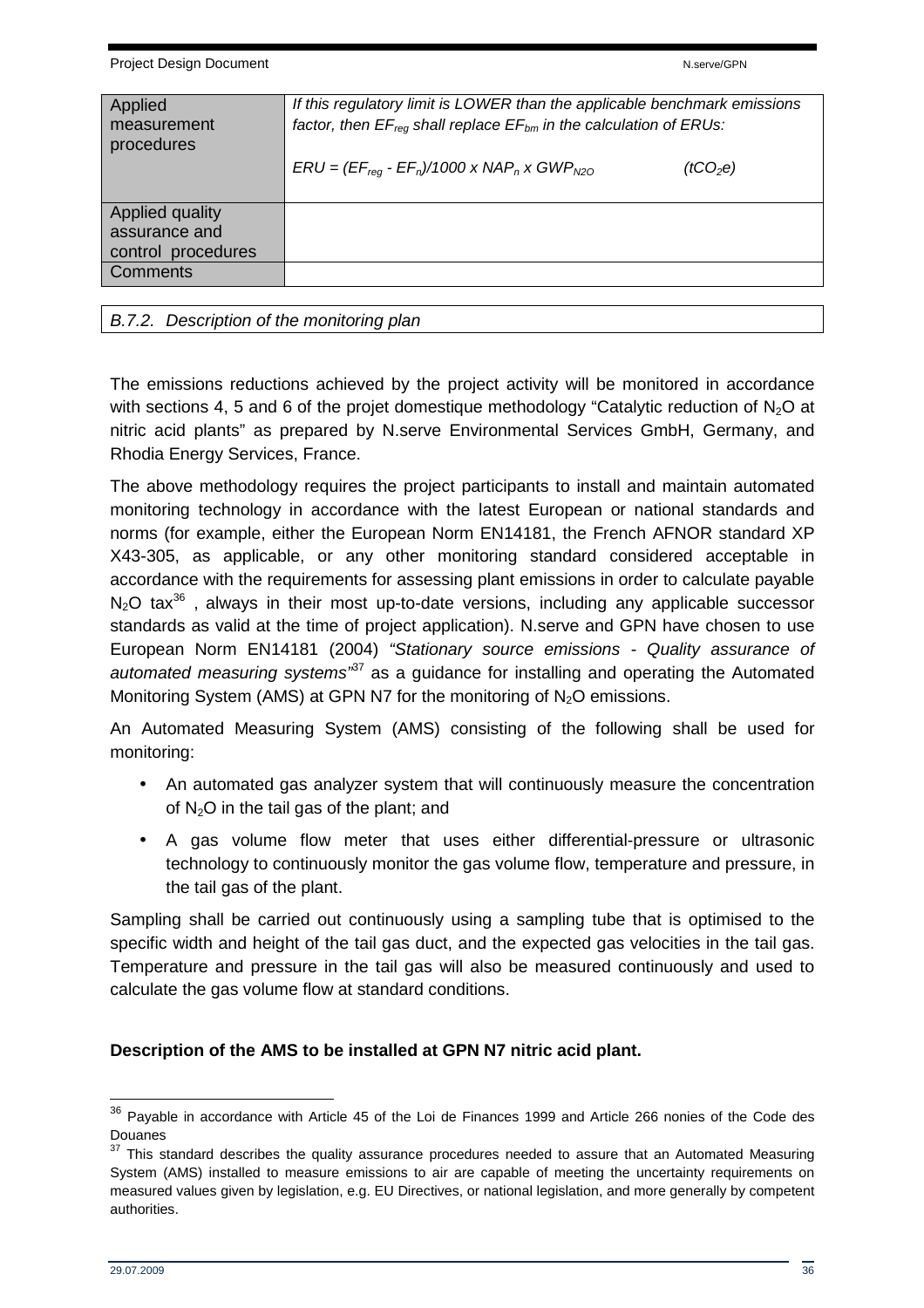#### **1. General Description of the AMS**

For the purposes of the project activity the plant intends to install a state-of-the-art hot extractive AMS consisting of a Continuous Emissions Analyser, a sample probe, heated filter and heated sample-line connected directly to the analyser, as well as a stack gas volume flow meter. The plant has an 'OSI Plant Information' data collection and storage system, which will be programmed to log and store raw data for the duration of the project activity. The plant is currently equipped with a Finetech Orbital FTIR analyser that was installed in 2000 and is in compliance with the monitoring standards required by the methodology. It is possible that this analyser may be used for a short period at the beginning of the project activity, before the installation of the new equipment. During this period the stack gas flow will be calculated based on the primary and secondary air flow rates to the burner and the oxygen content in the tail gas, in accordance with the procedures outlined in section B.6.1. Although these procedures would not be fully in compliance with EN14181, they do indeed still fulfil the methodological requirements regarding monitoring standards (see paragraph 2, section 7 of the methodology).

Since this nitric acid plant has been in operation since 1989, GPN N7 staff in general, and its instrument department in particular, are accustomed to operating technical equipment adhering to high quality standards.

The following staff at the nitric acid plant will be responsible for the ongoing operation of the project and for the quality assurance and maintenance of the  $N<sub>2</sub>O$  monitoring system:

| Patrick le Calve | <b>Plant Manager</b>                          |
|------------------|-----------------------------------------------|
| Nicolas Aubertie | Head of Electrical Instrumentation Department |
| Pascal Fauguet   | Analyser Engineer                             |

Operation, maintenance and calibration intervals will be carried out by staff from the instrument department according to the vendor's specifications and under the guidance of internationally relevant environmental standards, in particular EN 14181 (2004). Service will be performed by the supplier of the AMS.

All monitoring procedures at GPN N7 are also conducted and recorded in accordance with the procedures under ISO 9001 and ISO 14001, which is currently audited once every two years by a certified independent auditing organisation accredited for ISO 9001 and 1400 certification (APAVE).

#### **2. Sample points**

The sample points were chosen in accordance with the AMS requirements, EN 14181 requirements and the plant design specifications to ensure optimum quality of the collected data. The most suitable location at N7 for the sample points for the measurement of  $N_2O$ [NCSG] and tail gas flow [VSG] is in the horizontal section of the tail gas pipe, downstream of all process equipment and before the stack.

#### **3. Analyser**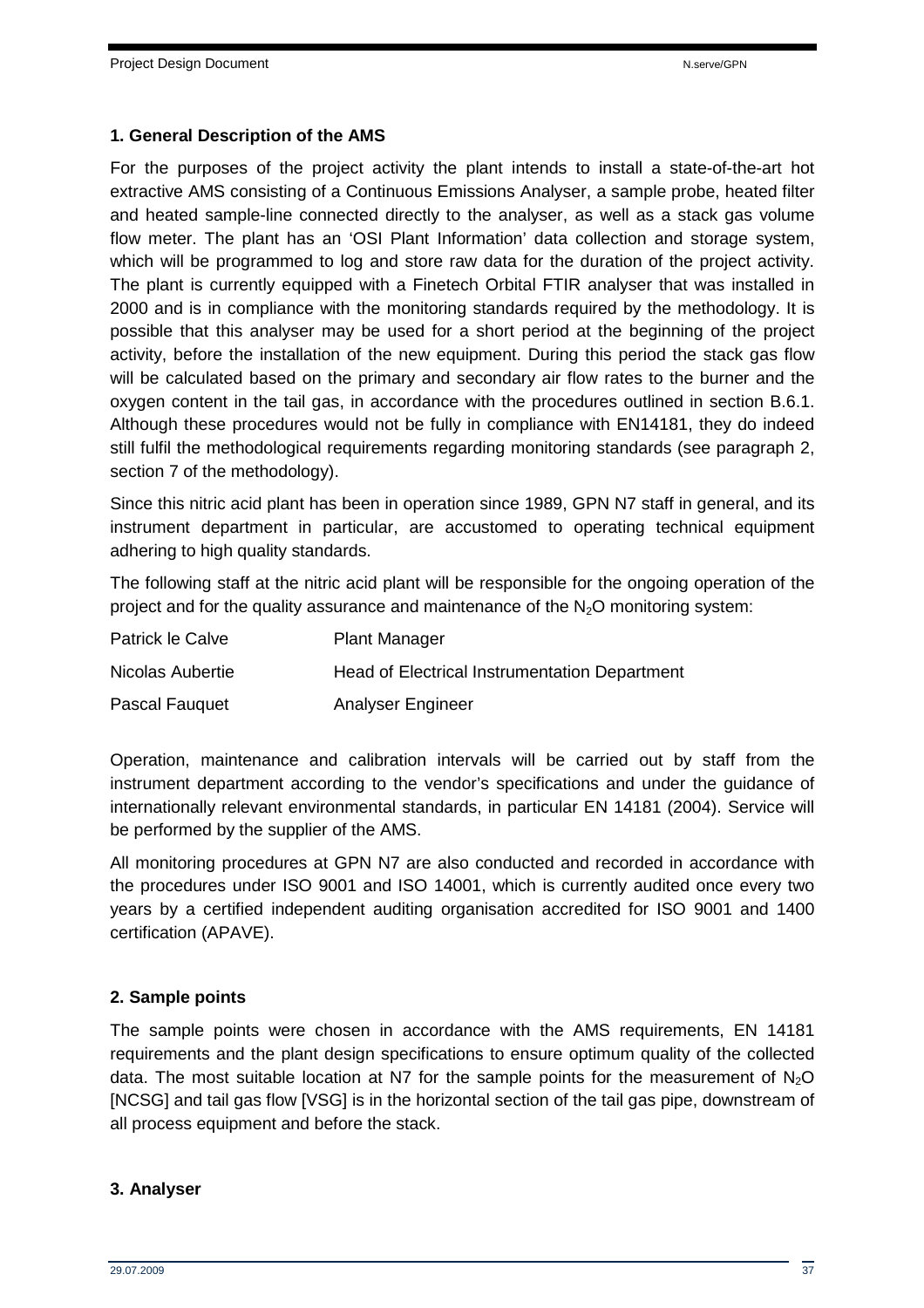Discussions regarding the specific analyser to be ordered for the project are still ongoing, but the project proponents intend to install a hot-extractive Continuous Emissions Analyser that is capable of analysing  $N_2O$  concentration in gas mixtures. In the case where the chosen analyser cannot be proven to fulfil the requirements of QAL1, the suitability of the analyser for the project shall be proven during the QAL2 audit, which will be performed by an independent laboratory with EN ISO/IEC 17025 accreditation following commissioning. In any case, complete adherence to the requirements of EN14181 (and thus also QAL1), is not required by the methodology (see section 7 of the methodology 'Monitoring Plan' for full details).

#### **4. Flow Meter**

Currently, the tail gas flow measurement at the plant is calculated using measurements of primary and secondary air flow rates to the ammonia burner and the oxygen concentration in the tail gas. For the purposes of complying with EN14181 during the project activity, a stack gas flow meter will be installed at the plant for continuous determination of the flow rate of stack gas. The flow measuring device is a highly sensitive system for continuous, in-situ flow measurement.

The flow meter will also conduct the internal measurement of the absolute stack gas pressure (PSG) and the stack gas temperature (TSG).

Linking this device with the OSI PI data acquisition system, the data flows can be converted from operating to standard conditions, taking into account the other flow parameters such as temperature and pressure.

#### **5. The data acquisition system**

The GPN N7 nitric acid plant is equipped with an 'OSI Plant Information' data collection and storage system that will collect and store all the values for NCSG, VSG, TSG and PSG, NAP, as well as the relevant trip point parameters from the nitric acid plant that define whether or not the plant is in operation (ammonia oxidation temperature, air flow rate and ammonia flow rate). This data will be stored for the duration of the project activity and for two years thereafter.

#### **6. Data evaluation**

The nitric acid plant operator derives hourly averages for all of the monitored parameters from the plant-specific data management system. This data is exported to EXCEL-format and delivered by email or on CD to N.serve by the plant operator. N.serve is responsible for the correct analysis of the delivered data in accordance with the PDD.

At N.serve the received data is stored on the N.serve fileserver in a special section for the storage of monitoring data separately for each project. The files are protected against manipulation by a password. Martin Stilkenbäumer at N.serve is responsible for the correct data handling and processing.

After a first plausibility check the data is transferred to a special data bank system. All necessary calculations and necessary steps of data analysis of the monitored data are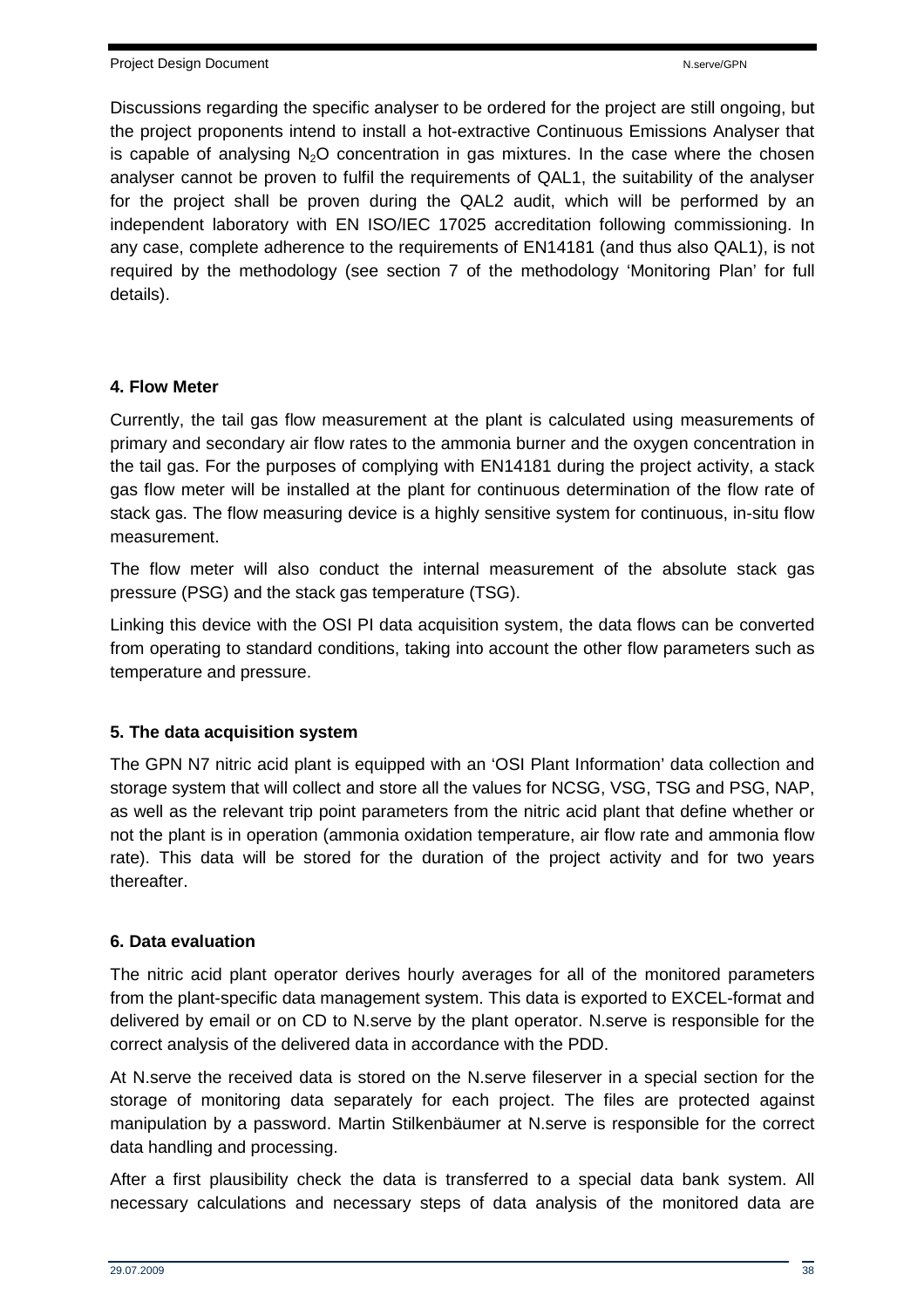carried out by N.serve using the data bank tool in accordance with the regulations and requirements of the methodology "Catalytic reduction of  $N_2O$  at nitric acid plants", as outlined in this PDD.

The results of the data analysis are transferred to an Excel spreadsheet. The results are used for calculation of project emissions, as well as for the preparation of the Monitoring Reports.

## **7. AMS QA procedures**

The following section describes how the procedures specified in EN14181 for QAL1, 2 and 3 will be adapted and practically applied at the GPN N7 nitric acid plant.

# **QAL 1**

In accordance with EN14181, the selected AMS shall have been proven suitable for its measuring task (parameter and composition of the flue gas) by use of the QAL1 procedure as specified by EN ISO 14956. This standard's objective is to prove that the total uncertainty of the results obtained from the AMS meets the specification for uncertainty stated in the applicable regulations. Such suitability testing has to be carried out under specific conditions by an independent third party on a specific testing site.

A test institute shall perform all relevant tests on the AMS. The AMS has to be tested in the laboratory and field.

The chosen gas analyser should be QAL1 tested for the measurement of all standard components that usually are measured in the waste gas of large combustion plants, waste incineration plants or mechanical biological waste treatment plants.

In the case where the chosen analyser cannot be proven to fulfil the requirements of QAL1, the suitability of the analyser for the project shall be proven during the QAL2 audit, which will be performed by an independent laboratory with EN ISO/IEC 17025 accreditation following commissioning. In any case, complete adherence to the requirements of EN14181 (and thus also QAL1), is not required by the methodology (see section 7 of the methodology 'Monitoring Plan' for full details).

# **QAL2**

QAL2 is a procedure for the determination of the calibration function and its variability, and a test of the variability of the measured values of the AMS compared with the uncertainty given by legislation. The QAL2 tests are performed on suitable AMS that have been correctly installed and commissioned on-site (as opposed to QAL 1, which is conducted off-site). QAL2 tests are to be performed at least every 3 years according to EN 14181.

A calibration function is established from the results of a number of parallel measurements performed with a Standard Reference Method (SRM). According to EN14181, the QAL2 test, including the SRM, needs to be conducted by an independent "testing house" or laboratory, which has to be accredited to EN ISO/IEC 17025.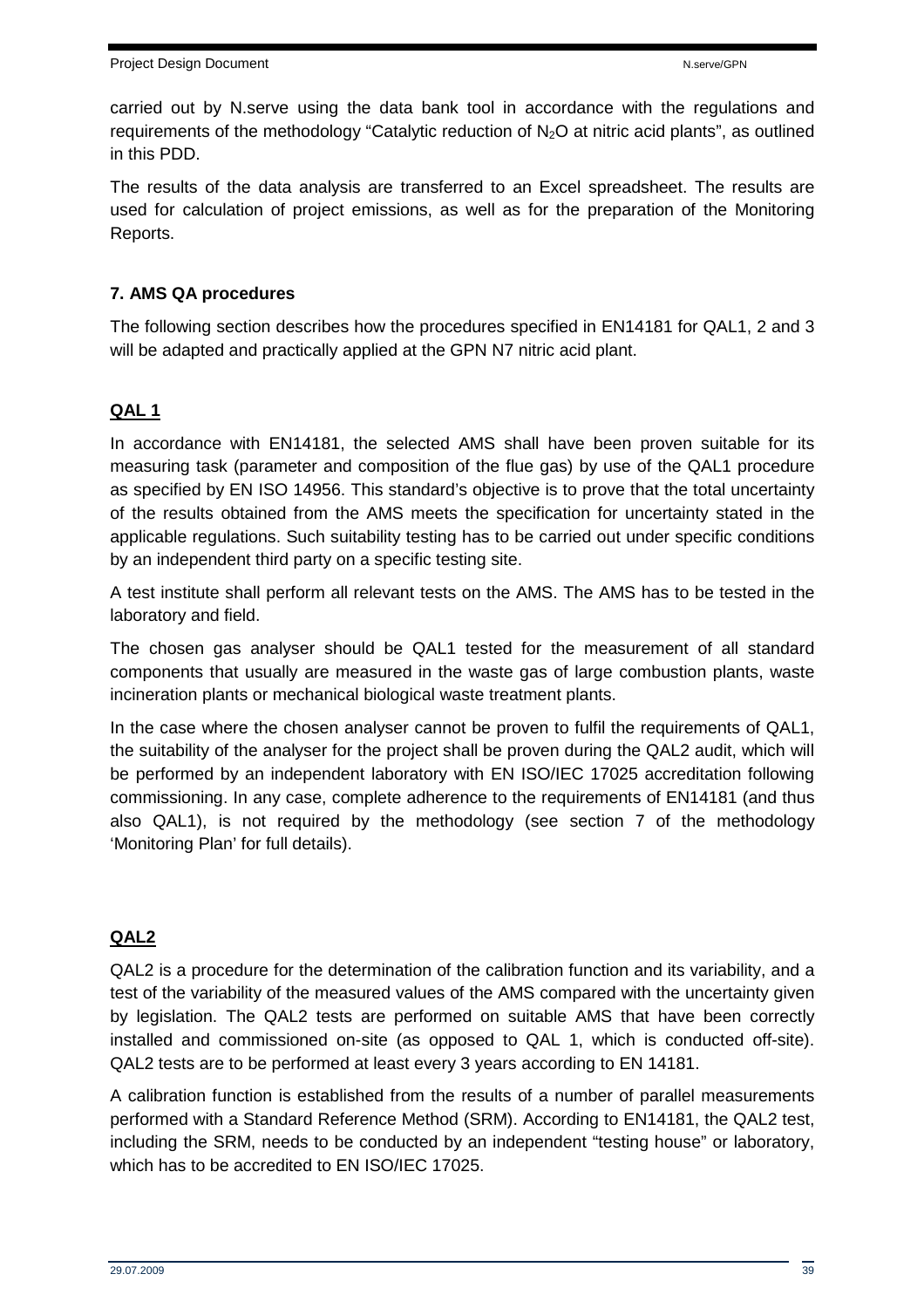### **AST**

In addition, Annual Surveillance Tests (AST) should be conducted in accordance with EN 14181; these are a series of measurements that need to be conducted with independent measurement equipment in parallel to the existing AMS. The AST tests are performed annually. In the years in which a full QAL 2 test is performed (at least every 3 years), an additional AST test is not necessary.

## **QAL3**

QAL3 describes the ongoing quality assurance and maintenance procedures and documentation for the AMS conducted by the plant operator. This documentation should demonstrate that the AMS is in control during its operation so that it continues to function within the required specifications for uncertainty.

This is achieved by conducting periodic zero and span checks on the AMS. Zero and span adjustments or maintenance of the AMS may be necessary depending on the results of the evaluation. In essence, GPN N7 staff performs QAL3 procedures through the established calibration procedures described below.

## **AMS calibration and QA/QC procedures**

The monitoring equipment used to derive the  $N_2O$  emissions data for this project will be made part of the ISO 9001 procedures.

## **N2O-Analyser Zero Calibration**

Conditioned ambient air is used as reference gas for zero calibration. The zero calibration is conducted automatically every 24 hours. Manual calibrations are done once per month (the calibration frequency might be adjusted if necessary).

#### **N2O-Analyser Span calibration**

Manual span calibrations are done with certified calibration gas once per month (the calibration frequency might be adjusted if necessary).

The calibration results and subsequent actions are all documented as part of the QAL3 documentation. In addition, the analyser room and equipment is visually inspected once a week and the results are documented in analyser-specific log books.

#### **Flow meter calibration procedures**

The flow meter itself does not need to be calibrated since it is a physical device that will not have drift. Therefore, it is sufficient to regularly inspect the physical condition of the device. It is checked regularly for the following: Visual check; electric check; cleaning of probe if necessary. In addition, the measurement results of the flow meter are of course checked during the QAL2 and AST tests by an independent laboratory by comparison with a Standard Reference Method (SRM).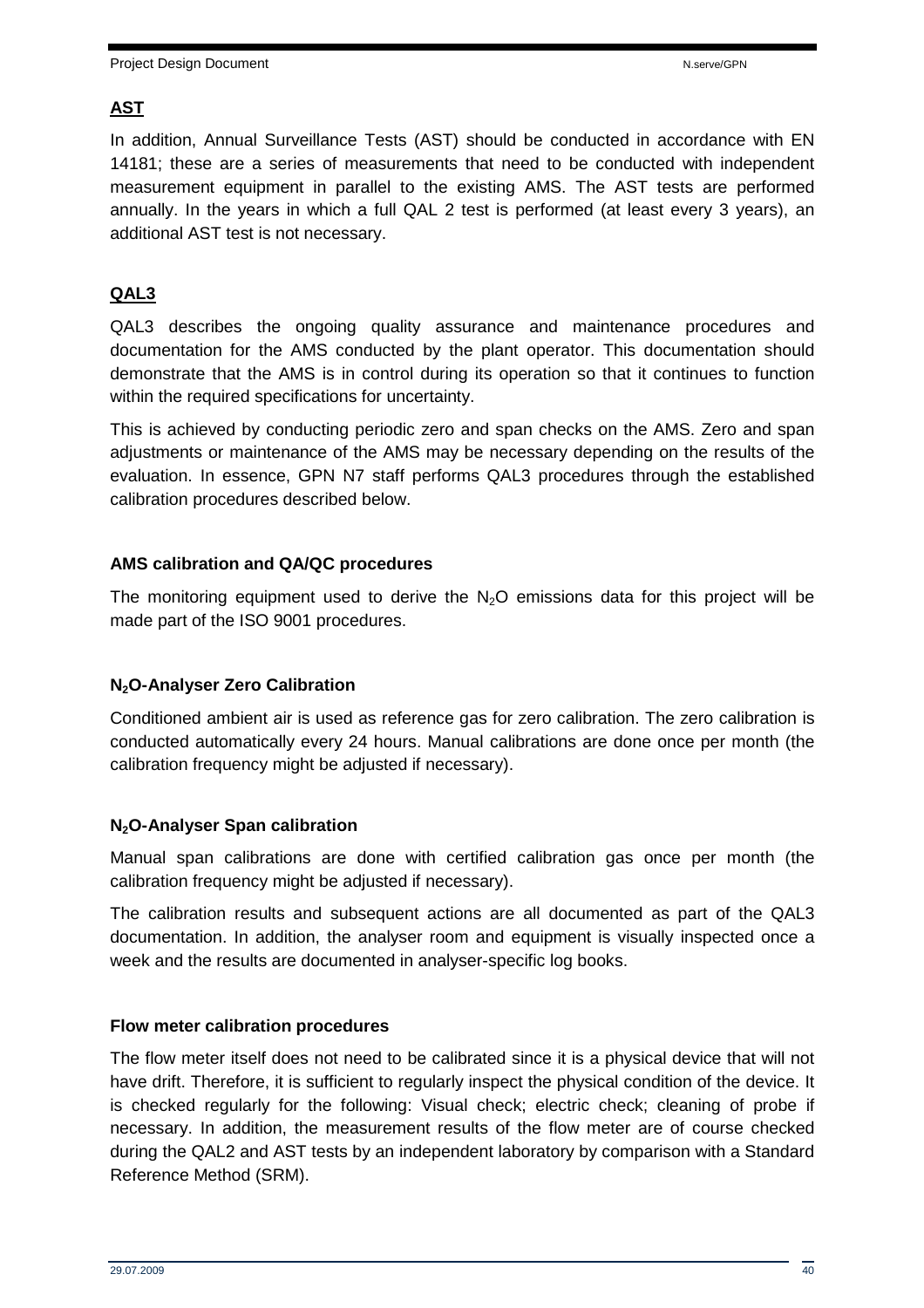## **B.8. Date of finalisation of application of the reference scenario and monitoring methodology and the name of the person/entity responsable**

#### >>

The  $N<sub>2</sub>O$  concentration in the stack that was measured over a period of 5 months from January 2008 prior to the installation of the N<sub>2</sub>O abatement catalyst in June 2008, showed an average concentration equal to approximately  $7.78 \text{ kgN}_2\text{O}/t\text{HNO}_3$ 

This value of 7.78 kgN<sub>2</sub>O/tHNO<sub>3</sub> has been used as a basis for calculating the expected project emissions factor that will result from the installation of catalyst for the project activity, assuming an abatement efficiency of about 83% $^{38}$ .

However, due to the application of a benchmark emissions factor for calculating the emissions reductions achieved by the project, there is no measured baseline to be established. The MEEDDAT established fixed benchmark values (as specified in section A.4.3) on the  $10^{th}$  April 2009.

#### **SECTION C. Duration of the project activity/crediting period**

#### **C.1. Duration of the project activity**

>>

C.1.1. Date of commencement of the project activity

>>

The catalyst industrial test run will be completed at the end of the next production campaign in early September. The actual emissions reductions under the project activity will start from the beginning of the following campaign (expected mid September 2009).

The French Projet Domestique rules state that a project shall only be eligible to receive ERUs for emissions reductions achieved following either a) the receipt of the final official Letter of Approval (LoA) from the MEEDDAT or b) from the date two months after submission of the full project documentation and request for LoA to the MEEDDAT, whichever is the earlier. Since the full project documentation (which includes the draft Determination Report) has not yet been submitted, the exact date of commencement of the crediting period is impossible to specify. However, the final approval (and therefore the official date of project commencement) is expected by the end of November 2009.

#### C.1.2. Anticipated duration of the project's operational life

>>

The anticipated duration of the project's operational life is 3 years and 1 month (until the end of December 2012), since it is expected that  $N_2O$  emissions from  $HNO_3$  plants will be covered by the EU ETS from 2013 onwards and that the project will no longer be viable<sup>39</sup>. If this is not the case, and  $N_2O$  is not otherwise regulated in a way that prohibits the

<sup>38</sup> See footnote 36 for details

<sup>&</sup>lt;sup>39</sup> See footnote 26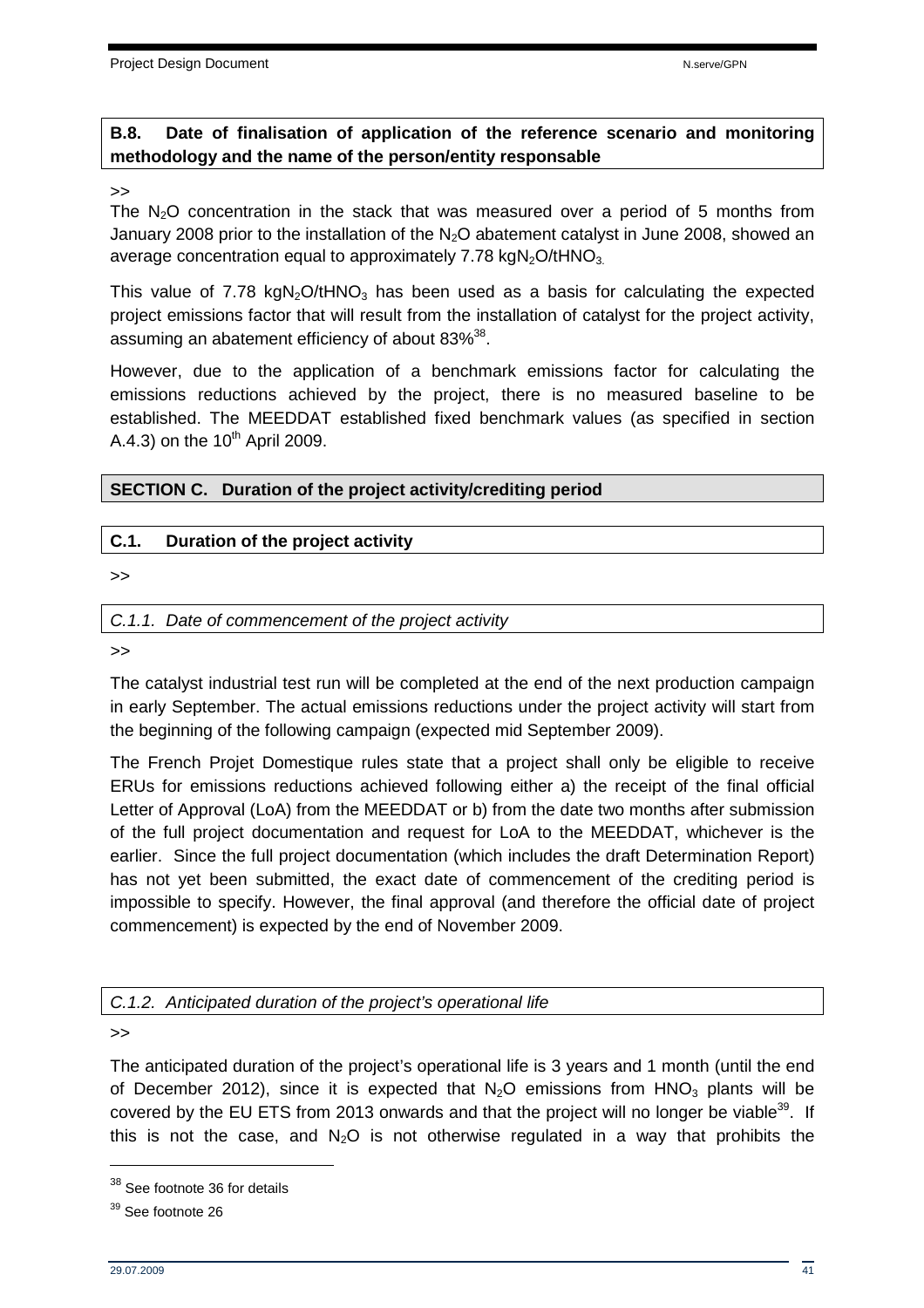continuation of the project, the project's operational life will be 10 years, in accordance with the crediting period specified in C.2.2 below.

#### **C.2. Crediting Period**

#### C.2.1. Date of commencement of the crediting period

>>

In accordance with the methodology "Catalytic reduction of  $N<sub>2</sub>O$  at nitric acid plants", the project shall be eligible to receive ERUs for all emissions reductions physically achieved following either: a) the receipt of the final official Letter of Approval (LoA) from the MEEDDAT or b) from the date two months after submission of the full project documentation and request for LoA to the MEEDDAT, whichever is the earlier. Since the full project documentation (which includes the Determination Report) has not yet been submitted, the exact date of commencement of the crediting period is impossible to specify. However, the final approval (and therefore the official date of project commencement) is expected by the end of November 2009.

| C.2.2. Duration of the crediting period |  |
|-----------------------------------------|--|
|-----------------------------------------|--|

>>

The Project Participants herewith apply for a crediting period of 10 years. The Projet Domestique will be terminated earlier if there is a legal requirement to do so. All laws relevant for this project<sup>40</sup> will be complied with at all times during the chosen crediting period.

#### **SECTION D. Environmental Impacts**

#### **D.1. Documentation concerning Environmental Impact Assessment**

>>

The project will reduce gaseous emissions of nitrous oxide  $(N_2O)$  from the plant tail gas and will therefore contribute to international efforts to reduce greenhouse gas emissions. The project will have no negative effects on local air quality.

The project will have no impact on water pollution. No additional water is required for the project activity's implementation or operation. Therefore, there is no impact on the sustainable use of water.

Also, the project does not impact on the community's access to other natural resources as it will not require any additional resources. Also, there is no impact on the efficiency of resource utilization.

<sup>&</sup>lt;sup>40</sup> See section B.1 above for more detailed information.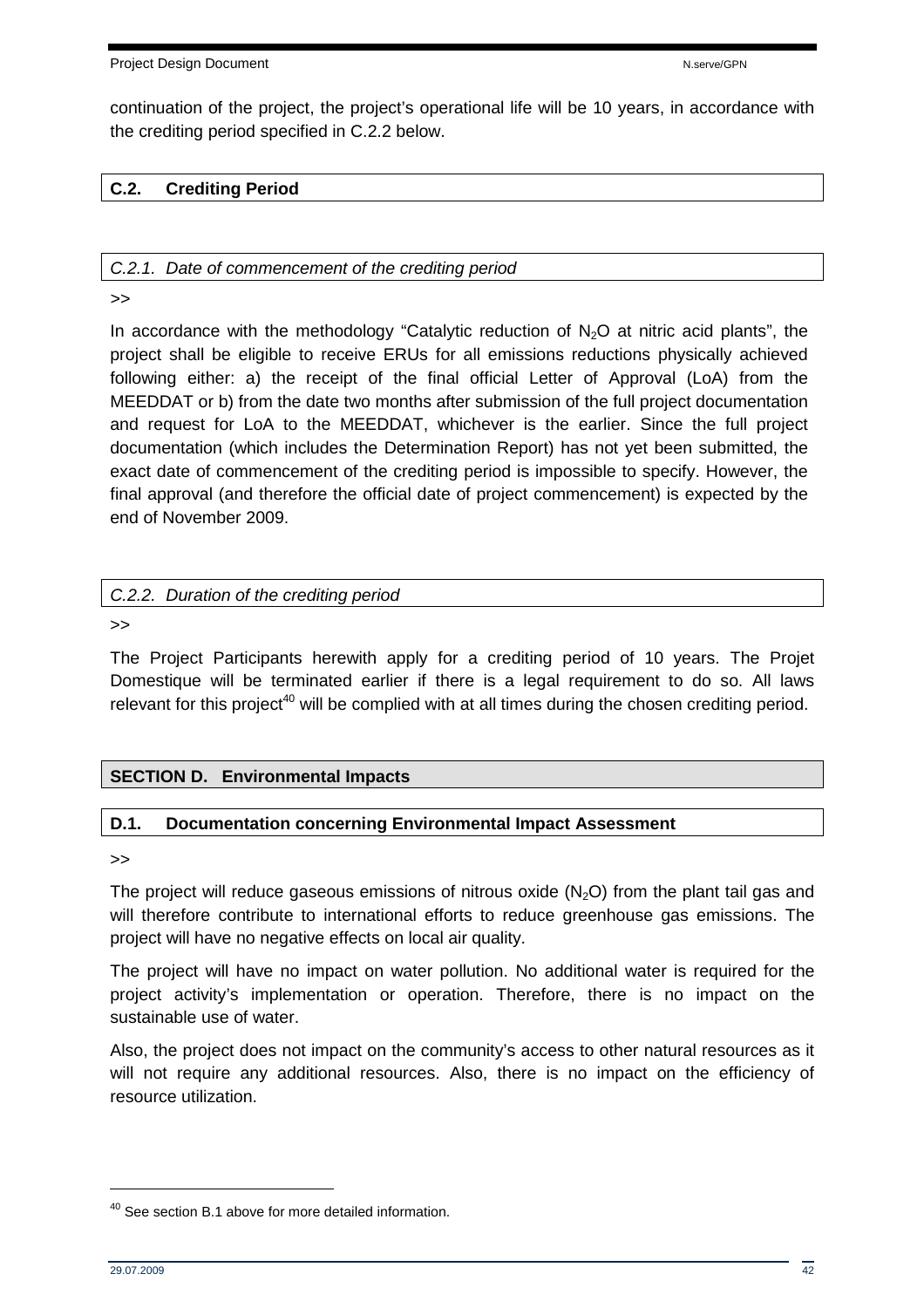The  $N_2O$  abatement catalyst will be leased from a European supplier. The catalyst will be refined, recycled or disposed of in accordance with EU regulations, thus fulfilling sustainability standards.

There are no other positive or negative impacts on the environment.

**D.2. If the impact on the environment is considered significant by the project participants or by the French administration, please provide conclusions and all reference documentation from the Environmental Impact Assessment in accordance with the procedures required by the French administration** 

>> **not applicable**

#### **SECTION E. Local Stakeholder Consultation**

>>

As the JI project does not have any relevance for local air, water or soil emissions, a local stakeholder consultation is not considered necessary.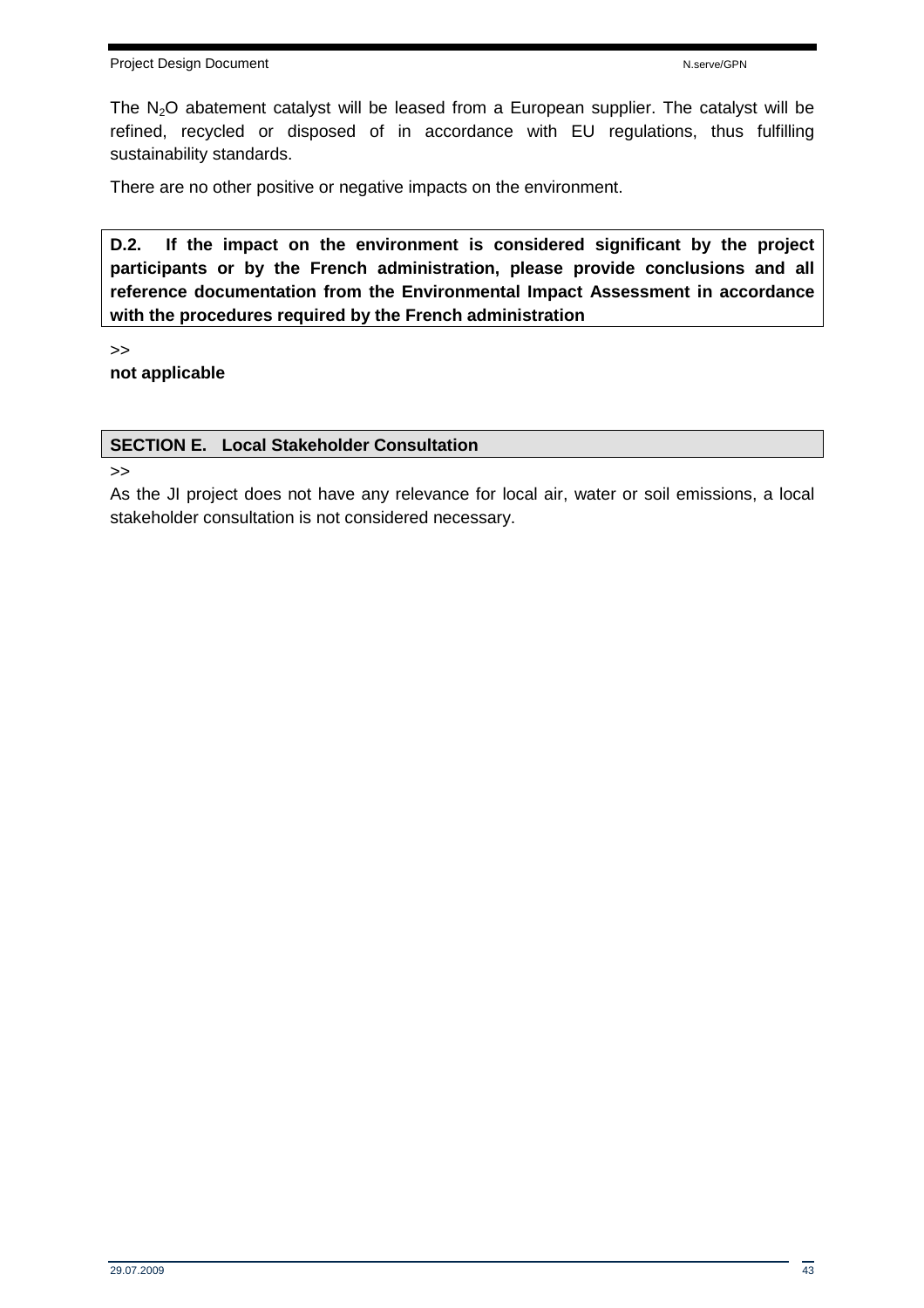# **ANNEXES**

# **Annex 1. Contact details of the project participants**

| Organisation           | <b>GPN S.A</b>             |
|------------------------|----------------------------|
| Street/P.O Box         | 16-40 Rue Henri REGNAULT   |
| <b>Building</b>        |                            |
| Town                   | <b>COURBEVOIE</b>          |
| Postcode               | 92400                      |
| Country                | France                     |
| Telephone              | +33 14796 9594             |
| Fax                    |                            |
| <b>Email address</b>   | thierry.kuter@gpn.fr       |
| <b>URL</b>             | http://www.gpn.fr          |
| Representative         | <b>Thierry Kuter</b>       |
| <b>Title</b>           | <b>Purchasing Director</b> |
| Mr/Mrs/Ms              | Monsieur                   |
| Surname                | <b>Thierry</b>             |
| Christian name         | Kuter                      |
| Service                |                            |
| Mobile phone           |                            |
| Fax (direct line)      |                            |
| Phone (direct line)    | +33 14796 9594             |
| Personal email address | thierry.kuter@gpn.fr       |
|                        |                            |

| Organisation         | N.serve Environmental Services GmbH (Germany) |
|----------------------|-----------------------------------------------|
| Street/P.O Box       | Große Theaterstr.                             |
| <b>Building</b>      | 14                                            |
| Town                 | Hamburg                                       |
| Postcode             | 20354                                         |
| Country              | Germany                                       |
| Telephone            | +49 40 788937-08                              |
| Fax                  | +49 40 788937-10                              |
| <b>Email address</b> | contact@nserve.net                            |
| <b>URL</b>           | http://www.nserve.net                         |
| Representative       | Albrecht von Ruffer                           |
| <b>Title</b>         | <b>Managing Director</b>                      |
| Mr/Mrs/Ms            | Herr                                          |
| Surname              | von Ruffer                                    |
| Christian name       | Albrecht                                      |
| Service              |                                               |
| Mobile phone         | +49 (0) 177 6515964                           |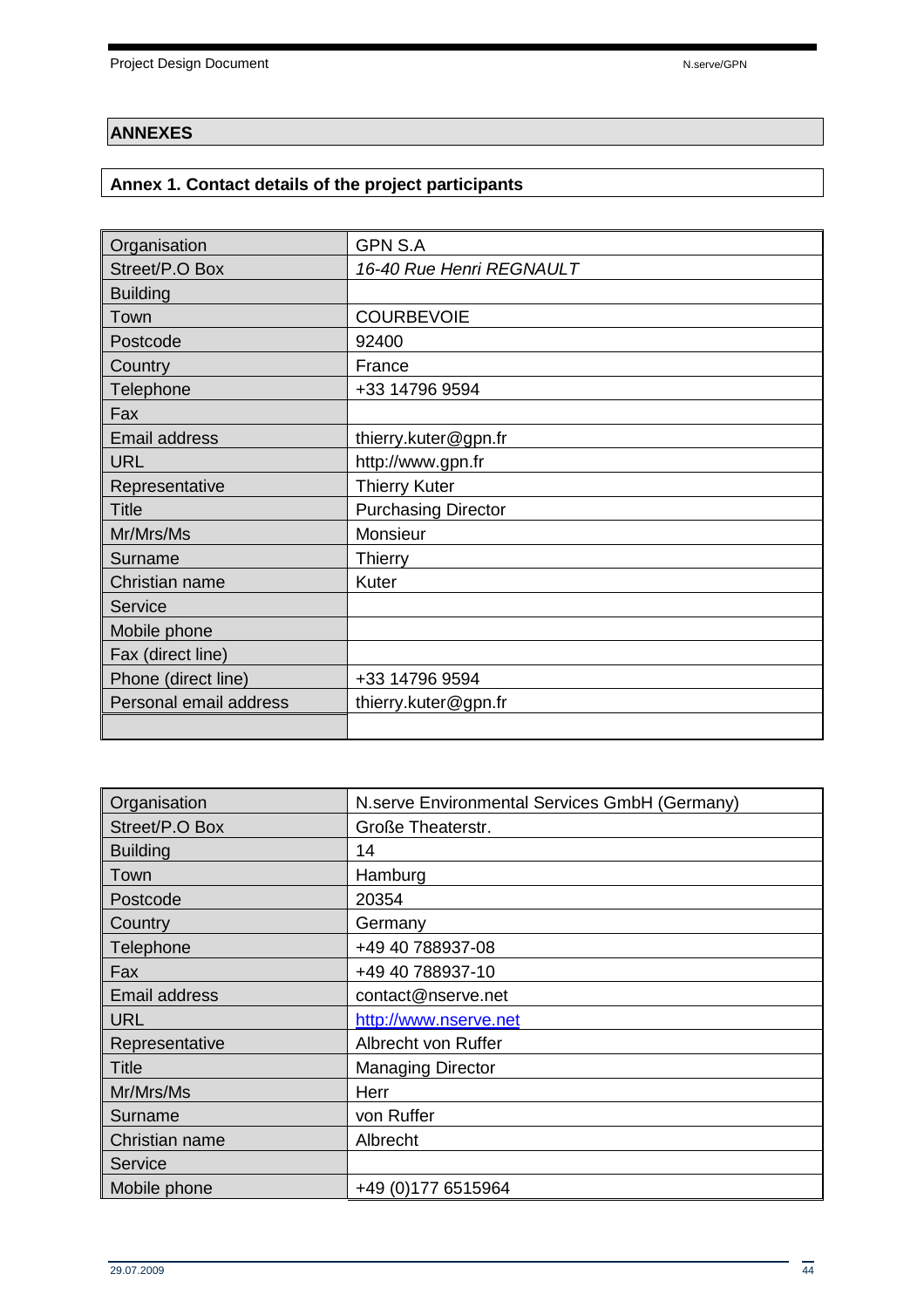Project Design Document National According to the National According National According National According National According National According National According National According National According National According N

| Fax (direct line)      | +49 (0)40 3099786-11 |
|------------------------|----------------------|
| Phone (direct line)    | +49 (0)40 78893710   |
| Personal email address | ruffer@nserve.net    |
|                        |                      |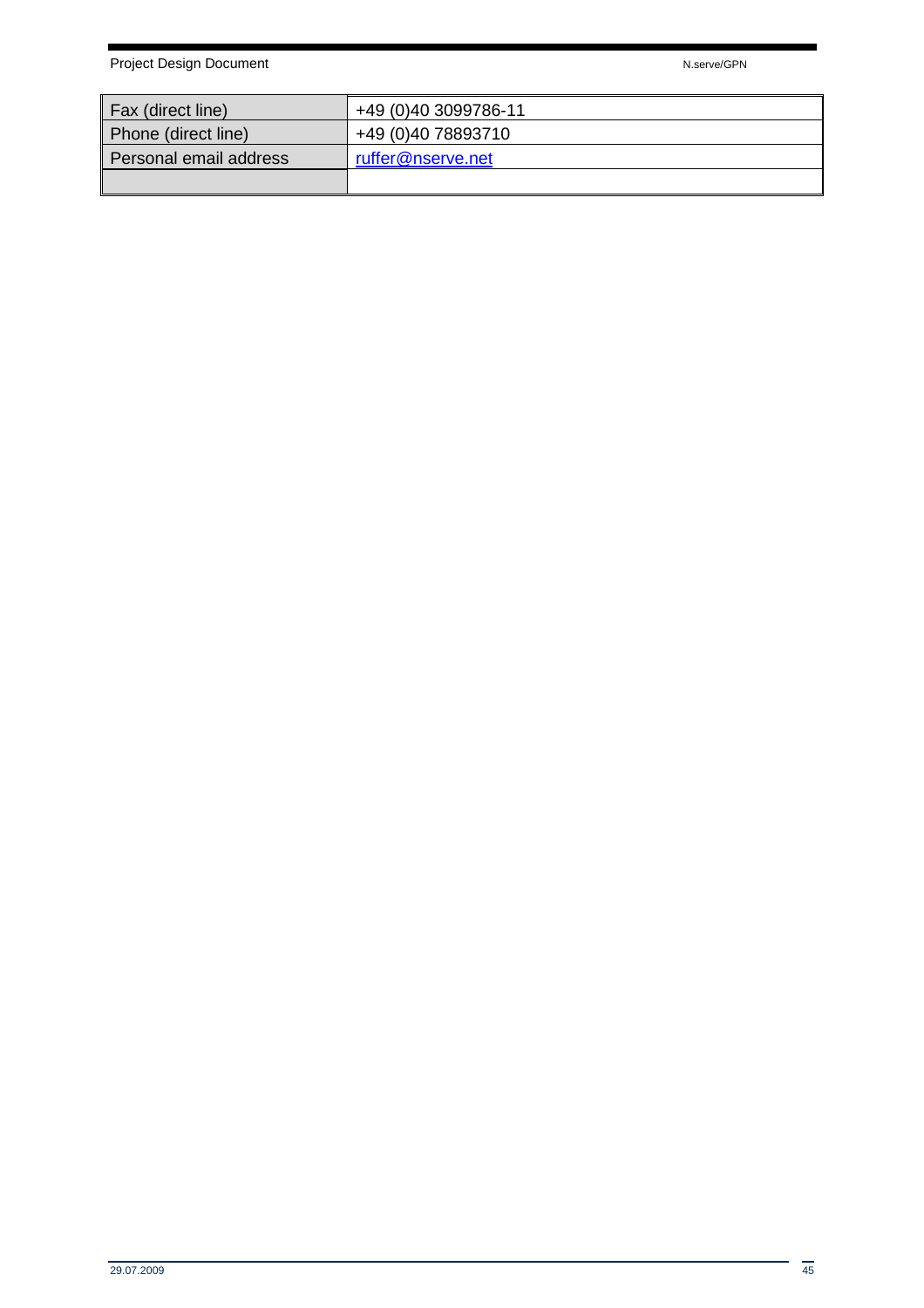**Annex 2. Information concerning the application of the reference scenario methodology** 

**Not applicable in the case of the application of a benchmark reference value for determining the project emissions reductions.**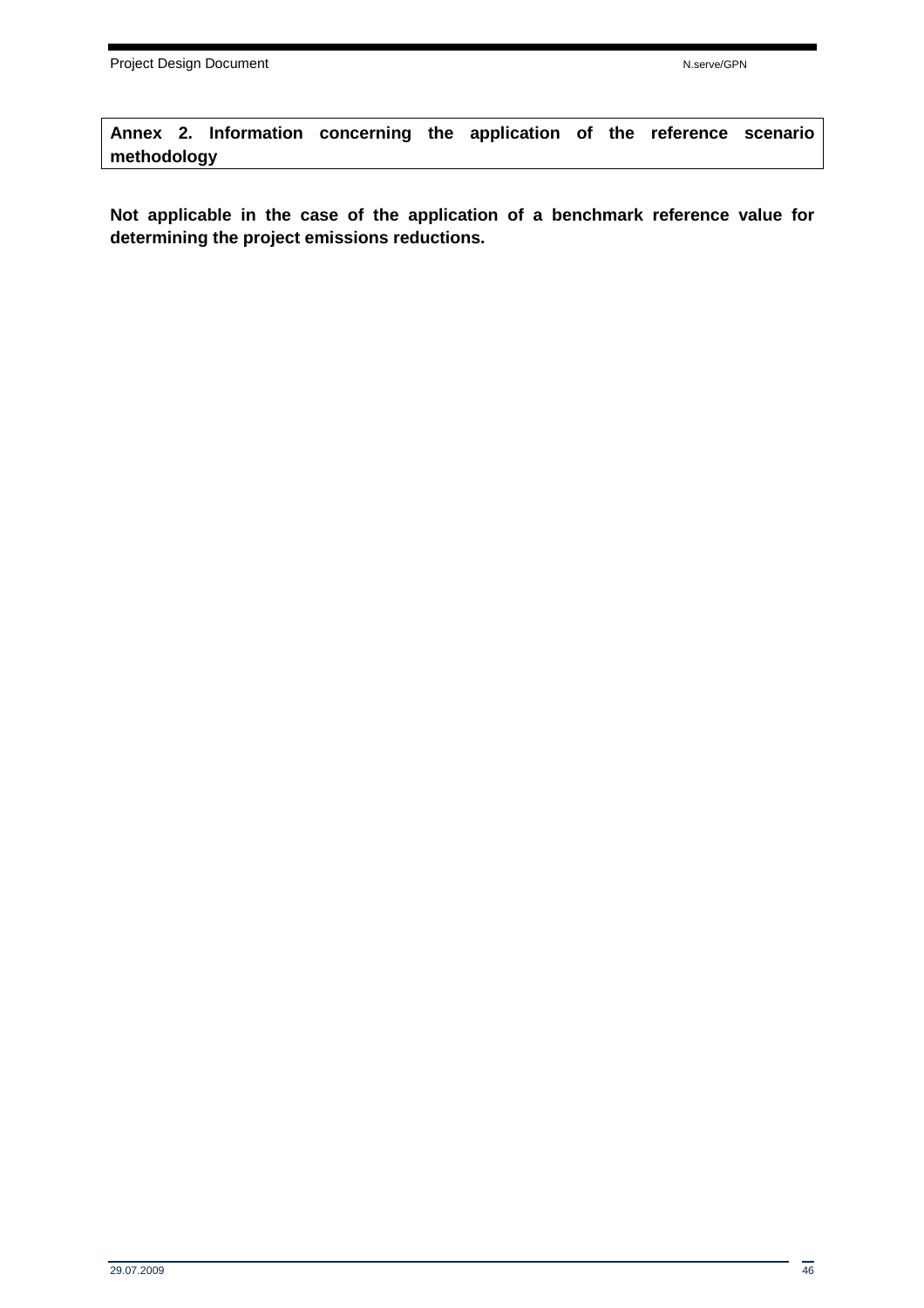#### **Annex 3. Information concerning the monitoring plan**

#### **Background on EN14181**

The objective is to achieve the highest level of accuracy practically possible when conducting measurements and transparency in the evaluation process.

While EN14181 provides the most advanced procedures, its practical application is currently limited for the following reasons:

- Specific procedures for  $N_2O$  are not yet defined in EN14181;
- Only very limited experience exists with monitoring systems for  $N_2O$  emissions;
- In the context of conducting some of the calculations and tests of EN14181, no applicable  $N_2O$ -specific regulations exist in the EU (or elsewhere); and

Therefore, it is currently not possible to fully comply with EN14181 to the letter, neither in the EU, nor in a non-Annex 1 country to the Kyoto Protocol.

Despite all this, EN14181 provides very useful guidance in conducting a logical, step-by-step approach to selecting, installing, adjusting and operating the  $N_2O$  AMS for CDM and JI projects.

The monitoring procedures developed for this project aim at providing workable and practiceorientated solutions that take into account the specific situation at each nitric acid plant. Wherever possible, EN14181 is applied as guidance for the development and implementation of the monitoring procedures for this Projet Domestique in order to achieve highest possible measurement accuracy and to implement a quality control system that assures transparency and credibility.

#### **Scope of EN 14181**

This European Standard specifies procedures for establishing quality assurance levels (QAL) for automated measuring systems (AMS) installed at industrial plants for the determination of the flue gas components and other flue gas parameters.

This standard is designed to be used after the AMS has been accepted according to the procedures specified in EN ISO 14956 (QAL1).

EN14181 specifies:

- a procedure (QAL2) to calibrate the AMS and determine the variability of the measured values obtained, so as to demonstrate the suitability of the AMS for its application following its installation;
- a procedure (QAL3) to maintain and demonstrate the required quality of the measurement results during the normal operation of an AMS, by checking that the zero and span characteristics are consistent with those determined during the QAL1;
- a procedure for the annual surveillance tests (AST) of the AMS in order to evaluate (i) that it functions correctly and its performance remains valid and (ii) that its calibration function and variability remain as previously determined.